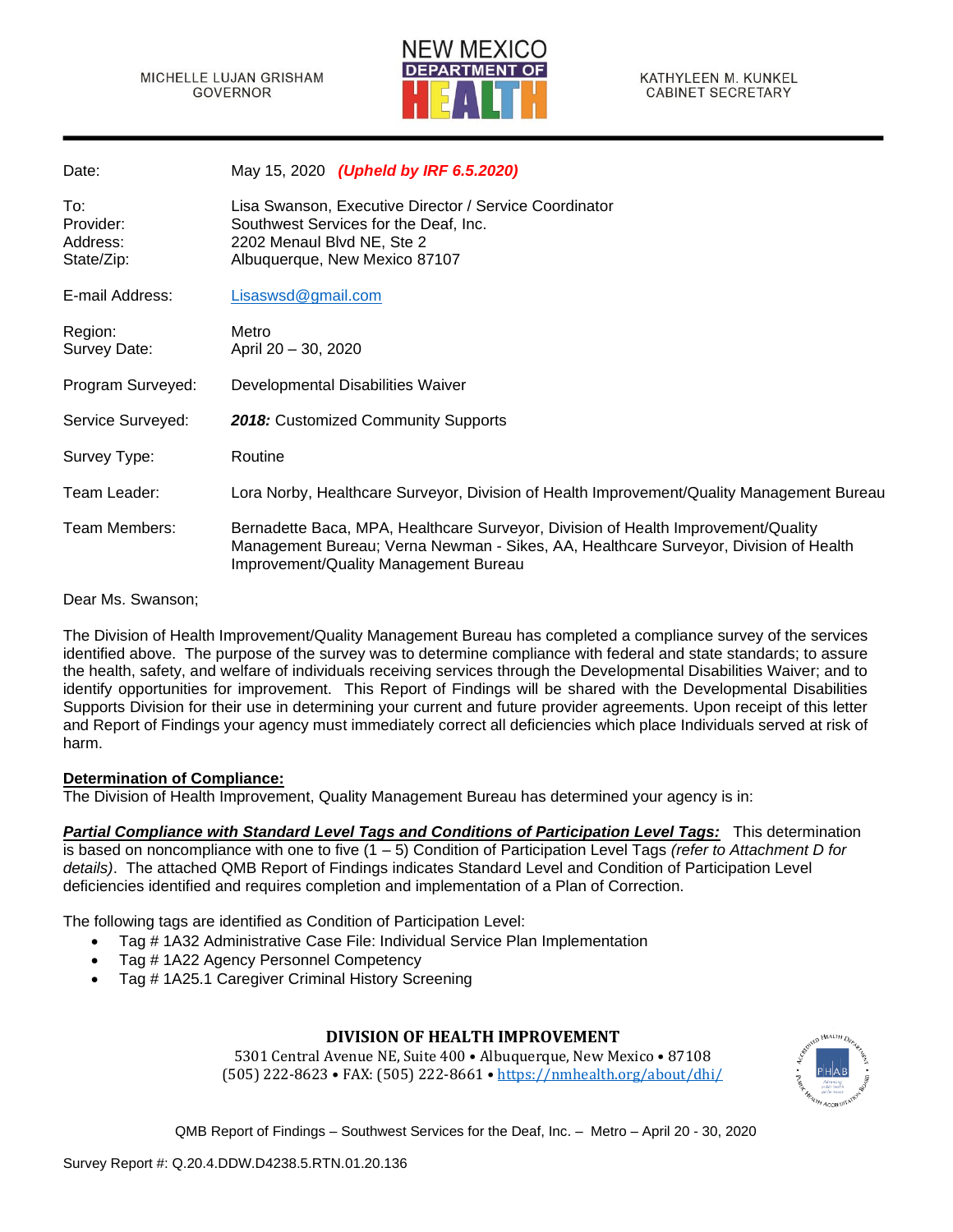- Tag # 1A09.1 Medication Delivery PRN Medication Administration
- Tag # 1A31 Client Rights / Human Rights *(Upheld by IRF)*

The following tags are identified as Standard Level:

- Tag # 1A43.1 General Events Reporting: Individual Reporting
- Tag # IS30 Customized Community Supports Reimbursement

## **Plan of Correction:**

The attached Report of Findings identifies the deficiencies found during your agency's on-site compliance review. You are required to complete and implement a Plan of Correction. Your agency has a total of 45 business days (10 business days to submit your POC for approval and 35 days to implement your *approved* Plan of Correction) from the receipt of this letter.

You were provided information during the exit meeting portion of your on-site survey. Please refer to this information (Attachment A) for specific instruction on completing your Plan of Correction. At a minimum your Plan of Correction should address the following for each Tag cited:

## **Corrective Action for Current Citation**:

• How is the deficiency going to be corrected? (i.e. obtained documents, retrain staff, individuals and/or staff no longer in service, void/adjusts completed, etc.) This can be specific to each deficiency cited or if possible an overall correction, i.e. all documents will be requested and filed as appropriate.

## **On-going Quality Assurance/Quality Improvement Processes:**

- What is going to be done on an ongoing basis? (i.e. file reviews, etc.)
- How many individuals is this going to effect? (i.e. percentage of individuals reviewed, number of files reviewed, etc.)
- How often will this be completed? (i.e. weekly, monthly, quarterly, etc.)
- Who is responsible? (responsible position within your agency)
- What steps will be taken if issues are found? (i.e. retraining, requesting documents, filing RORA, etc.)
- How is this integrated in your agency's QIS, QI Committee reviews and annual report?

## **Submission of your Plan of Correction:**

Please submit your agency's Plan of Correction in the available space on the two right-hand columns of the Report of Findings. *(See attachment "A" for additional guidance in completing the Plan of Correction)*.

Within 10 business days of receipt of this letter your agency Plan of Correction must be submitted to the parties below:

## **1. Quality Management Bureau, Attention: Monica Valdez, Plan of Correction Coordinator 5301 Central Ave NE Suite 400, Albuquerque, New Mexico 87108**

## **2. Developmental Disabilities Supports Division Regional Office for region of service surveyed**

Upon notification from QMB that your *Plan of Correction has been approved*, you must implement all remedies and corrective actions to come into compliance. If your Plan of Correction is denied, you must resubmit a revised plan as soon as possible for approval, as your POC approval and all remedies must be completed within 45 business days of the receipt of this letter.

Failure to submit your POC within the allotted 10 business days or complete and implement your Plan of Correction within the total 45 business days allowed may result in the imposition of a \$200 per day Civil Monetary Penalty until it is received, completed and/or implemented.

## **Billing Deficiencies:**

If you have deficiencies noted in this report of findings under the *Service Domain: Medicaid Billing/Reimbursement*, you must complete a "Void/Adjust" claim or remit the identified overpayment via a check within 30 calendar days of the date of this letter to HSD/OIG/PIU, *though this is not the preferred method of payment*. If you choose to pay via check, please include a copy of this letter with the payment. Make the check payable to the New Mexico Human Services Department and mail to: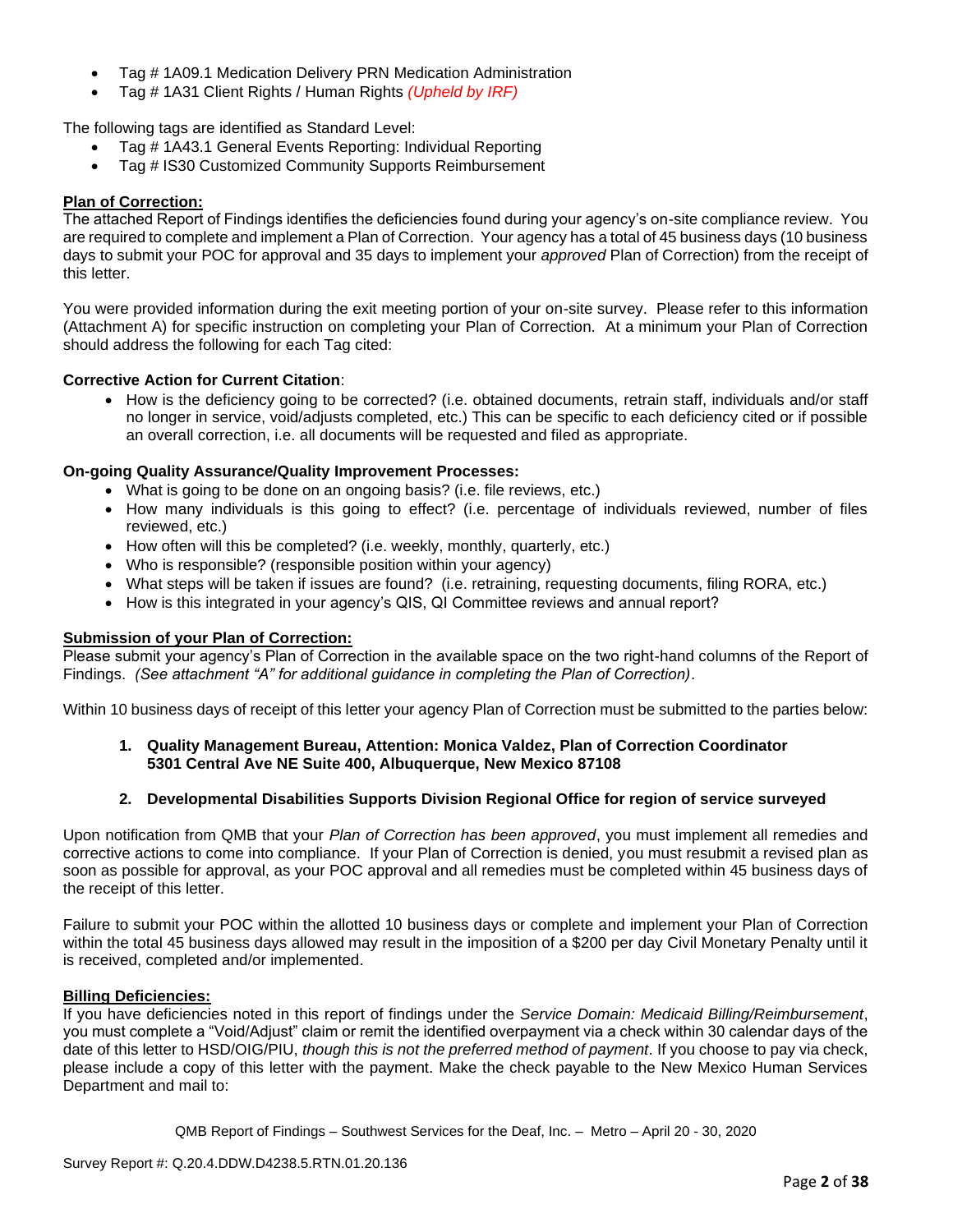## Attention: *Lisa Medina-Lujan* HSD/OIG/Program Integrity Unit 1474 Rodeo Road Santa Fe, New Mexico 87505

If you have questions and would like to speak with someone at HSD/OIG/PIU, please contact:

## *Lisa Medina-Lujan [\(Lisa.medina-lujan@state.nm.us\)](mailto:Lisa.medina-lujan@state.nm.us)*

Please be advised that there is a one-week lag period for applying payments received by check to Void/Adjust claims. During this lag period, your other claim payments may be applied to the amount you owe even though you have sent a refund, reducing your payment amount. For this reason, we recommend that you allow the system to recover the overpayment instead of sending in a check.

#### **Request for Informal Reconsideration of Findings (IRF):**

If you disagree with a finding of deficient practice, you have 10 business days upon receipt of this notice to request an IRF. Submit your request for an IRF in writing to:

> ATTN: QMB Bureau Chief Request for Informal Reconsideration of Findings 5301 Central Ave NE Suite #400 Albuquerque, NM 87108 Attention: IRF request/QMB

See Attachment "C" for additional guidance in completing the request for Informal Reconsideration of Findings. The request for an IRF will not delay the implementation of your Plan of Correction which must be completed within 45 total business days (10 business days to submit your POC for approval and 35 days to implement your *approved* Plan of Correction). Providers may not appeal the nature or interpretation of the standard or regulation, the team composition or sampling methodology. If the IRF approves the modification or removal of a finding, you will be advised of any changes.

Please contact the Plan of Correction Coordinator, Monica Valdez at 505-273-1930 or email at: [MonicaE.Valdez@state.nm.us](mailto:MonicaE.Valdez@state.nm.us) if you have questions about the Report of Findings or Plan of Correction. Thank you for your cooperation and for the work you perform.

Sincerely,

Lora Norby

Lora Norby Team Lead/Healthcare Surveyor Division of Health Improvement Quality Management Bureau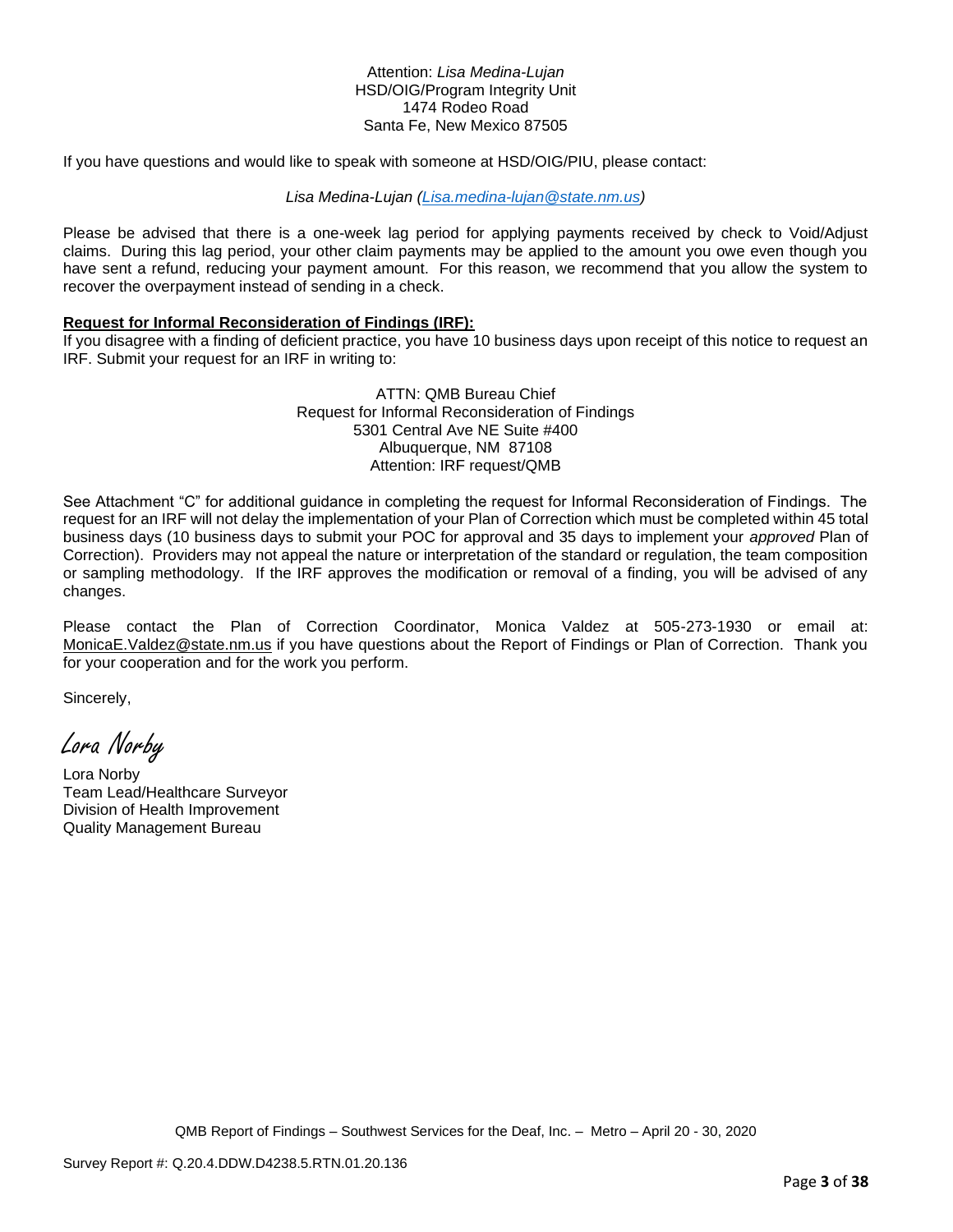| <b>Survey Process Employed:</b>          |                                                                                                                                                                                             |
|------------------------------------------|---------------------------------------------------------------------------------------------------------------------------------------------------------------------------------------------|
| <b>Administrative Review Start Date:</b> | April 20, 2020                                                                                                                                                                              |
| Contact:                                 | Southwest Services for the Deaf, Inc.<br>Lisa Swanson, Executive Director / Service Coordinator                                                                                             |
|                                          | <b>DOH/DHI/QMB</b><br>Lora Norby, Team Lead / Healthcare Surveyor                                                                                                                           |
| <b>Entrance Conference Date:</b>         | April 20, 2020                                                                                                                                                                              |
| Present:                                 | <b>Southwest Services for the Deaf, Inc.</b><br>Lisa Swanson, Executive Director/Service Coordinator<br>Matt McCue, Columbus Consultant (Outside Monitor)                                   |
|                                          | <b>Community Outreach Program for the Deaf - New Mexico</b><br>Bri Brubaker, Interpreter<br>Crys Lentz, Interpreter                                                                         |
|                                          | <b>DOH/DHI/QMB</b><br>Lora Norby, Team Lead / Healthcare Surveyor<br>Valerie V. Valdez, MS, Bureau Chief                                                                                    |
| <b>Exit Conference Date:</b>             | April 30, 2020                                                                                                                                                                              |
| Present:                                 | <b>Southwest Services for the Deaf, Inc.</b><br>Lisa Swanson, Executive Director / Service Coordinator<br>Tupper Dunbar, Trainer / DSP<br>Matt McCue, Columbus Consultant (Outside Monitor) |
|                                          | <b>Community Outreach Program for the Deaf - New Mexico</b><br>Amy Bourque, Interpreter<br>Dana Murrah, Interpreter                                                                         |
|                                          | <b>DOH/DHI/QMB</b><br>Lora Norby, Team Lead / Healthcare Surveyor<br>Wolf Krusemark, BFA, Healthcare Surveyor Supervisor<br>Verna Newman - Sikes, AA, Healthcare Surveyor                   |
|                                          | <b>DDSD - Metro Regional Office</b><br>Terry Moore, DDSD Community Inclusion Coordinator                                                                                                    |
| <b>Administrative Locations Visited:</b> | 0 (Note: No administrative locations visited due to COVID-19<br><b>Public Health Emergency)</b>                                                                                             |
| <b>Total Sample Size:</b>                | 5                                                                                                                                                                                           |
|                                          | 0 - Jackson Class Members<br>5 - Non- <i>Jackson</i> Class Members                                                                                                                          |
|                                          | 5 - Customized Community Supports                                                                                                                                                           |
| <b>Persons Served Records Reviewed</b>   | 5                                                                                                                                                                                           |
| Persons Served Interviewed               | 1                                                                                                                                                                                           |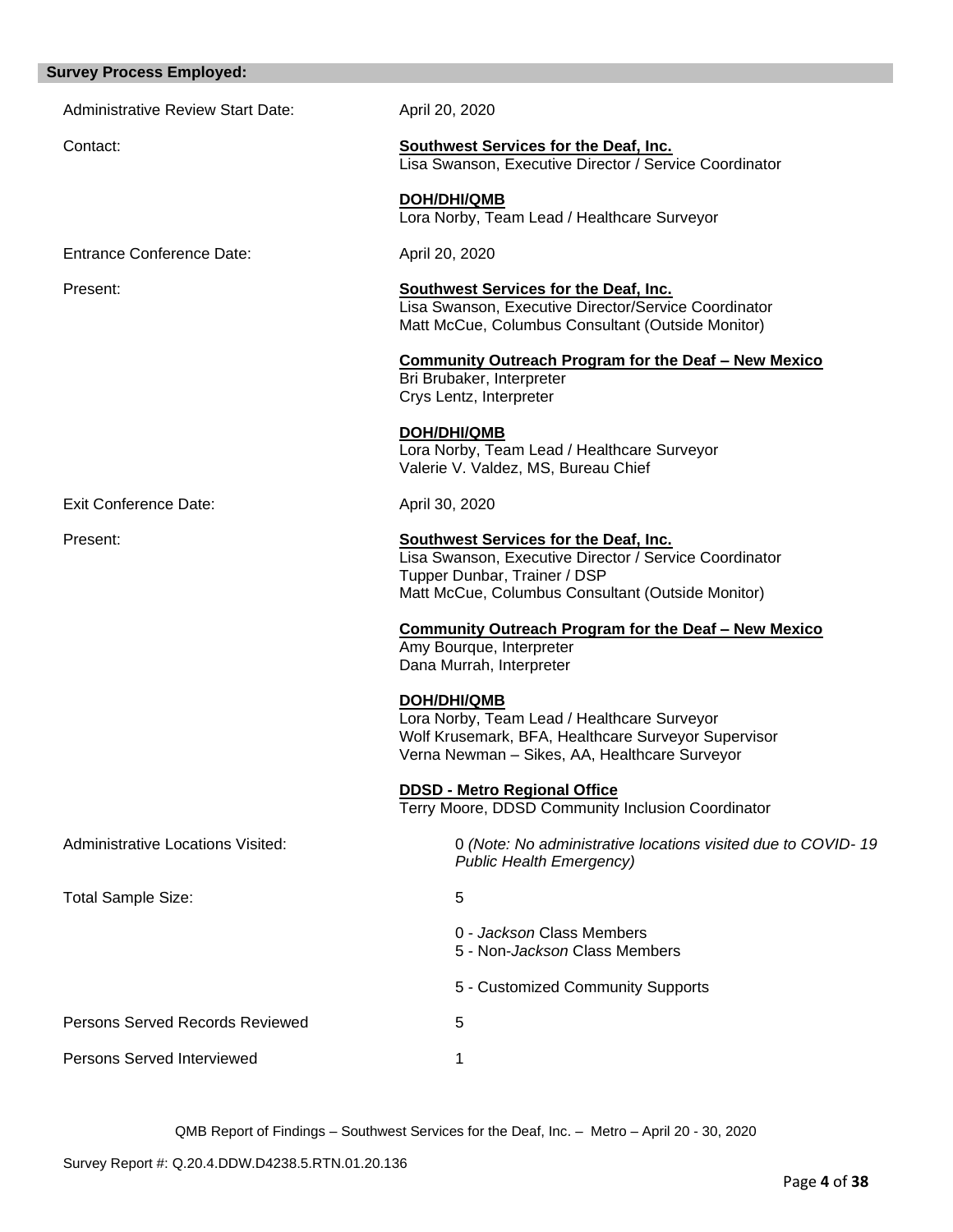Persons Served Not Seen and/or Not Available 4 *(Note: 4 individuals chose not to participate in interview process)*

| Direct Support Personnel Records Reviewed |   |
|-------------------------------------------|---|
| Direct Support Personnel Interviewed      | 3 |
| Service Coordinator Records Reviewed      |   |
| Nurse Interview                           |   |

Administrative Processes and Records Reviewed:

- Medicaid Billing/Reimbursement Records for all Services Provided
- Accreditation Records
- Individual Medical and Program Case Files, including, but not limited to:
	- <sup>o</sup>Individual Service Plans
	- Progress on Identified Outcomes
	- **<sup>o</sup>Healthcare Plans**
	- Medication Administration Records
	- Medical Emergency Response Plans
	- Therapy Evaluations and Plans
	- Healthcare Documentation Regarding Appointments and Required Follow-Up Other Required Health Information
- Internal Incident Management Reports and System Process / General Events Reports
- Personnel Files, including nursing and subcontracted staff
- Staff Training Records, Including Competency Interviews with Staff
- Agency Policy and Procedure Manual
- Caregiver Criminal History Screening Records
- Consolidated Online Registry/Employee Abuse Registry
- Human Rights Committee Notes and Meeting Minutes
- Quality Assurance / Improvement Plan
- CC: Distribution List: DOH Division of Health Improvement
	- DOH Developmental Disabilities Supports Division
	- DOH Office of Internal Audit

HSD - Medical Assistance Division

- NM Attorney General's Office
- DOH Internal Review Committee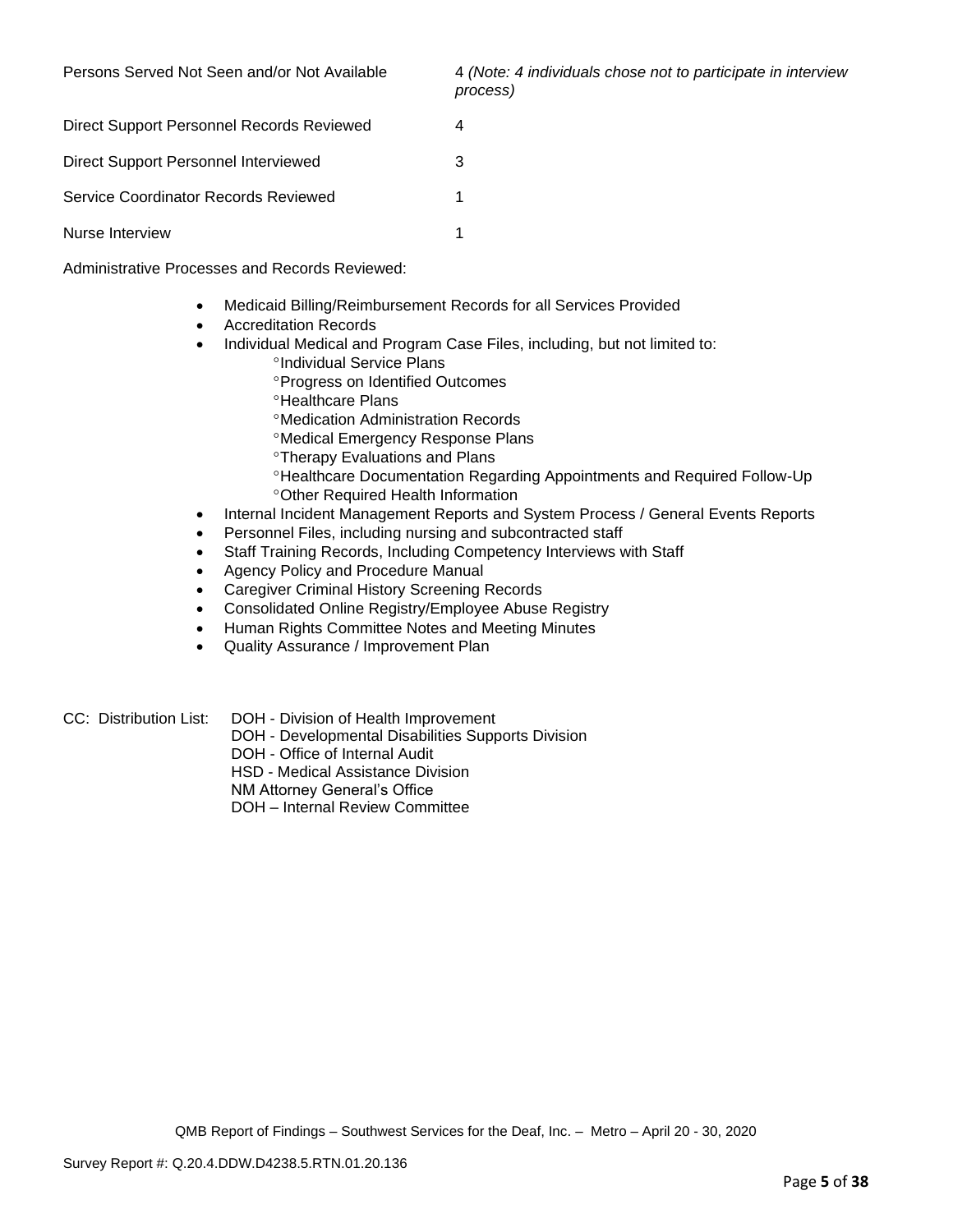## **Attachment A**

# **Provider Instructions for Completing the QMB Plan of Correction (POC) Process**

## *Introduction:*

After a QMB Compliance Survey, your QMB Report of Findings will be sent to you via e-mail.

Each provider must develop and implement a Plan of Correction (POC) that identifies specific quality assurance and quality improvement activities the agency will implement to correct deficiencies and prevent continued deficiencies and non-compliance.

Agencies must submit their Plan of Correction within ten (10) business days from the date you receive the QMB Report of Findings. (Providers who do not submit a POC within 10 business days may be referred to the DDSD Regional Office for purposes of contract management or the Internal Review Committee [IRC] for possible actions or sanctions).

Agencies must fully implement their approved Plan of Correction within 45 business days (10 business days to submit your POC for approval and 35 days to implement your approved Plan of Correction) from the date they receive the QMB Report of Findings. Providers who fail to complete a POC within the 45-business days allowed will be referred to the IRC for possible actions or sanctions.

If you have questions about the Plan of Correction process, call the Plan of Correction Coordinator at 505-273-1930 or email at [MonicaE.Valdez@state.nm.us.](mailto:MonicaE.Valdez@state.nm.us) Requests for technical assistance must be requested through your Regional DDSD Office.

The POC process cannot resolve disputes regarding findings. If you wish to dispute a finding on the official Report of Findings, you must file an Informal Reconsideration of Findings (IRF) request within ten (10) business days of receiving your report. Please note that you must still submit a POC for findings that are in question (see Attachment C).

## *Instructions for Completing Agency POC:*

## *Required Content*

Your Plan of Correction should provide a step-by-step description of the methods to correct each deficient practice cited to prevent recurrence and information that ensures the regulation cited comes into and remains in compliance. The remedies noted in your POC are expected to be added to your Agency's required, annual Quality Assurance (QA) Plan.

If a deficiency has already been corrected since the on-site survey, the plan should state how it was corrected, the completion date (date the correction was accomplished), and how possible recurrence of the deficiency will be prevented.

*The following details should be considered when developing your Plan of Correction:*

#### *The Plan of Correction must address each deficiency cited in the Report of Findings unless otherwise noted with a "No Plan of Correction Required statement." The Plan of Correction must address the five (5) areas listed below:*

- 1. How the specific and realistic corrective action will be accomplished for individuals found to have been affected by the deficient practice.
- 2. How the agency will identify other individuals who have the potential to be affected by the same deficient practice, and how the agency will act to protect those individuals in similar situations.
- 3. What Quality Assurance measures will be put into place and what systemic changes made to ensure the deficient practice will not recur.
- 4. Indicate how the agency plans to monitor its performance to make certain solutions are sustained. The agency must develop a QA plan for ensuring correction is achieved and sustained. This QA plan must be implemented, and the corrective action is evaluated for its effectiveness. The plan of correction is integrated into the agency quality assurance system; and
- 5. Include dates when corrective actions will be completed. The corrective action completion dates must be acceptable to the State.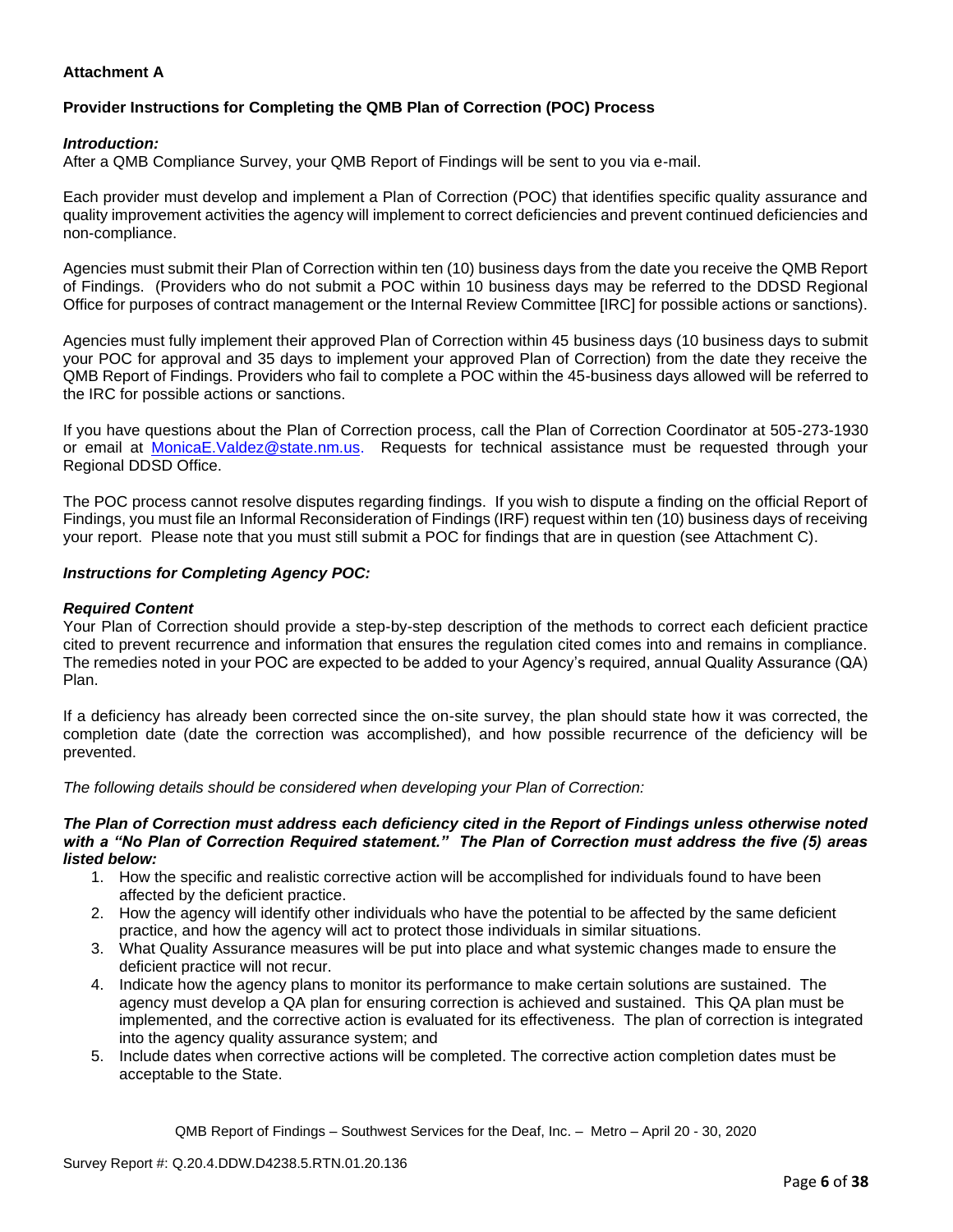*The following details should be considered when developing your Plan of Correction:*

- Details about how and when Individual Served, agency personnel and administrative and service delivery site files are audited by agency personnel to ensure they contain required documents;
- Information about how medication administration records are reviewed to verify they contain all required information before they are distributed to service sites, as they are being used, and after they are completed;
- Your processes for ensuring that all required agency personnel are trained on required DDSD required trainings;
- How accuracy in billing/reimbursement documentation is assured;
- How health, safety is assured;
- For Case Management providers, how Individual Service Plans are reviewed to verify they meet requirements, how the timeliness of level of care (LOC) packet submissions and consumer visits are tracked;
- Your process for gathering, analyzing and responding to quality data indicators; and,
- Details about Quality Targets in various areas, current status, analyses about why targets were not met, and remedies implemented.

*Note:* **Instruction or in-service of staff alone may not be a sufficient plan of correction.** This is a good first step toward correction, but additional steps must be taken to ensure the deficiency is corrected and will not recur.

## *Completion Dates*

- The plan of correction must include a **completion date** (entered in the far right-hand column) for each finding. Be sure the date is **realistic** in the amount of time your Agency will need to correct the deficiency; not to exceed 45 total business days.
- Direct care issues should be corrected immediately and monitored appropriately.
- Some deficiencies may require a staged plan to accomplish total correction.
- Deficiencies requiring replacement of equipment, etc., may require more time to accomplish correction but should show reasonable time frames.

## *Initial Submission of the Plan of Correction Requirements*

- 1. The Plan of Correction must be completed on the official QMB Survey Report of Findings/Plan of Correction Form and received by QMB within ten (10) business days from the date you received the report of findings.
- 2. For questions about the POC process, call the POC Coordinator, Monica Valdez at 505-273-1930 or email at [MonicaE.Valdez@state.nm.us](mailto:MonicaE.Valdez@state.nm.us) for assistance.
- 3. For Technical Assistance (TA) in developing or implementing your POC, contact your Regional DDSD Office.
- 4. Submit your POC to Monica Valdez, POC Coordinator in any of the following ways:
	- a. Electronically at [MonicaE.Valdez@state.nm.us](mailto:MonicaE.Valdez@state.nm.us) *(preferred method)*
	- b. Fax to 505-222-8661, or
	- c. Mail to POC Coordinator, 5301 Central Ave NE Suite 400, Albuquerque, New Mexico 87108
- 5. *Do not submit supporting documentation* (evidence of compliance) to QMB *until after* your POC has been approved by the QMB.
- 6. QMB will notify you when your POC has been "approved" or "denied."
	- a. During this time, whether your POC is "approved," or "denied," you will have a maximum of 45-business days from the date of receipt of your Report of Findings to correct all survey deficiencies.
	- b. If your POC is denied, it must be revised and resubmitted as soon as possible, as the 45-business day limit is in effect.
	- c. If your POC is denied a second time your agency may be referred to the Internal Review Committee.
	- d. You will receive written confirmation when your POC has been approved by QMB and a final deadline for completion of your POC.
	- e. Please note that all POC correspondence will be sent electronically unless otherwise requested.
- 7. Failure to submit your POC within 10 business days without prior approval of an extension by QMB will result in a referral to the Internal Review Committee and the possible implementation of monetary penalties and/or sanctions.

## *POC Document Submission Requirements*

Once your POC has been approved by the QMB Plan of Correction Coordinator you must submit copies of documents as evidence that all deficiencies have been corrected, as follows.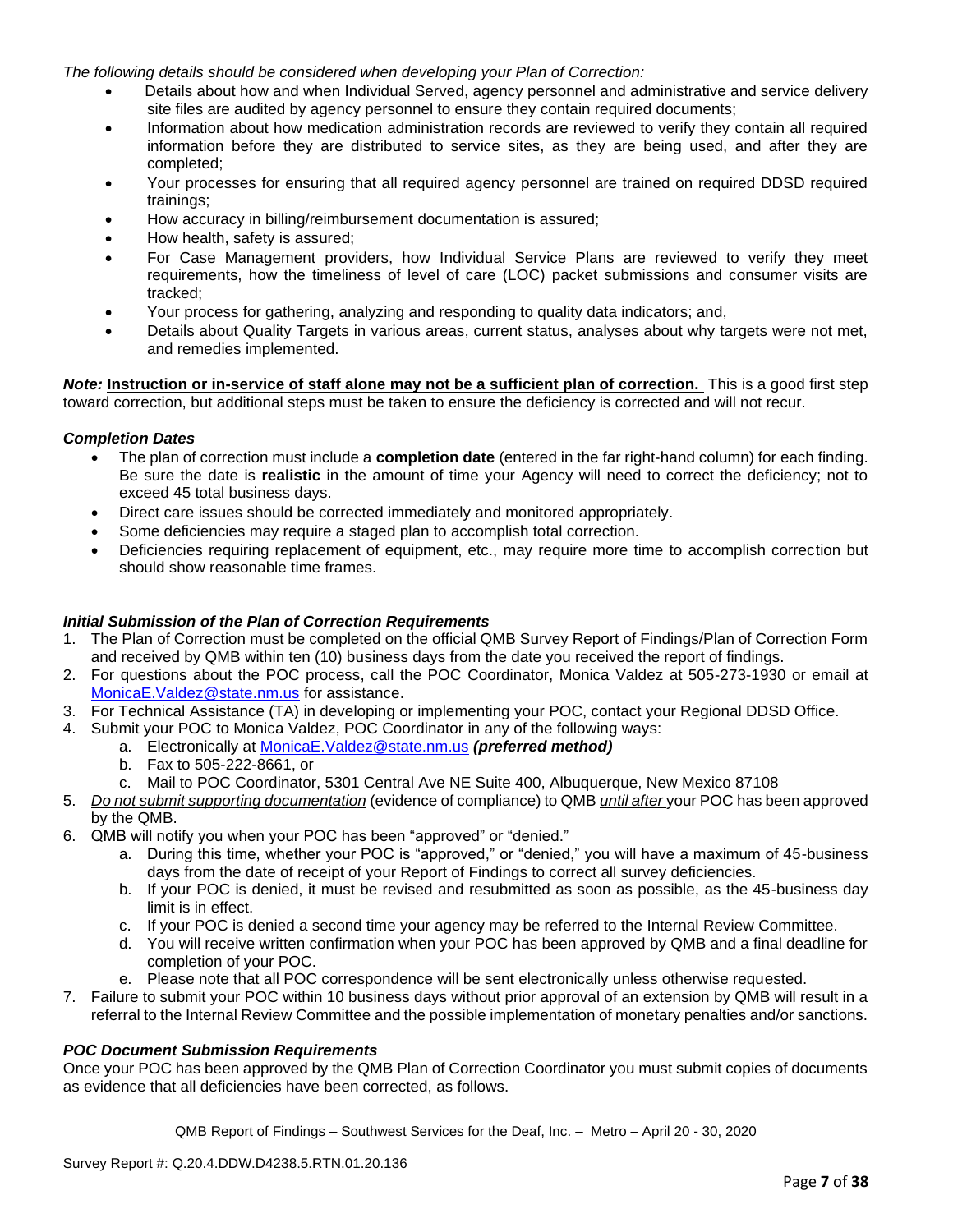- 1. Your internal documents are due within a *maximum* of 45-business days of receipt of your Report of Findings.
- 2. It is preferred that you submit your documents via USPS or other carrier (scanned and saved to CD/DVD disc, flash drive, etc.). If documents containing HIPAA Protected Health Information (PHI) documents must be submitted through S-Comm (Therap), Fax or Postal System, do not send PHI directly to NMDOH email accounts. If the documents do not contain protected Health information (PHI) then you may submit your documents electronically scanned and attached to e-mails.
- 3. All submitted documents *must be annotated*; please be sure the tag numbers and Identification numbers are indicated on each document submitted. Documents which are not annotated with the Tag number and Identification number may not be accepted.
- 4. Do not submit original documents; Please provide copies or scanned electronic files for evidence. Originals must be maintained in the agency file(s) per DDSD Standards.
- 5. In lieu of some documents, you may submit copies of file or home audit forms that clearly indicate cited deficiencies have been corrected, other attestations of correction must be approved by the Plan of Correction Coordinator prior to their submission.
- 6. When billing deficiencies are cited, you must provide documentation to justify billing and/or void and adjust forms submitted to Xerox State Healthcare, LLC for the deficiencies cited in the Report of Findings.

**Revisions, Modifications or Extensions to your Plan of Correction (post QMB approval) must be made in writing and submitted to the Plan of Correction Coordinator, prior to the due date and are approved on a case-by-case basis. No changes may be made to your POC or the timeframes for implementation without written approval of the POC Coordinator.**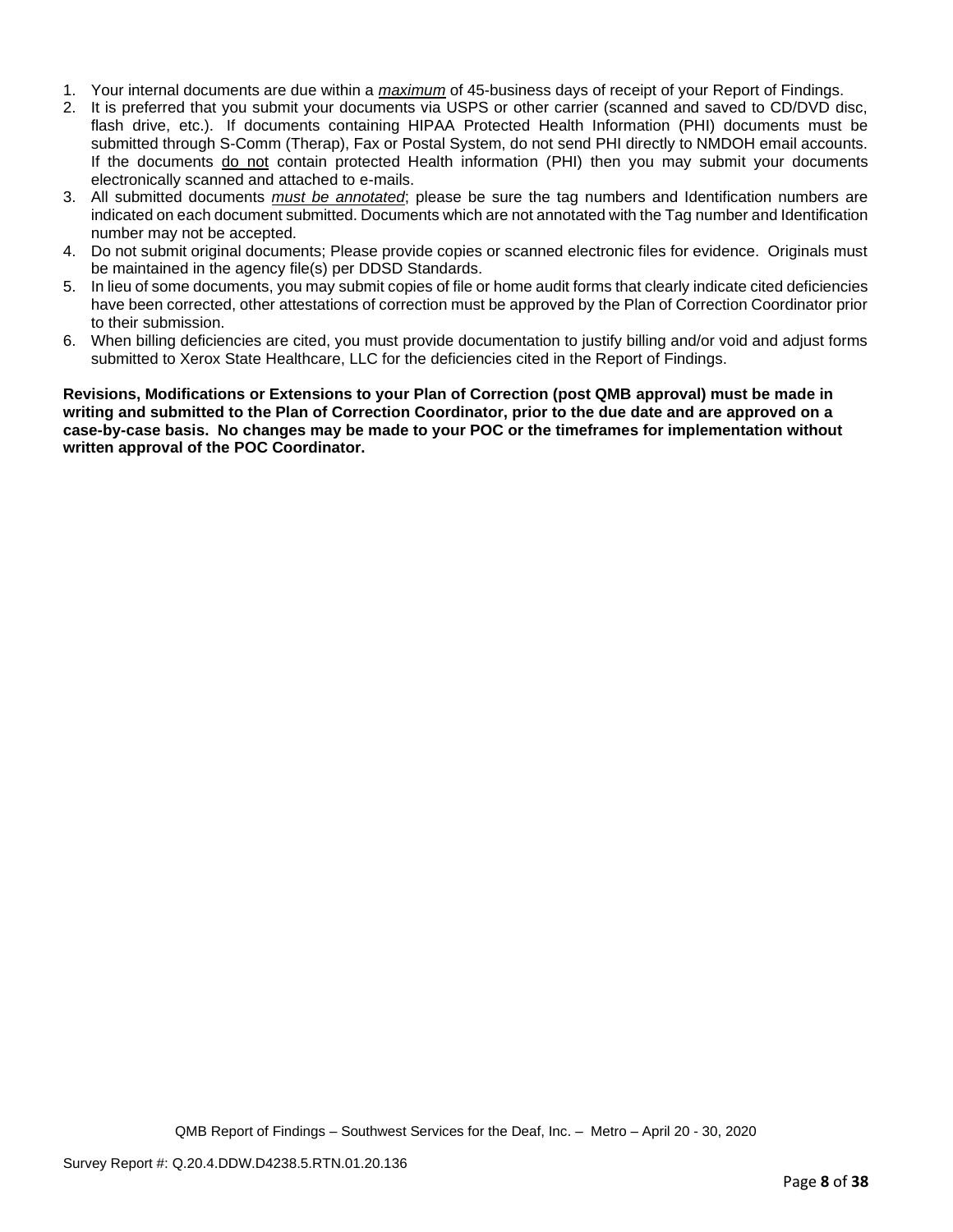## **Department of Health, Division of Health Improvement QMB Determination of Compliance Process**

The Division of Health Improvement, Quality Management Bureau (QMB) surveys compliance of the Developmental Disabilities Waiver (DDW) standards and other state and federal regulations. For the purpose of the LCA / CI survey the CMS waiver assurances have been grouped into four (4) Service Domains: Plan of Care (ISP Implementation); Qualified Providers; Health, Welfare and Safety; and Administrative Oversight (note that Administrative Oversight listed in this document is not the same as the CMS assurance of Administrative Authority. Used in this context it is related to the agency's operational policies and procedures, Quality Assurance system and Medicaid billing and reimbursement processes.)

The QMB Determination of Compliance process is based on provider compliance or non-compliance with standards and regulations identified during the on-site survey process and as reported in the QMB Report of Findings. All areas reviewed by QMB have been agreed to by DDSD and DHI/QMB and are reflective of CMS requirements. All deficiencies (non-compliance with standards and regulations) are identified and cited as either a Standard level deficiency or a Condition of Participation level deficiency in the QMB Reports of Findings. All deficiencies require corrective action when non-compliance is identified.

Each deficiency in your Report of Findings has been predetermined to be a Standard Level Deficiency, a Condition of Participation Level Deficiency, if below 85% compliance or a non-negotiable Condition of Participation Level Deficiency. Your Agency's overall Compliance Determination is based on a Scope and Severity Scale which takes into account the number of Standard and Condition Level Tags cited as well as the percentage of Individuals affected in the sample.

## **Conditions of Participation (CoPs)**

CoPs are based on the Centers for Medicare and Medicaid Services, Home and Community-Based Waiver required assurances, in addition to the New Mexico Developmental Disability Waiver (DDW) Service Standards. The Division of Health Improvement (DHI), in conjunction with the Developmental Disability Support Division (DDSD), has identified certain deficiencies that have the potential to be a Condition of Participation Level, if the tag falls below 85% compliance based on the number of people affected. Additionally, there are what are called nonnegotiable Conditions of Participation, regardless if one person or multiple people are affected. In this context, a CoP is defined as an essential / fundamental regulation or standard, which when out of compliance directly affects the health and welfare of the Individuals served. If no deficiencies within a Tag are at the level of a CoP, it is cited as a Standard Level Deficiency.

## *Service Domains and CoPs for Living Care Arrangements and Community Inclusion are as follows:*

**Service Domain: Service Plan: ISP Implementation -** *Services are delivered in accordance with the service plan, including type, scope, amount, duration and frequency specified in the service plan.*

## **Potential Condition of Participation Level Tags, if compliance is below 85%:**

- **1A08.3 –** Administrative Case File: Individual Service Plan / ISP Components
- **1A32 –** Administrative Case File: Individual Service Plan Implementation
- **LS14 –** Residential Service Delivery Site Case File (ISP and Healthcare Requirements)
- **IS14 –** CCS / CIES Service Delivery Site Case File (ISP and Healthcare Requirements)

**Service Domain: Qualified Providers -** *The State monitors non-licensed/non-certified providers to assure adherence to waiver requirements. The State implements its policies and procedures for verifying that provider training is conducted in accordance with State requirements and the approved waiver.*

## **Potential Condition of Participation Level Tags, if compliance is below 85%:**

- **1A20 -** Direct Support Personnel Training
- **1A22 -** Agency Personnel Competency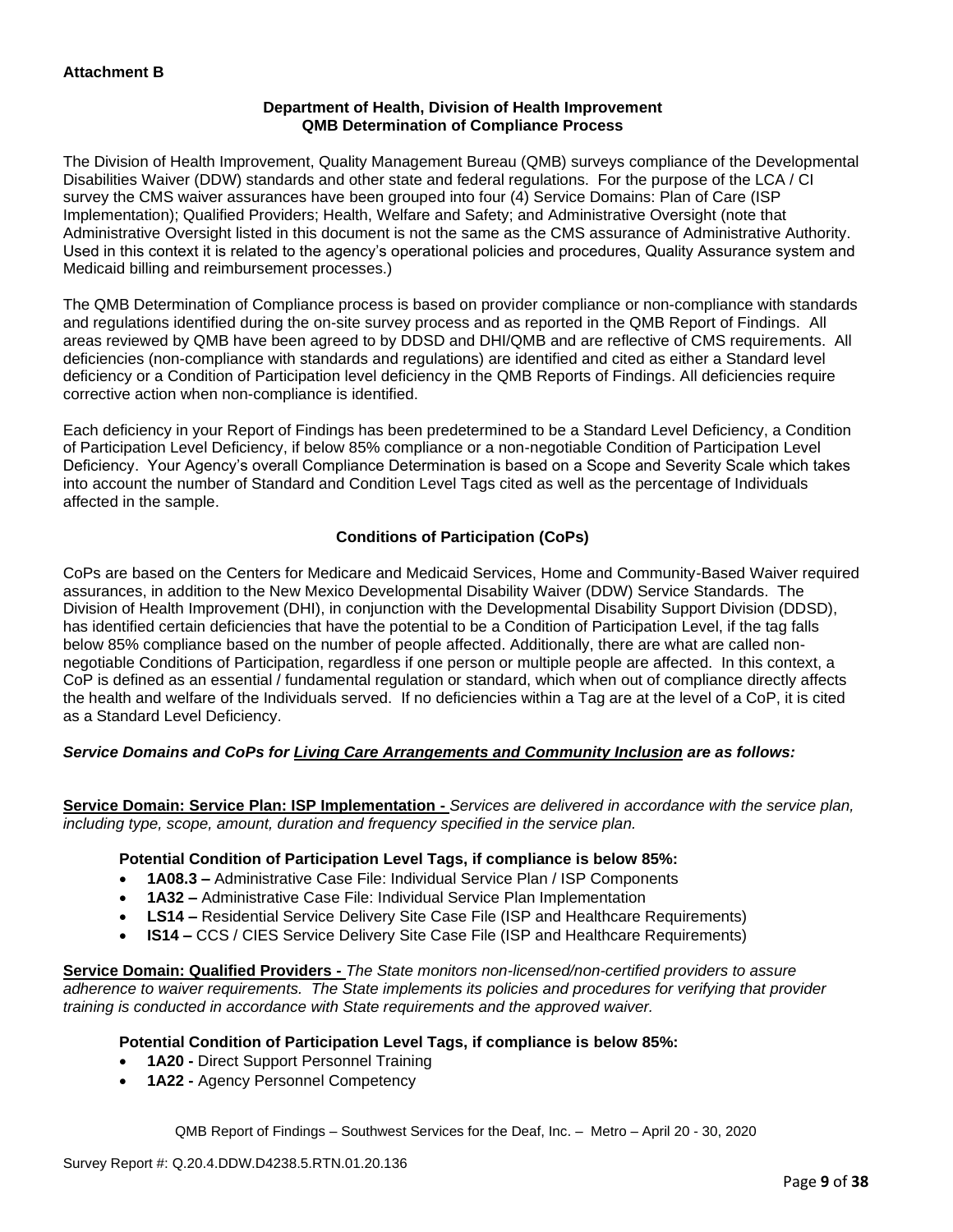• **1A37 –** Individual Specific Training

## **Non-Negotiable Condition of Participation Level Tags (one or more Individuals are cited):**

- **1A25.1 –** Caregiver Criminal History Screening
- **1A26.1 –** Consolidated On-line Registry Employee Abuse Registry

**Service Domain: Health, Welfare and Safety -** *The State, on an ongoing basis, identifies, addresses and seeks to prevent occurrences of abuse, neglect and exploitation. Individuals shall be afforded their basic human rights. The provider supports individuals to access needed healthcare services in a timely manner.*

## **Potential Condition of Participation Level Tags, if compliance is below 85%:**

- **1A08.2 –** Administrative Case File: Healthcare Requirements & Follow-up
- **1A09 –** Medication Delivery Routine Medication Administration
- **1A09.1 –** Medication Delivery PRN Medication Administration
- **1A15.2 –** Administrative Case File: Healthcare Documentation (Therap and Required Plans)

## **Non-Negotiable Condition of Participation Level Tags (one or more Individuals are cited):**

- **1A05 –** General Requirements / Agency Policy and Procedure Requirements
- **1A07 –** Social Security Income (SSI) Payments
- **1A09.2 –** Medication Delivery Nurse Approval for PRN Medication
- **1A15 –** Healthcare Coordination Nurse Availability / Knowledge
- **1A31 –** Client Rights/Human Rights
- **LS25.1 –** Residential Reqts. (Physical Environment Supported Living / Family Living / Intensive Medical Living)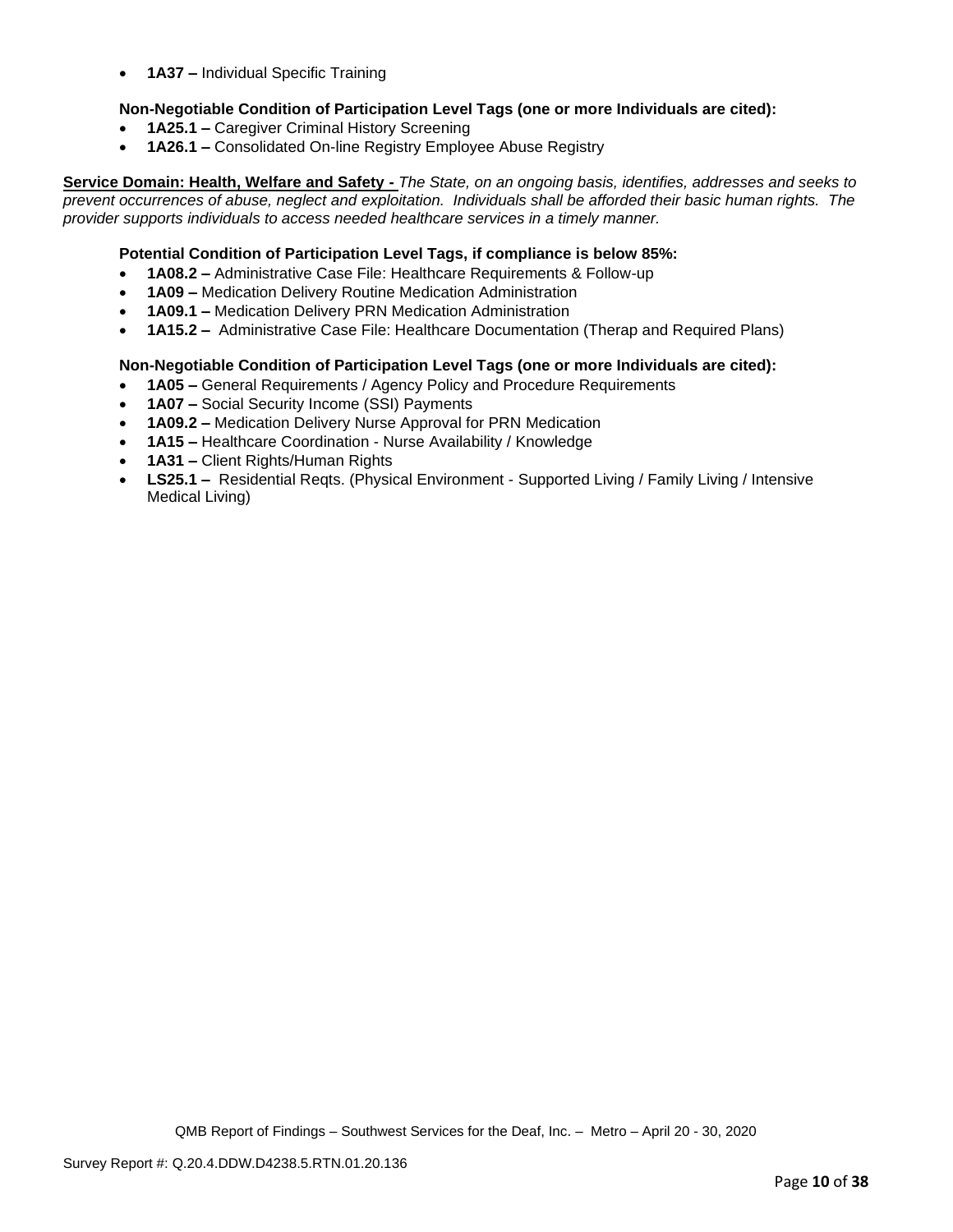## **Attachment C**

## **Guidelines for the Provider Informal Reconsideration of Finding (IRF) Process**

## **Introduction:**

Throughout the QMB Survey process, surveyors are openly communicating with providers. Open communication means surveyors have clarified issues and/or requested missing information before completing the review through the use of the signed/dated "Document Request," or "Administrative Needs," etc. forms. Regardless, there may still be instances where the provider disagrees with a specific finding. Providers may use the following process to informally dispute a finding.

## **Instructions:**

- 1. The Informal Reconsideration of the Finding (IRF) request must be received in writing to the QMB Bureau Chief **within 10 business days** of receipt of the final Report of Findings **(***Note: No extensions are granted for the IRF)***.**
- 2. The written request for an IRF *must* be completed on the QMB Request for Informal Reconsideration of Finding form available on the QMB website: <https://nmhealth.org/about/dhi/cbp/irf/>
- 3. The written request for an IRF must specify in detail the request for reconsideration and why the finding is inaccurate.
- 4. The IRF request must include all supporting documentation or evidence.
- 5. If you have questions about the IRF process, email the IRF Chairperson, Valerie V. Valdez at [valerie.valdez@state.nm.us](mailto:valerie.valdez@state.nm.us) for assistance.

## **The following limitations apply to the IRF process:**

- The written request for an IRF and all supporting evidence must be received within 10 business days.
- Findings based on evidence requested during the survey and not provided may not be subject to reconsideration.
- The supporting documentation must be new evidence not previously reviewed or requested by the survey team.
- Providers must continue to complete their Plan of Correction during the IRF process
- Providers may not request an IRF to challenge the sampling methodology.
- Providers may not request an IRF based on disagreement with the nature of the standard or regulation.
- Providers may not request an IRF to challenge the team composition.
- Providers may not request an IRF to challenge the DHI/QMB determination of compliance or the length of their DDSD provider contract.

A Provider forfeits the right to an IRF if the request is not received within 10 business days of receiving the report and/or does not include all supporting documentation or evidence to show compliance with the standards and regulations.

The IRF Committee will review the request; the Provider will be notified in writing of the ruling; no face-to-face meeting will be conducted.

When a Provider requests that a finding be reconsidered, it does not stop or delay the Plan of Correction process. **Providers must continue to complete the Plan of Correction, including the finding in dispute regardless of the IRF status.** If a finding is removed or modified, it will be noted and removed or modified from the Report of Findings. It should be noted that in some cases a Plan of Correction may be completed prior to the IRF process being completed. The provider will be notified in writing on the decisions of the IRF committee.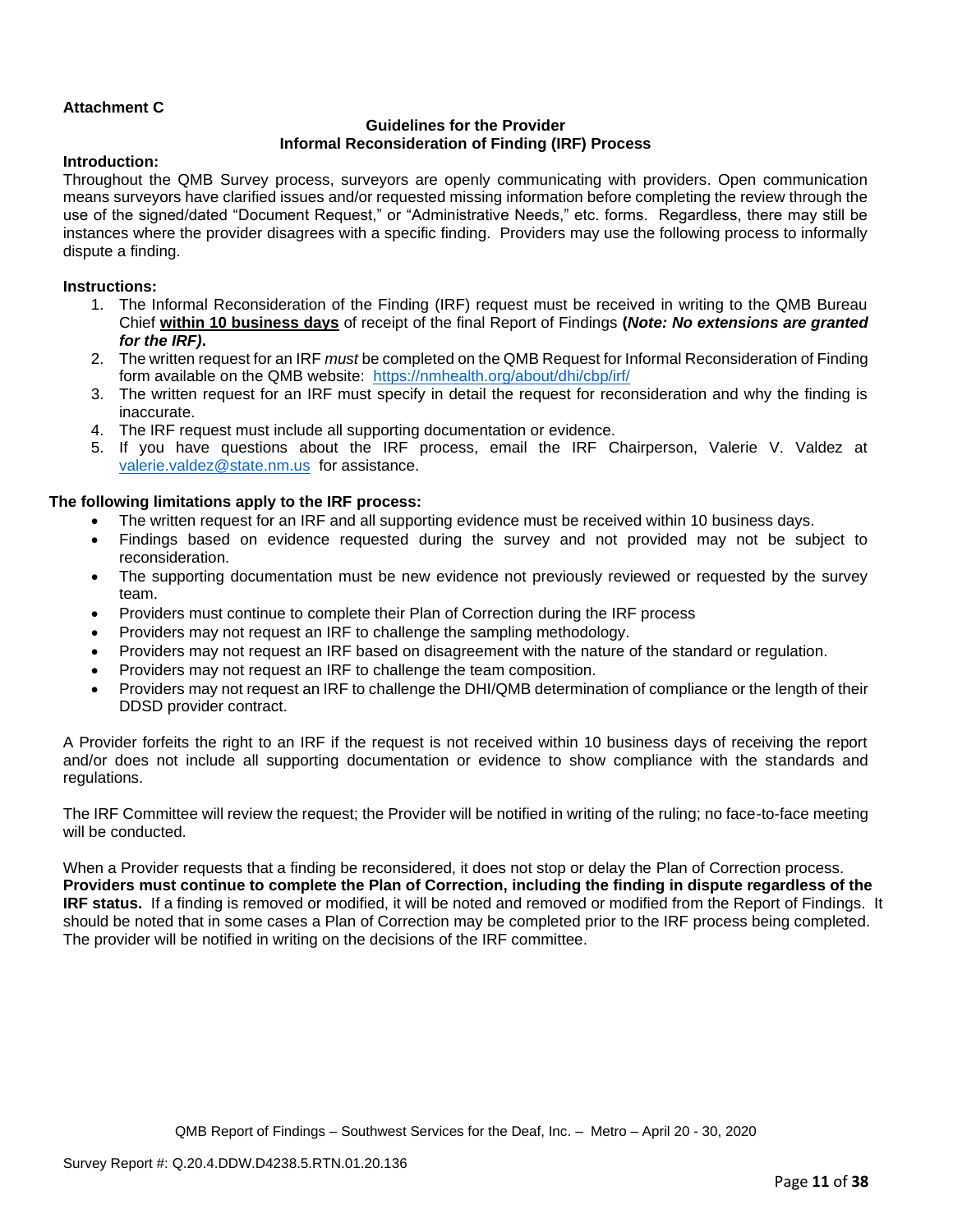# **QMB Determinations of Compliance**

## **Compliance:**

The QMB determination of *Compliance* indicates that a provider has either no deficiencies found during a survey or that no deficiencies at the Condition of Participation Level were found. The agency has obtained a level of compliance such that there is a minimal potential for harm to individuals' health and safety. To qualify for a determination of *Compliance*, the provider must have received no Conditions of Participation Level Deficiencies and have a minimal number of Individuals on the sample affected by the findings indicated in the Standards Level Tags.

## **Partial-Compliance with Standard Level Tags:**

The QMB determination of *Partial-Compliance with Standard Level Tags* indicates that a provider is in compliance with all Condition of Participation Level deficiencies but is out of compliance with a certain percentage of Standard Level deficiencies. This partial-compliance, if not corrected, may result in a negative outcome or the potential for more than minimal harm to individuals' health and safety. There are two ways to receive a determination of Partial Compliance with Standard Level Tags:

- 1. Your Report of Findings includes 16 or fewer Standards Level Tags with between 75% and 100% of the survey sample affected in any tag.
- 2. Your Report of Findings includes 17 or more Standard Level Tags with between 50% to 74% of the survey sample affected in any tag.

## **Partial-Compliance with Standard Level Tags and Condition of Participation Level Tags:**

The QMB determination of *Partial-Compliance with Standard Level Tags and Condition of Participation Level Tags*  indicates that a provider is out of compliance with one to five  $(1 - 5)$  Condition of Participation Level Tags. This partial-compliance, if not corrected, may result in a serious negative outcome or the potential for more than minimal harm to individuals' health and safety.

## **Non-Compliance:**

The QMB determination of *Non-Compliance* indicates a provider is significantly out of compliance with both Standard Level deficiencies and Conditions of Participation level deficiencies. This non-compliance, if not corrected, may result in a serious negative outcome or the potential for more than minimal harm to individuals' health and safety. There are three ways an agency can receive a determination of Non-Compliance:

- 1. Your Report of Findings includes 17 or more total Tags with 0 to 5 Condition of Participation Level Tags with 75% to 100% of the survey sample affected in any Condition of Participation Level tag.
- 2. Your Report of Findings includes any amount of Standard Level Tags with 6 or more Condition of Participation Level Tags.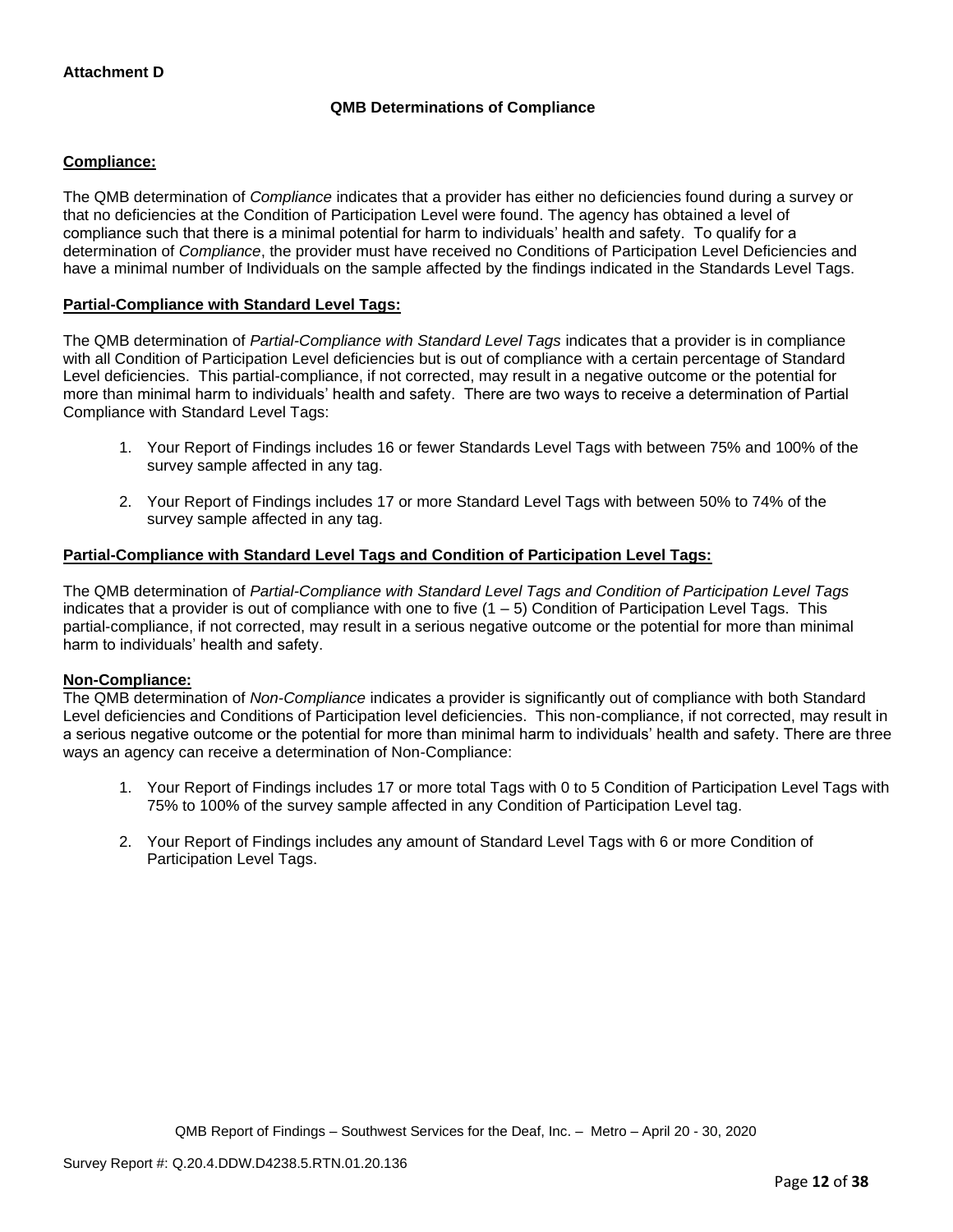| Compliance                                                                                                 |                                                                                                                               |                                                                                                                          |                                                                                                                          | <b>Weighting</b>                                                                                                              |                                                                                                                                |                                                                                                                             |                                                                                                               |
|------------------------------------------------------------------------------------------------------------|-------------------------------------------------------------------------------------------------------------------------------|--------------------------------------------------------------------------------------------------------------------------|--------------------------------------------------------------------------------------------------------------------------|-------------------------------------------------------------------------------------------------------------------------------|--------------------------------------------------------------------------------------------------------------------------------|-----------------------------------------------------------------------------------------------------------------------------|---------------------------------------------------------------------------------------------------------------|
| <b>Determination</b>                                                                                       |                                                                                                                               | LOW                                                                                                                      |                                                                                                                          | <b>MEDIUM</b>                                                                                                                 |                                                                                                                                |                                                                                                                             | <b>HIGH</b>                                                                                                   |
| <b>Total Tags:</b>                                                                                         | up to 16                                                                                                                      | 17 or more                                                                                                               | up to 16                                                                                                                 | 17 or more                                                                                                                    | <b>Any Amount</b>                                                                                                              | 17 or more                                                                                                                  | <b>Any Amount</b>                                                                                             |
|                                                                                                            | and                                                                                                                           | and                                                                                                                      | and                                                                                                                      | and                                                                                                                           | And/or                                                                                                                         | and                                                                                                                         | And/or                                                                                                        |
| <b>COP Level Tags:</b>                                                                                     | 0 COP                                                                                                                         | 0 COP                                                                                                                    | 0 COP                                                                                                                    | 0 COP                                                                                                                         | 1 to 5 COP                                                                                                                     | 0 to 5 CoPs                                                                                                                 | 6 or more COP                                                                                                 |
|                                                                                                            | and                                                                                                                           | and                                                                                                                      | and                                                                                                                      | and                                                                                                                           |                                                                                                                                | and                                                                                                                         |                                                                                                               |
| Sample Affected:                                                                                           | 0 to 74%                                                                                                                      | 0 to 49%                                                                                                                 | 75 to 100%                                                                                                               | 50 to 74%                                                                                                                     |                                                                                                                                | 75 to 100%                                                                                                                  |                                                                                                               |
| "Non-Compliance"                                                                                           |                                                                                                                               |                                                                                                                          |                                                                                                                          |                                                                                                                               |                                                                                                                                | 17 or more<br><b>Total Tags with</b><br>75 to 100% of<br>the Individuals<br>in the sample<br>cited in any CoP<br>Level tag. | Any Amount of<br><b>Standard Level</b><br>Tags and 6 or<br>more Conditions<br>of Participation<br>Level Tags. |
| "Partial Compliance<br>with Standard Level<br>tags and Condition of<br><b>Participation Level</b><br>Tags" |                                                                                                                               |                                                                                                                          |                                                                                                                          |                                                                                                                               | <b>Any Amount</b><br><b>Standard Level</b><br>Tags, plus 1 to 5<br><b>Conditions of</b><br><b>Participation Level</b><br>tags. |                                                                                                                             |                                                                                                               |
| "Partial Compliance<br>with Standard Level<br>tags"                                                        |                                                                                                                               |                                                                                                                          | up to 16<br><b>Standard Level</b><br>Tags with 75 to<br>100% of the<br>individuals in<br>the sample cited<br>in any tag. | 17 or more<br><b>Standard Level</b><br>Tags with 50 to<br><b>74%</b> of the<br>individuals in<br>the sample cited<br>any tag. |                                                                                                                                |                                                                                                                             |                                                                                                               |
| "Compliance"                                                                                               | Up to 16<br><b>Standard Level</b><br>Tags with 0 to<br><b>74% of the</b><br>individuals in<br>the sample<br>cited in any tag. | 17 or more<br><b>Standard Level</b><br>Tags with 0 to<br>49% of the<br>individuals in<br>the sample cited<br>in any tag. |                                                                                                                          |                                                                                                                               |                                                                                                                                |                                                                                                                             |                                                                                                               |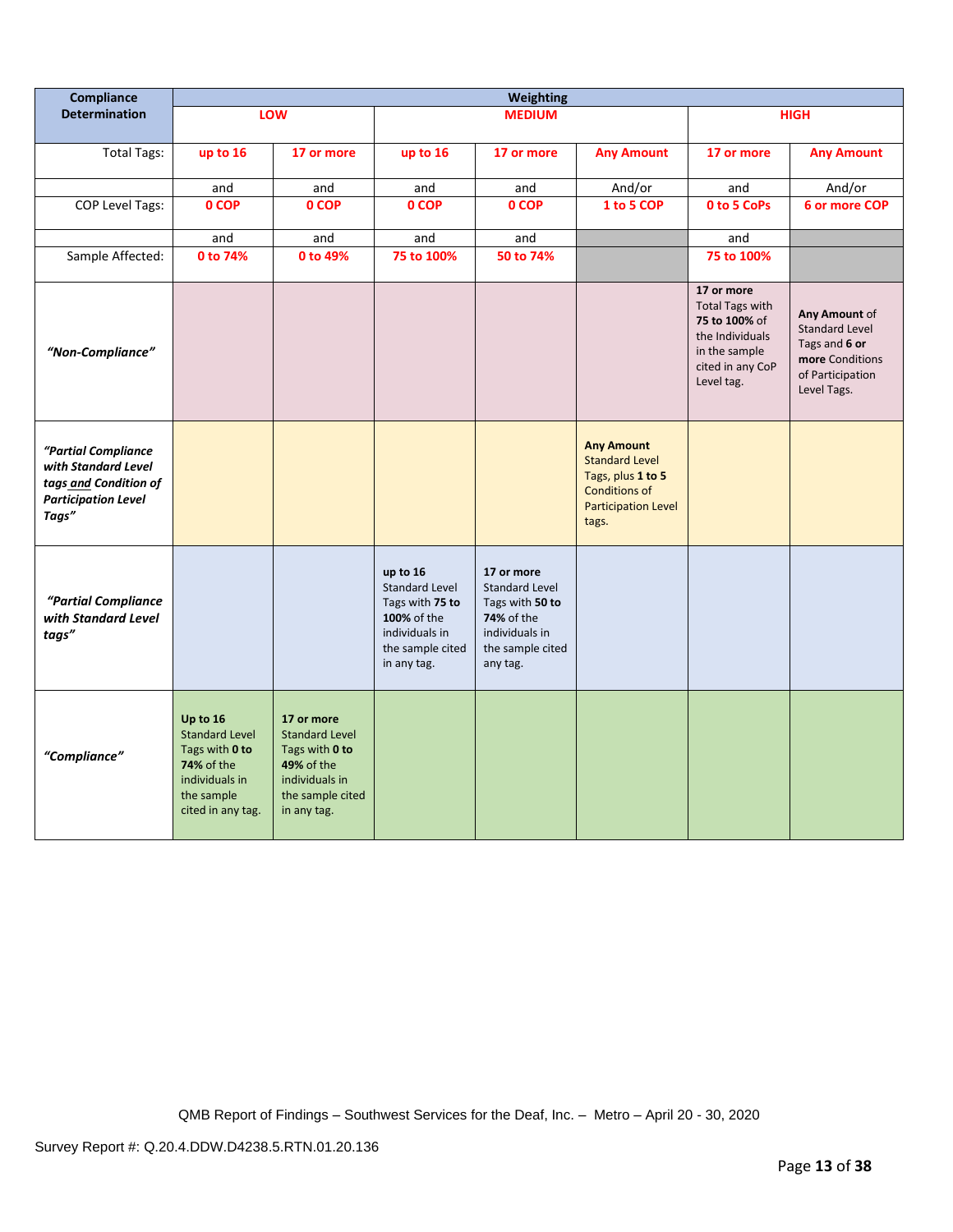# Agency: **Southwest Services for the Deaf, Inc. - Metro Region**<br>Program: Developmental Disabilities Waiver

Program: Developmental Disabilities Waiver<br>Service: 2018: Customized Community Sup 2018: Customized Community Supports<br>Routine Survey Type:<br>Survey Date:

**Survey Date: April 20 – 30, 2020**

| <b>Standard of Care</b>                             | <b>Deficiencies</b>                                | Agency Plan of Correction, On-going QA/QI<br>and Responsible Party                                                                                          | <b>Date</b><br><b>Due</b> |
|-----------------------------------------------------|----------------------------------------------------|-------------------------------------------------------------------------------------------------------------------------------------------------------------|---------------------------|
|                                                     |                                                    | Service Domain: Service Plans: ISP Implementation - Services are delivered in accordance with the service plan, including type, scope, amount, duration and |                           |
| frequency specified in the service plan.            |                                                    |                                                                                                                                                             |                           |
| Tag #1A32 Administrative Case File:                 | <b>Condition of Participation Level Deficiency</b> |                                                                                                                                                             |                           |
| <b>Individual Service Plan Implementation</b>       |                                                    |                                                                                                                                                             |                           |
| NMAC 7.26.5.16.C and D Development of the           | After an analysis of the evidence it has been      | Provider:                                                                                                                                                   |                           |
| ISP. Implementation of the ISP. The ISP shall       | determined there is a significant potential for a  | <b>State your Plan of Correction for the</b>                                                                                                                |                           |
| be implemented according to the timelines           | negative outcome to occur.                         | deficiencies cited in this tag here (How is the                                                                                                             |                           |
| determined by the IDT and as specified in the       |                                                    | deficiency going to be corrected? This can be                                                                                                               |                           |
| ISP for each stated desired outcomes and action     | Based on administrative record review, the         | specific to each deficiency cited or if possible an                                                                                                         |                           |
| plan.                                               | Agency did not implement the ISP according to      | overall correction?): $\rightarrow$                                                                                                                         |                           |
|                                                     | the timelines determined by the IDT and as         |                                                                                                                                                             |                           |
| C. The IDT shall review and discuss information     | specified in the ISP for each stated desired       |                                                                                                                                                             |                           |
| and recommendations with the individual, with       | outcomes and action plan for 1 of 5 individuals.   |                                                                                                                                                             |                           |
| the goal of supporting the individual in attaining  |                                                    |                                                                                                                                                             |                           |
| desired outcomes. The IDT develops an ISP           | As indicated by Individuals ISP the following was  |                                                                                                                                                             |                           |
| based upon the individual's personal vision         | found with regards to the implementation of ISP    |                                                                                                                                                             |                           |
| statement, strengths, needs, interests and          | Outcomes:                                          | <b>Provider:</b>                                                                                                                                            |                           |
| preferences. The ISP is a dynamic document,         |                                                    | <b>Enter your ongoing Quality</b>                                                                                                                           |                           |
| revised periodically, as needed, and amended to     | <b>Customized Community Supports Data</b>          | <b>Assurance/Quality Improvement processes</b>                                                                                                              |                           |
| reflect progress towards personal goals and         | <b>Collection/Data Tracking/Progress with</b>      | as it related to this tag number here (What is                                                                                                              |                           |
| achievements consistent with the individual's       | regards to ISP Outcomes:                           | going to be done? How many individuals is this                                                                                                              |                           |
| future vision. This regulation is consistent with   |                                                    | going to affect? How often will this be completed?                                                                                                          |                           |
| standards established for individual plan           | Individual #4                                      | Who is responsible? What steps will be taken if                                                                                                             |                           |
| development as set forth by the commission on       | • Review of Agency's documented Outcomes           | issues are found?): $\rightarrow$                                                                                                                           |                           |
| the accreditation of rehabilitation facilities      | and Action Steps do not match the current          |                                                                                                                                                             |                           |
| (CARF) and/or other program accreditation           | (8/31/2019 - 8/30/2020) ISP Outcomes and           |                                                                                                                                                             |                           |
| approved and adopted by the developmental           | Action Steps for Work/Learn Outcome. No            |                                                                                                                                                             |                           |
| disabilities division and the department of health. | documentation was found regarding                  |                                                                                                                                                             |                           |
| It is the policy of the developmental disabilities  | implementation of ISP outcomes for 2/2020.         |                                                                                                                                                             |                           |
| division (DDD), that to the extent permitted by     | (Please note: Data tracking for March 2020,        |                                                                                                                                                             |                           |
| funding, each individual receive supports and       | also contained incorrect outcome/action            |                                                                                                                                                             |                           |
| services that will assist and encourage             | steps, however, was not cited as part of           |                                                                                                                                                             |                           |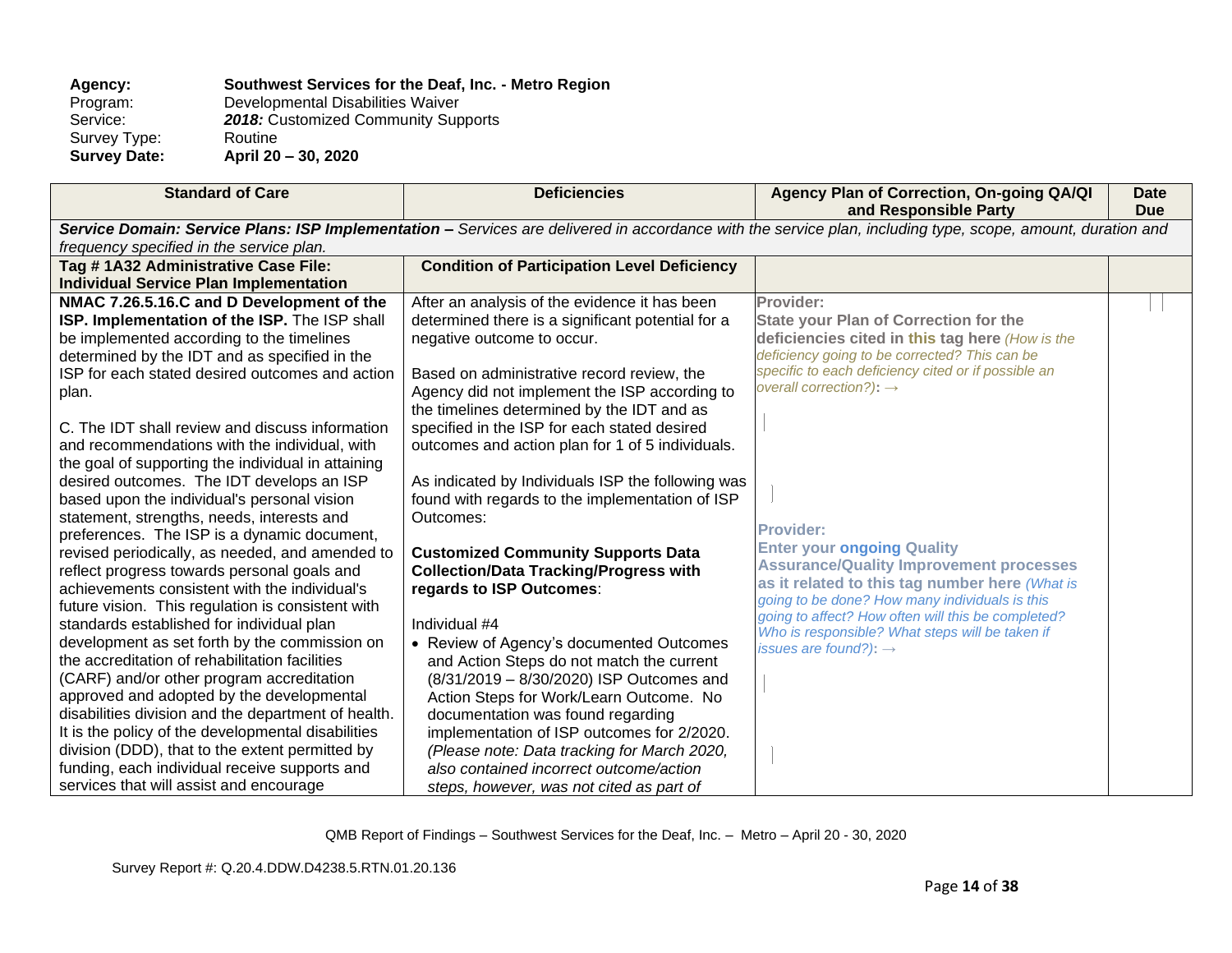| independence and productivity in the community<br>and attempt to prevent regression or loss of<br>current capabilities. Services and supports<br>include specialized and/or generic services,<br>training, education and/or treatment as<br>determined by the IDT and documented in the<br>ISP.<br>D. The intent is to provide choice and obtain<br>opportunities for individuals to live, work and<br>play with full participation in their communities.<br>The following principles provide direction and<br>purpose in planning for individuals with<br>developmental disabilities. [05/03/94; 01/15/97;<br>Recompiled 10/31/01]<br>Developmental Disabilities (DD) Waiver Service<br>Standards 2/26/2018; Re-Issue: 12/28/2018; Eff<br>1/1/2019<br>Chapter 6: Individual Service Plan (ISP)<br>6.8 ISP Implementation and Monitoring: All<br>DD Waiver Provider Agencies with a signed<br>SFOC are required to provide services as<br>detailed in the ISP. The ISP must be readily<br>accessible to Provider Agencies on the<br>approved budget. (See Chapter 20: Provider<br>Documentation and Client Records.) CMs<br>facilitate and maintain communication with the<br>person, his/her representative, other IDT<br>members, Provider Agencies, and relevant<br>parties to ensure that the person receives the<br>maximum benefit of his/her services and that<br>revisions to the ISP are made as needed. All DD<br>Waiver Provider Agencies are required to<br>cooperate with monitoring activities conducted<br>by the CM and the DOH. Provider Agencies are<br>required to respond to issues at the individual<br>level and agency level as described in Chapter<br>16: Qualified Provider Agencies. | Public Health Emergency Appendix K<br>exception).<br>Agency's Outcomes/Action Steps are as<br>follows:<br>° " will participate in activity discussion."<br>° "will plan and attend an outing of his<br>choice."<br>Annual ISP (8/31/2019 - 8/30/2020)<br><b>Outcomes/Action Steps are as follows:</b><br>° "will review his program calendar and<br>will attend outings he's scheduled." |  |  |
|-----------------------------------------------------------------------------------------------------------------------------------------------------------------------------------------------------------------------------------------------------------------------------------------------------------------------------------------------------------------------------------------------------------------------------------------------------------------------------------------------------------------------------------------------------------------------------------------------------------------------------------------------------------------------------------------------------------------------------------------------------------------------------------------------------------------------------------------------------------------------------------------------------------------------------------------------------------------------------------------------------------------------------------------------------------------------------------------------------------------------------------------------------------------------------------------------------------------------------------------------------------------------------------------------------------------------------------------------------------------------------------------------------------------------------------------------------------------------------------------------------------------------------------------------------------------------------------------------------------------------------------------------------------------------------------------------------------------|------------------------------------------------------------------------------------------------------------------------------------------------------------------------------------------------------------------------------------------------------------------------------------------------------------------------------------------------------------------------------------------|--|--|
|-----------------------------------------------------------------------------------------------------------------------------------------------------------------------------------------------------------------------------------------------------------------------------------------------------------------------------------------------------------------------------------------------------------------------------------------------------------------------------------------------------------------------------------------------------------------------------------------------------------------------------------------------------------------------------------------------------------------------------------------------------------------------------------------------------------------------------------------------------------------------------------------------------------------------------------------------------------------------------------------------------------------------------------------------------------------------------------------------------------------------------------------------------------------------------------------------------------------------------------------------------------------------------------------------------------------------------------------------------------------------------------------------------------------------------------------------------------------------------------------------------------------------------------------------------------------------------------------------------------------------------------------------------------------------------------------------------------------|------------------------------------------------------------------------------------------------------------------------------------------------------------------------------------------------------------------------------------------------------------------------------------------------------------------------------------------------------------------------------------------|--|--|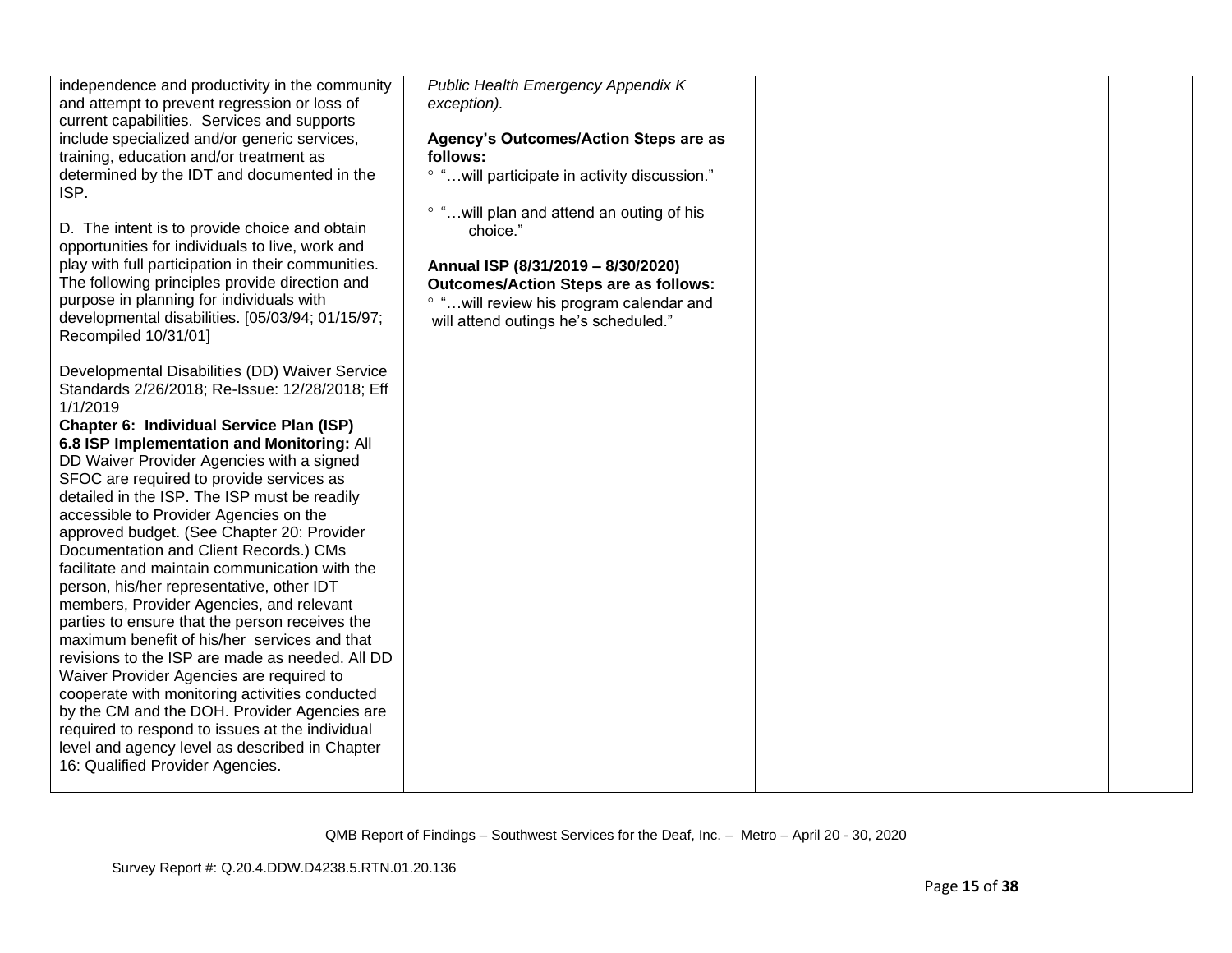| <b>Chapter 20: Provider Documentation and</b>     |  |  |
|---------------------------------------------------|--|--|
| <b>Client Records 20.2 Client Records</b>         |  |  |
| Requirements: All DD Waiver Provider              |  |  |
| Agencies are required to create and maintain      |  |  |
| individual client records. The contents of client |  |  |
| records vary depending on the unique needs of     |  |  |
| the person receiving services and the resultant   |  |  |
| information produced. The extent of               |  |  |
| documentation required for individual client      |  |  |
| records per service type depends on the location  |  |  |
| of the file, the type of service being provided,  |  |  |
| and the information necessary.                    |  |  |
| DD Waiver Provider Agencies are required to       |  |  |
| adhere to the following:                          |  |  |
| Client records must contain all documents         |  |  |
| essential to the service being provided and       |  |  |
| essential to ensuring the health and safety of    |  |  |
| the person during the provision of the service.   |  |  |
| Provider Agencies must have readily<br>2.         |  |  |
| accessible records in home and community          |  |  |
| settings in paper or electronic form. Secure      |  |  |
| access to electronic records through the Therap   |  |  |
| web based system using computers or mobile        |  |  |
| devices is acceptable.                            |  |  |
| Provider Agencies are responsible for<br>3.       |  |  |
| ensuring that all plans created by nurses, RDs,   |  |  |
| therapists or BSCs are present in all needed      |  |  |
| settings.                                         |  |  |
| 4. Provider Agencies must maintain records        |  |  |
| of all documents produced by agency personnel     |  |  |
| or contractors on behalf of each person,          |  |  |
| including any routine notes or data, annual       |  |  |
| assessments, semi-annual reports, evidence of     |  |  |
| training provided/received, progress notes, and   |  |  |
| any other interactions for which billing is       |  |  |
| generated.                                        |  |  |
| Each Provider Agency is responsible for<br>5.     |  |  |
| maintaining the daily or other contact notes      |  |  |
| documenting the nature and frequency of           |  |  |
| service delivery, as well as data tracking only   |  |  |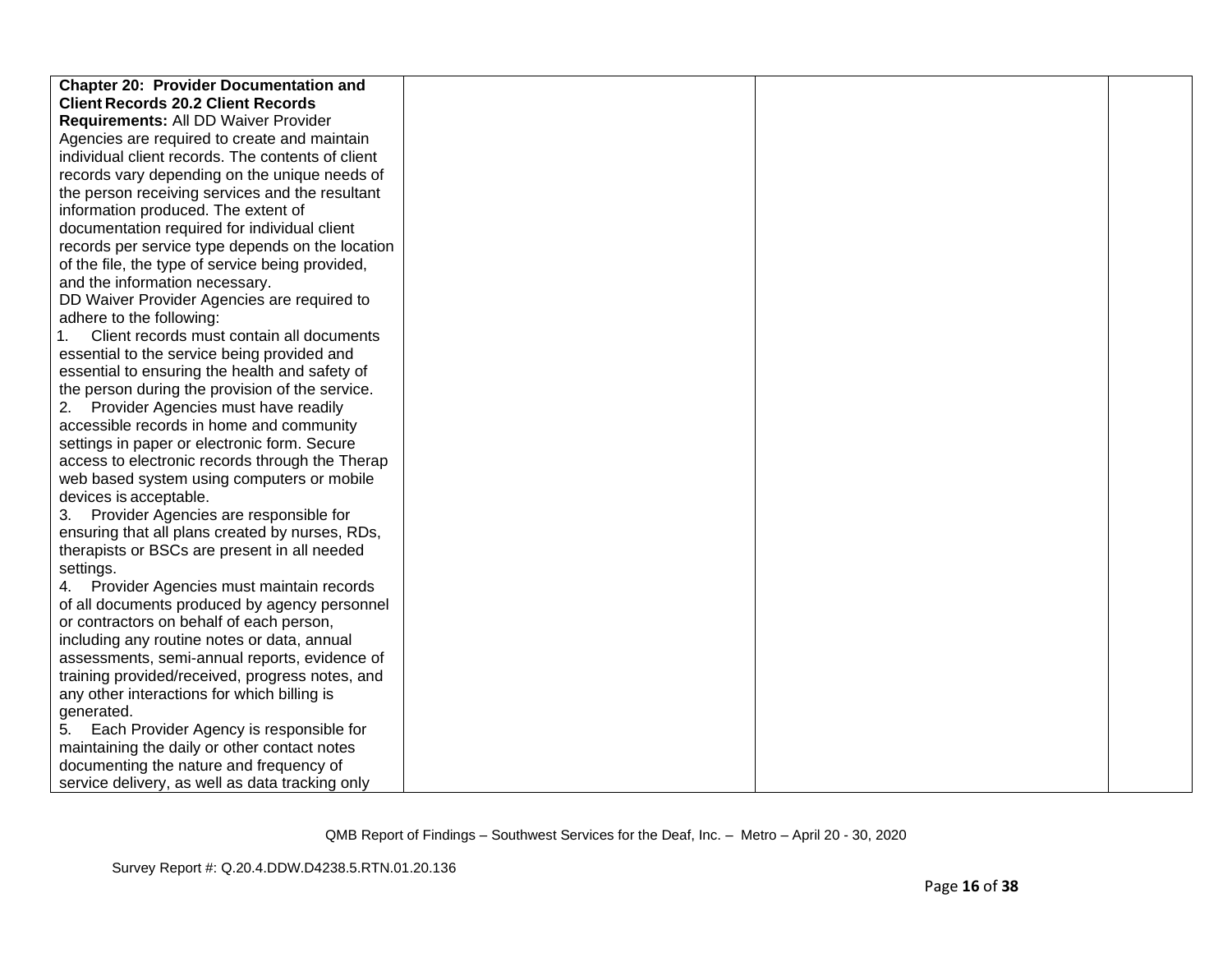| for the services provided by their agency.<br>6. The current Client File Matrix found in<br>Appendix A Client File Matrix details the<br>minimum requirements for records to be stored<br>in agency office files, the delivery site, or with<br>DSP while providing services in the community.<br>7. All records pertaining to JCMs must be<br>retained permanently and must be made<br>available to DDSD upon request, upon the<br>termination or expiration of a provider<br>agreement, or upon provider withdrawal from<br>services. |  |  |
|-----------------------------------------------------------------------------------------------------------------------------------------------------------------------------------------------------------------------------------------------------------------------------------------------------------------------------------------------------------------------------------------------------------------------------------------------------------------------------------------------------------------------------------------|--|--|
|                                                                                                                                                                                                                                                                                                                                                                                                                                                                                                                                         |  |  |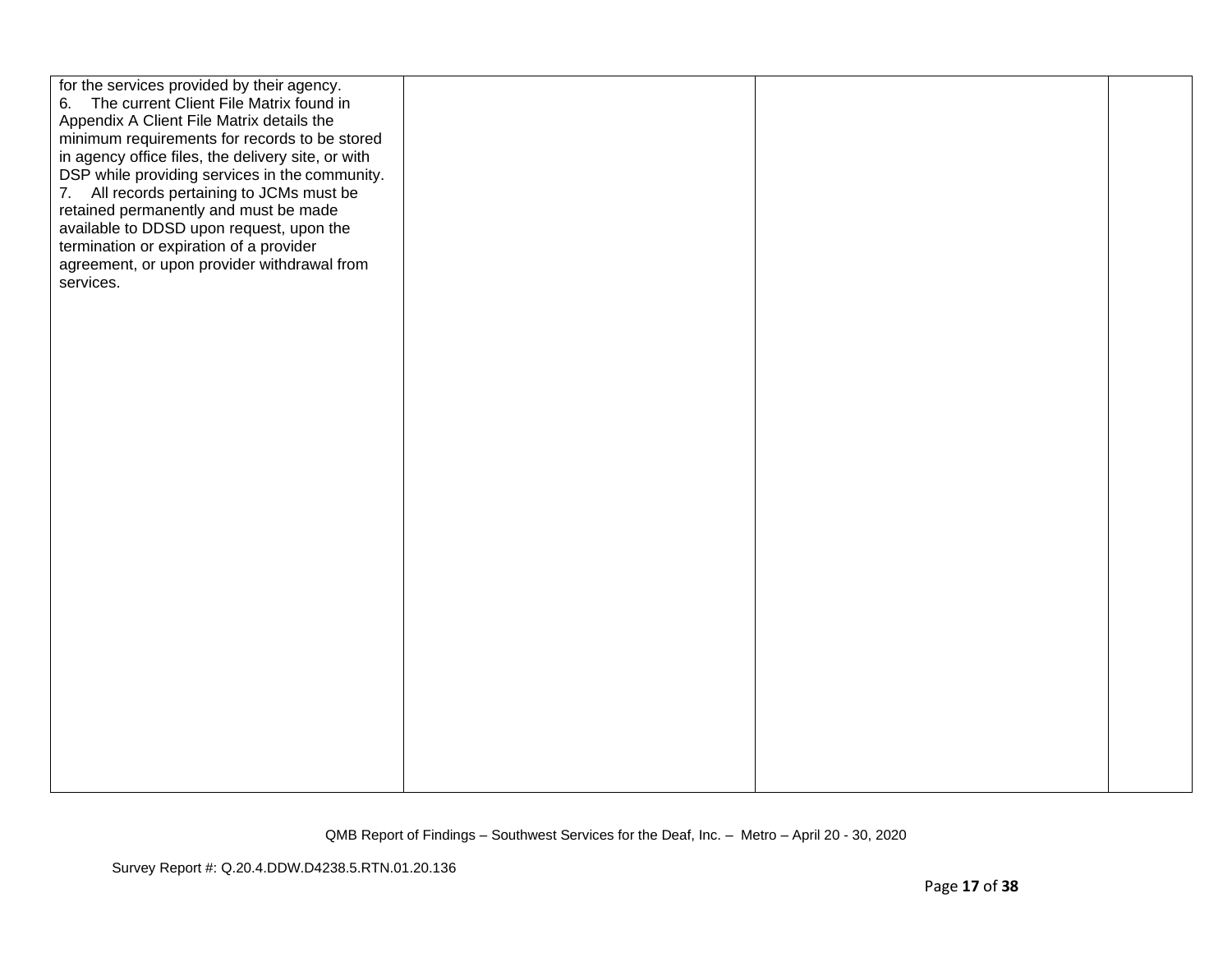| Service Domain: Qualified Providers - The State monitors non-licensed/non-certified providers to assure adherence to waiver requirements. The State<br>implements its policies and procedures for verifying that provider training is conducted in accordance with State requirements and the approved waiver.<br>Tag #1A22 Agency Personnel Competency<br><b>Condition of Participation Level Deficiency</b><br>Developmental Disabilities (DD) Waiver Service<br>After an analysis of the evidence it has been<br>Provider:<br>Standards 2/26/2018; Re-Issue: 12/28/2018; Eff<br>determined there is a significant potential for a<br><b>State your Plan of Correction for the</b>                                                                                                                                                                                                                                                                                                                                                                                                                                                                                                                                                                                                                                                                                                                                                                                                                                                                                                                                                                                                                                                                                                                                                                                                                                                                                                                                                                                                                                                                                                                                                                                                                                                                                                                                                                                                                        | <b>Due</b> |
|-------------------------------------------------------------------------------------------------------------------------------------------------------------------------------------------------------------------------------------------------------------------------------------------------------------------------------------------------------------------------------------------------------------------------------------------------------------------------------------------------------------------------------------------------------------------------------------------------------------------------------------------------------------------------------------------------------------------------------------------------------------------------------------------------------------------------------------------------------------------------------------------------------------------------------------------------------------------------------------------------------------------------------------------------------------------------------------------------------------------------------------------------------------------------------------------------------------------------------------------------------------------------------------------------------------------------------------------------------------------------------------------------------------------------------------------------------------------------------------------------------------------------------------------------------------------------------------------------------------------------------------------------------------------------------------------------------------------------------------------------------------------------------------------------------------------------------------------------------------------------------------------------------------------------------------------------------------------------------------------------------------------------------------------------------------------------------------------------------------------------------------------------------------------------------------------------------------------------------------------------------------------------------------------------------------------------------------------------------------------------------------------------------------------------------------------------------------------------------------------------------------|------------|
|                                                                                                                                                                                                                                                                                                                                                                                                                                                                                                                                                                                                                                                                                                                                                                                                                                                                                                                                                                                                                                                                                                                                                                                                                                                                                                                                                                                                                                                                                                                                                                                                                                                                                                                                                                                                                                                                                                                                                                                                                                                                                                                                                                                                                                                                                                                                                                                                                                                                                                             |            |
|                                                                                                                                                                                                                                                                                                                                                                                                                                                                                                                                                                                                                                                                                                                                                                                                                                                                                                                                                                                                                                                                                                                                                                                                                                                                                                                                                                                                                                                                                                                                                                                                                                                                                                                                                                                                                                                                                                                                                                                                                                                                                                                                                                                                                                                                                                                                                                                                                                                                                                             |            |
|                                                                                                                                                                                                                                                                                                                                                                                                                                                                                                                                                                                                                                                                                                                                                                                                                                                                                                                                                                                                                                                                                                                                                                                                                                                                                                                                                                                                                                                                                                                                                                                                                                                                                                                                                                                                                                                                                                                                                                                                                                                                                                                                                                                                                                                                                                                                                                                                                                                                                                             |            |
| 1/1/2019<br>negative outcome to occur.<br>deficiencies cited in this tag here (How is the<br>deficiency going to be corrected? This can be<br>Chapter 13: Nursing Services 13.2.11<br>specific to each deficiency cited or if possible an<br><b>Training and Implementation of Plans:</b><br>Based on interview, the Agency did not ensure<br>overall correction?): $\rightarrow$<br>1. RNs and LPNs are required to provide<br>training competencies were met for 1 of 3 Direct<br>Individual Specific Training (IST) regarding<br>Support Personnel.<br>HCPs and MERPs.<br>2. The agency nurse is required to deliver and<br>When DSP were asked, if the Individual had a<br><b>Behavioral Crisis Intervention Plan (BCIP)</b><br>document training for DSP/DSS regarding the<br>healthcare interventions/strategies and MERPs<br>and if so, what the plan covered, the<br>following was reported:<br>that the DSP are responsible to implement,<br>clearly indicating level of competency achieved<br><b>Provider:</b><br>by each trainee as described in Chapter 17.10<br>• DSP #502 stated, "I don't know if we have<br><b>Enter your ongoing Quality</b><br>Individual-Specific Training.<br>that specific plan in place. I have not had a<br><b>Assurance/Quality Improvement processes</b><br>need to use it. So, I would have to say I am<br>as it related to this tag number here (What is<br><b>Chapter 17: Training Requirement</b><br>not sure." According to the Individual Agency<br>going to be done? How many individuals is this<br>17.10 Individual-Specific Training: The<br>File, the Individual requires a Behavioral<br>going to affect? How often will this be completed?<br>following are elements of IST: defined standards<br>Crisis Intervention Plan. (Individual #3)<br>Who is responsible? What steps will be taken if<br>of performance, curriculum tailored to teach<br>issues are found?): $\rightarrow$<br>skills and knowledge necessary to meet those<br>standards of performance, and formal<br>examination or demonstration to verify<br>standards of performance, using the established<br>DDSD training levels of awareness, knowledge,<br>and skill.<br>Reaching an awareness level may be<br>accomplished by reading plans or other<br>information. The trainee is cognizant of<br>information related to a person's specific<br>condition. Verbal or written recall of basic<br>information or knowing where to access the<br>information can verify awareness. |            |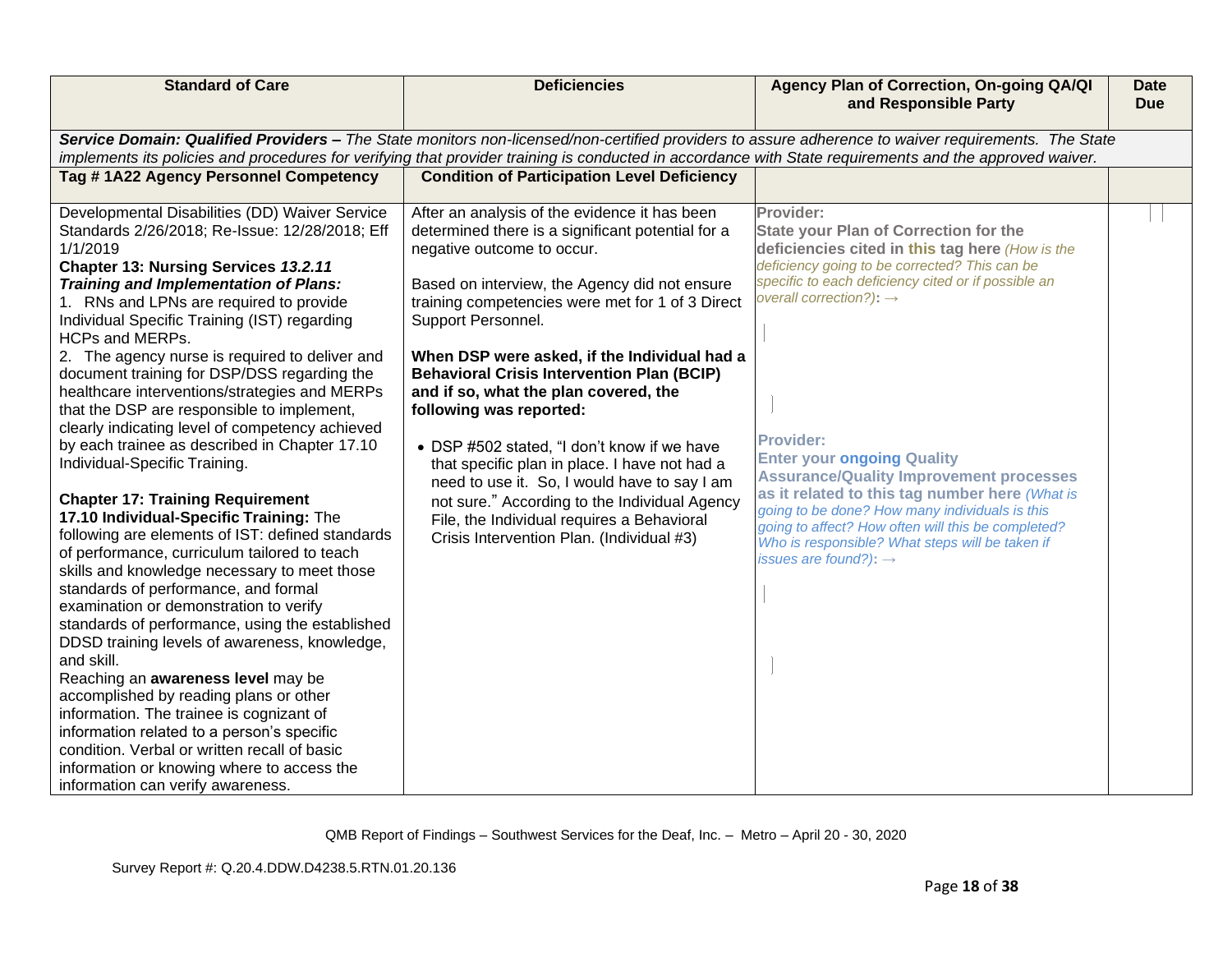| Reaching a knowledge level may take the form      |  |  |
|---------------------------------------------------|--|--|
| of observing a plan in action, reading a plan     |  |  |
| more thoroughly, or having a plan described by    |  |  |
| the author or their designee. Verbal or written   |  |  |
| recall or demonstration may verify this level of  |  |  |
|                                                   |  |  |
| competence.                                       |  |  |
| Reaching a skill level involves being trained by  |  |  |
| a therapist, nurse, designated or experienced     |  |  |
| designated trainer. The trainer shall demonstrate |  |  |
| the techniques according to the plan. Then they   |  |  |
| observe and provide feedback to the trainee as    |  |  |
| they implement the techniques. This should be     |  |  |
| repeated until competence is demonstrated.        |  |  |
| Demonstration of skill or observed                |  |  |
| implementation of the techniques or strategies    |  |  |
| verifies skill level competence. Trainees should  |  |  |
| be observed on more than one occasion to          |  |  |
| ensure appropriate techniques are maintained      |  |  |
| and to provide additional coaching/feedback.      |  |  |
| Individuals shall receive services from           |  |  |
| competent and qualified Provider Agency           |  |  |
| personnel who must successfully complete IST      |  |  |
| requirements in accordance with the               |  |  |
| specifications described in the ISP of each       |  |  |
| person supported.                                 |  |  |
| IST must be arranged and conducted at             |  |  |
| least annually. IST includes training on the ISP  |  |  |
| Desired Outcomes, Action Plans, strategies, and   |  |  |
| information about the person's preferences        |  |  |
| regarding privacy, communication style, and       |  |  |
| routines. More frequent training may be           |  |  |
| necessary if the annual ISP changes before the    |  |  |
| year ends.                                        |  |  |
| IST for therapy-related WDSI, HCPs,<br>2.         |  |  |
| MERPs, CARMPs, PBSA, PBSP, and BCIP,              |  |  |
| must occur at least annually and more often if    |  |  |
| plans change, or if monitoring by the plan author |  |  |
| or agency finds incorrect implementation, when    |  |  |
| new DSP or CM are assigned to work with a         |  |  |
| person, or when an existing DSP or CM requires    |  |  |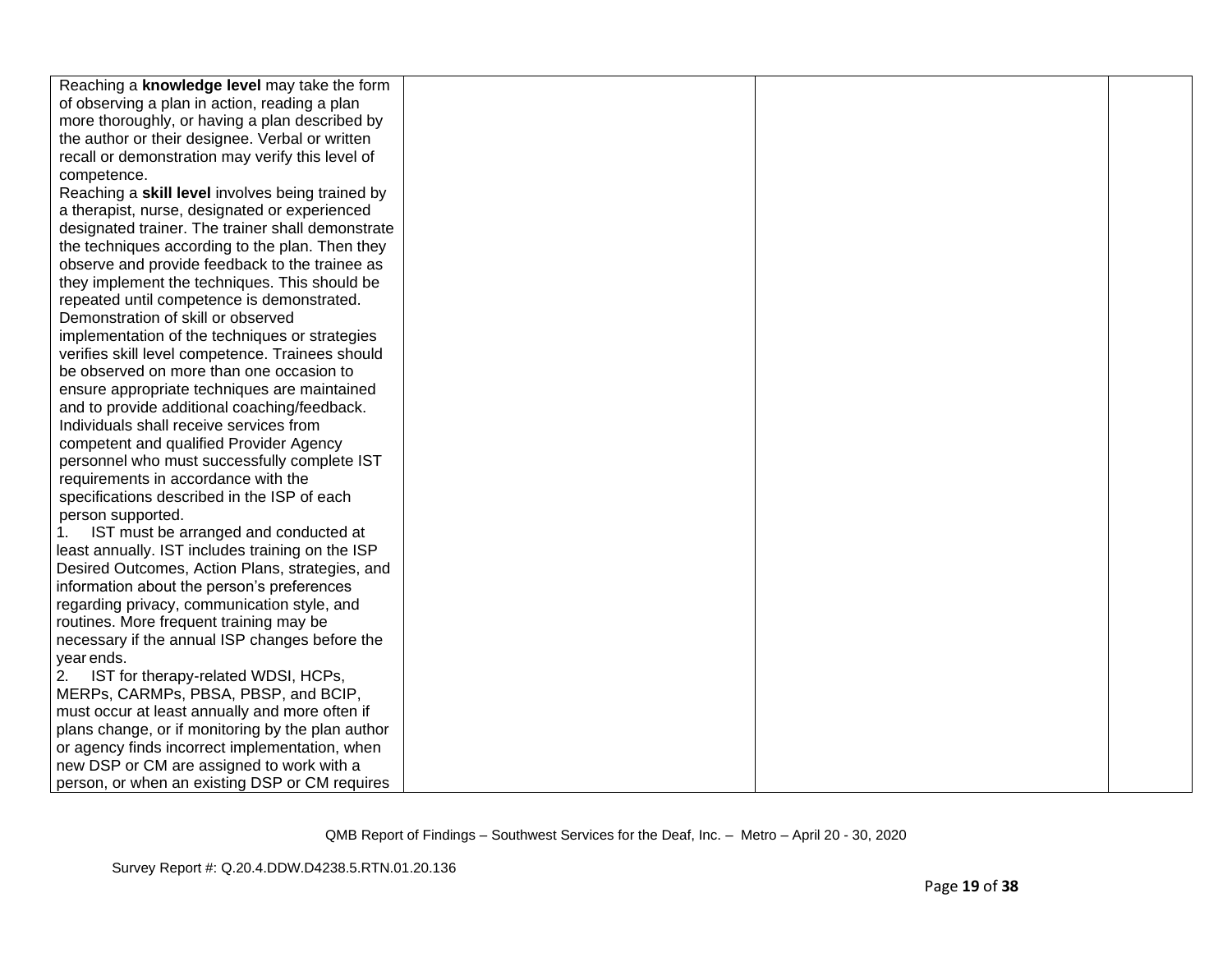| a refresher.                                        |  |  |
|-----------------------------------------------------|--|--|
| 3. The competency level of the training is          |  |  |
| based on the IST section of the ISP.                |  |  |
| 4. The person should be present for and             |  |  |
| involved in IST whenever possible.                  |  |  |
| 5. Provider Agencies are responsible for            |  |  |
| tracking of IST requirements.                       |  |  |
| 6. Provider Agencies must arrange and ensure        |  |  |
| that DSP's are trained on the contents of the       |  |  |
| plans in accordance with timelines indicated in     |  |  |
| the Individual-Specific Training Requirements:      |  |  |
| Support Plans section of the ISP and notify the     |  |  |
| plan authors when new DSP are hired to arrange      |  |  |
| for trainings.                                      |  |  |
| 7. If a therapist, BSC, nurse, or other author of a |  |  |
| plan, healthcare or otherwise, chooses to           |  |  |
| designate a trainer, that person is still           |  |  |
| responsible for providing the curriculum to the     |  |  |
| designated trainer. The author of the plan is also  |  |  |
| responsible for ensuring the designated trainer     |  |  |
| is verifying competency in alignment with their     |  |  |
| curriculum, doing periodic quality assurance        |  |  |
| checks with their designated trainer, and re-       |  |  |
| certifying the designated trainer at least annually |  |  |
| and/or when there is a change to a person's         |  |  |
| plan.                                               |  |  |
|                                                     |  |  |
|                                                     |  |  |
|                                                     |  |  |
|                                                     |  |  |
|                                                     |  |  |
|                                                     |  |  |
|                                                     |  |  |
|                                                     |  |  |
|                                                     |  |  |
|                                                     |  |  |
|                                                     |  |  |
|                                                     |  |  |
|                                                     |  |  |
|                                                     |  |  |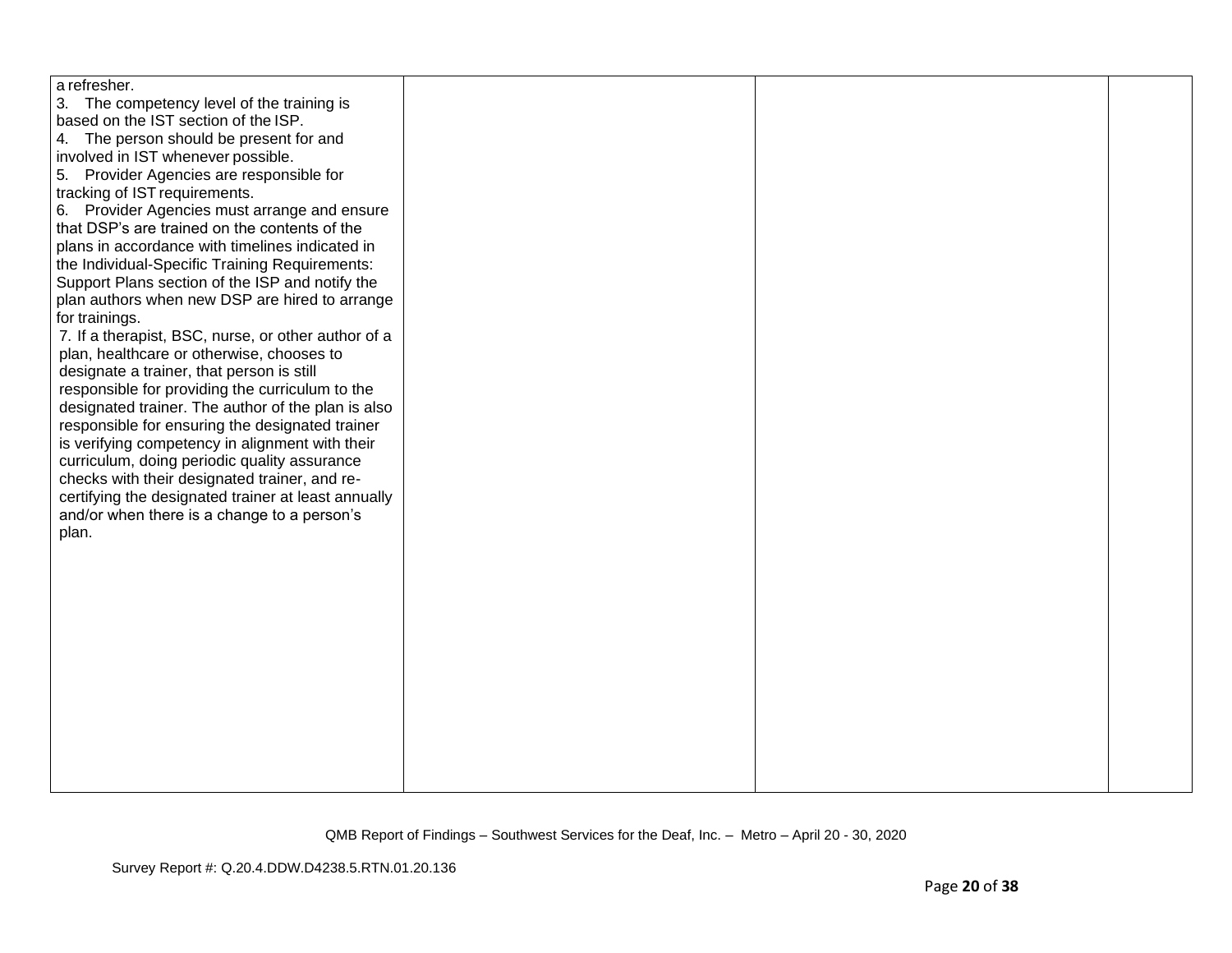| Tag #1A25.1 Caregiver Criminal History                                                                                                                                                                                                                                                                                                                                                                                                                                                                                                                                                                                                                                                                                                                                                                                                                                                                                                                                                                                                                                                                                                                                                                                                                                                                                                                                                                                                                                                                                                                                                                                                                                                                                                                       | <b>Condition of Participation Level Deficiency</b>                                                                                                                                                                                                                                                                                                                                                                                                                                                                                                                                                                                                                                                  |                                                                                                                                                                                                                                                                                                                                                                                                                                                                                                                                                                                                                          |  |
|--------------------------------------------------------------------------------------------------------------------------------------------------------------------------------------------------------------------------------------------------------------------------------------------------------------------------------------------------------------------------------------------------------------------------------------------------------------------------------------------------------------------------------------------------------------------------------------------------------------------------------------------------------------------------------------------------------------------------------------------------------------------------------------------------------------------------------------------------------------------------------------------------------------------------------------------------------------------------------------------------------------------------------------------------------------------------------------------------------------------------------------------------------------------------------------------------------------------------------------------------------------------------------------------------------------------------------------------------------------------------------------------------------------------------------------------------------------------------------------------------------------------------------------------------------------------------------------------------------------------------------------------------------------------------------------------------------------------------------------------------------------|-----------------------------------------------------------------------------------------------------------------------------------------------------------------------------------------------------------------------------------------------------------------------------------------------------------------------------------------------------------------------------------------------------------------------------------------------------------------------------------------------------------------------------------------------------------------------------------------------------------------------------------------------------------------------------------------------------|--------------------------------------------------------------------------------------------------------------------------------------------------------------------------------------------------------------------------------------------------------------------------------------------------------------------------------------------------------------------------------------------------------------------------------------------------------------------------------------------------------------------------------------------------------------------------------------------------------------------------|--|
| <b>Screening</b><br><b>NMAC 7.1.9.8 CAREGIVER AND HOSPITAL</b><br><b>CAREGIVER EMPLOYMENT</b><br><b>REQUIREMENTS:</b><br>A. General: The responsibility for compliance<br>with the requirements of the act applies to both<br>the care provider and to all applicants,<br>caregivers and hospital caregivers. All<br>applicants for employment to whom an offer of<br>employment is made or caregivers and hospital<br>caregivers employed by or contracted to a care<br>provider must consent to a nationwide and<br>statewide criminal history screening, as<br>described in Subsections D, E and F of this<br>section, upon offer of employment or at the time<br>of entering into a contractual relationship with<br>the care provider. Care providers shall submit all<br>fees and pertinent application information for all<br>applicants, caregivers or hospital caregivers as<br>described in Subsections D, E and F of this<br>section. Pursuant to Section 29-17-5 NMSA<br>1978 (Amended) of the act, a care provider's<br>failure to comply is grounds for the state agency<br>having enforcement authority with respect to the<br>care provider] to impose appropriate<br>administrative sanctions and penalties.<br><b>B.</b> Exception: A caregiver or hospital caregiver<br>applying for employment or contracting services<br>with a care provider within twelve (12) months of<br>the caregiver's or hospital caregiver's most<br>recent nationwide criminal history screening<br>which list no disqualifying convictions shall only<br>apply for a statewide criminal history screening<br>upon offer of employment or at the time of<br>entering into a contractual relationship with the<br>care provider. At the discretion of the care | After an analysis of the evidence it has been<br>determined there is a significant potential for a<br>negative outcome to occur.<br>Based on record review, the Agency did not<br>maintain documentation indicating Caregiver<br>Criminal History Screening was completed as<br>required for 1 of 5 Agency Personnel.<br>The following Agency Personnel Files<br>contained no evidence of Caregiver Criminal<br><b>History Screenings:</b><br><b>Direct Support Personnel (DSP):</b><br>$\bullet$ #501 - Date of hire 3/27/2017. (Note: In prior<br>survey, #501 was listed as the agency trainer<br>and not providing direct services, however, as<br>of this survey is now providing DSP duties). | Provider:<br><b>State your Plan of Correction for the</b><br>deficiencies cited in this tag here (How is the<br>deficiency going to be corrected? This can be<br>specific to each deficiency cited or if possible an<br>overall correction?): $\rightarrow$<br><b>Provider:</b><br><b>Enter your ongoing Quality</b><br><b>Assurance/Quality Improvement processes</b><br>as it related to this tag number here (What is<br>going to be done? How many individuals is this<br>going to affect? How often will this be completed?<br>Who is responsible? What steps will be taken if<br>issues are found?): $\rightarrow$ |  |
| provider a nationwide criminal history screening,<br>additional to the required statewide criminal<br>history screening, may be requested.                                                                                                                                                                                                                                                                                                                                                                                                                                                                                                                                                                                                                                                                                                                                                                                                                                                                                                                                                                                                                                                                                                                                                                                                                                                                                                                                                                                                                                                                                                                                                                                                                   |                                                                                                                                                                                                                                                                                                                                                                                                                                                                                                                                                                                                                                                                                                     |                                                                                                                                                                                                                                                                                                                                                                                                                                                                                                                                                                                                                          |  |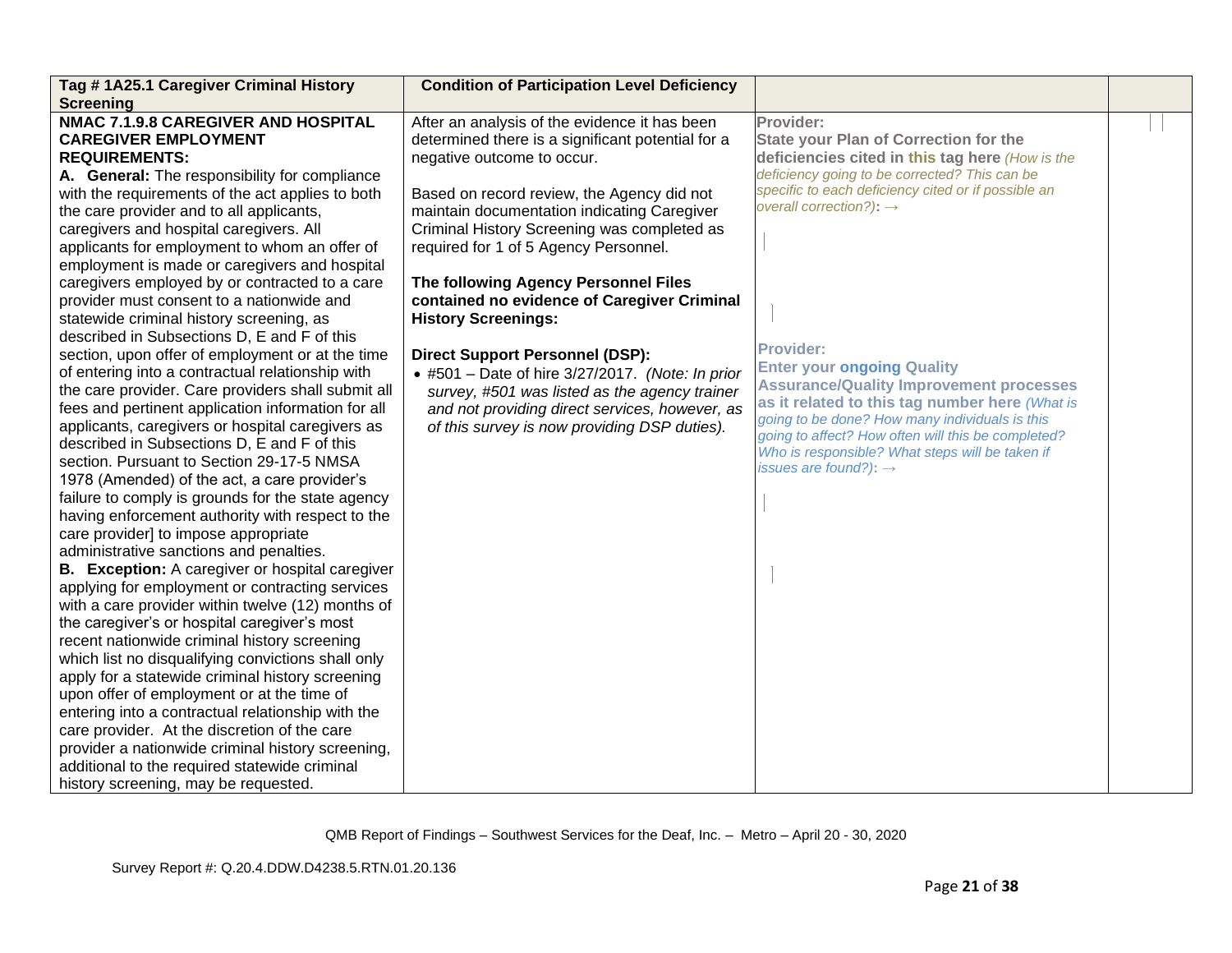| C. Conditional Employment: Applicants,            |  |  |
|---------------------------------------------------|--|--|
| caregivers, and hospital caregivers who have      |  |  |
| submitted all completed documents and paid all    |  |  |
| applicable fees for a nationwide and statewide    |  |  |
| criminal history screening may be deemed to       |  |  |
| have conditional supervised employment            |  |  |
| pending receipt of written notice given by the    |  |  |
| department as to whether the applicant,           |  |  |
| caregiver or hospital caregiver has a             |  |  |
| disqualifying conviction.                         |  |  |
| F. Timely Submission: Care providers shall        |  |  |
| submit all fees and pertinent application         |  |  |
| information for all individuals who meet the      |  |  |
| definition of an applicant, caregiver or hospital |  |  |
| caregiver as described in Subsections B, D and    |  |  |
| K of 7.1.9.7 NMAC, no later than twenty (20)      |  |  |
| calendar days from the first day of employment    |  |  |
| or effective date of a contractual relationship   |  |  |
| with the care provider.                           |  |  |
| G. Maintenance of Records: Care providers         |  |  |
| shall maintain documentation relating to all      |  |  |
| employees and contractors evidencing              |  |  |
| compliance with the act and these rules.          |  |  |
| (1) During the term of employment, care           |  |  |
| providers shall maintain evidence of each         |  |  |
| applicant, caregiver or hospital caregiver's      |  |  |
| clearance, pending reconsideration, or            |  |  |
| disqualification.                                 |  |  |
| (2) Care providers shall maintain documented      |  |  |
| evidence showing the basis for any                |  |  |
| determination by the care provider that an        |  |  |
| employee or contractor performs job functions     |  |  |
| that do not fall within the scope of the          |  |  |
| requirement for nationwide or statewide criminal  |  |  |
| history screening. A memorandum in an             |  |  |
| employee's file stating "This employee does not   |  |  |
| provide direct care or have routine unsupervised  |  |  |
| physical or financial access to care recipients   |  |  |
| served by [name of care provider]," together with |  |  |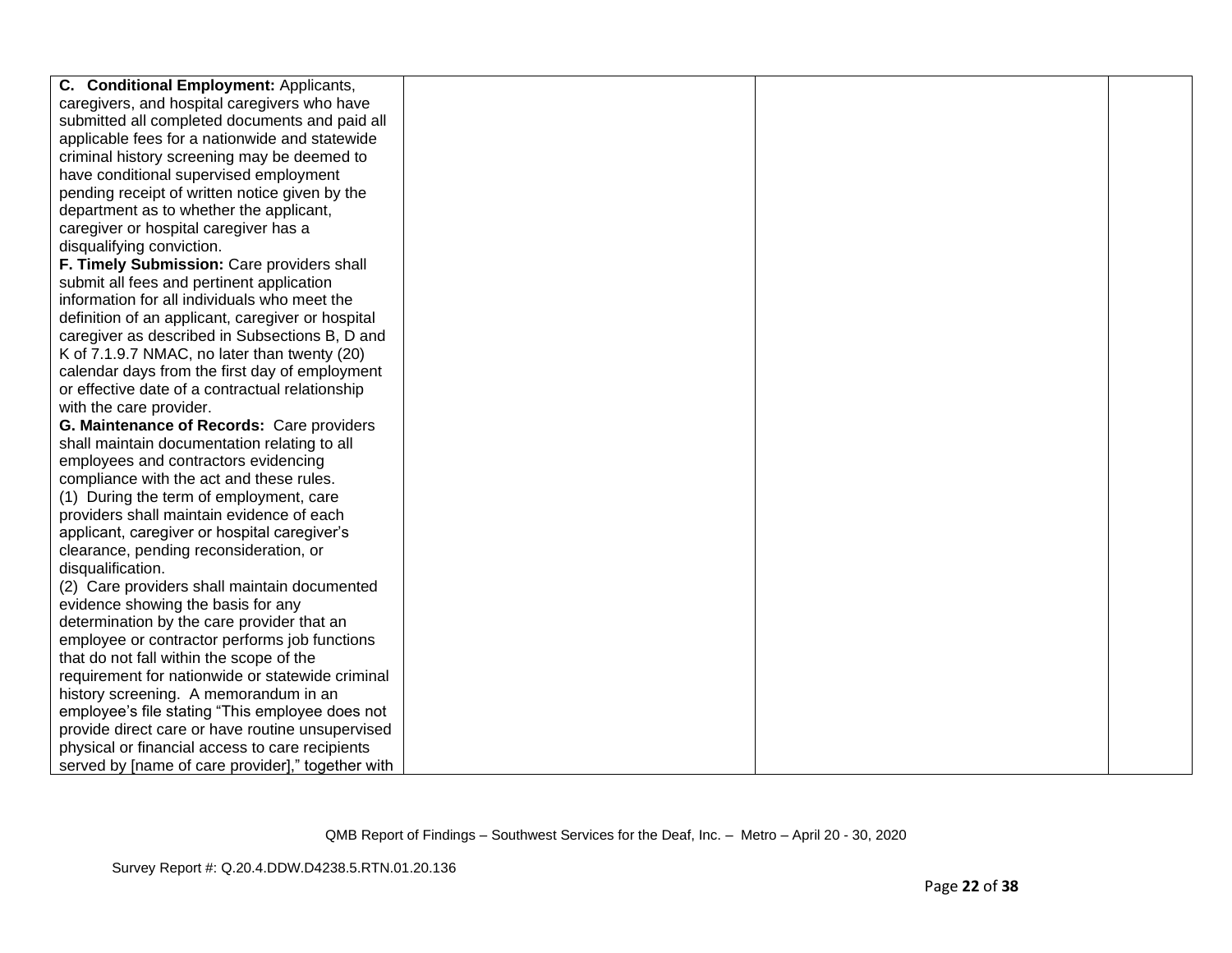| the employee's job description, shall suffice for |  |  |
|---------------------------------------------------|--|--|
|                                                   |  |  |
| record keeping purposes.                          |  |  |
|                                                   |  |  |
| NMAC 7.1.9.9 CAREGIVERS OR HOSPITAL               |  |  |
| <b>CAREGIVERS AND APPLICANTS WITH</b>             |  |  |
| <b>DISQUALIFYING CONVICTIONS:</b>                 |  |  |
|                                                   |  |  |
| A. Prohibition on Employment: A care              |  |  |
| provider shall not hire or continue the           |  |  |
| employment or contractual services of any         |  |  |
| applicant, caregiver or hospital caregiver for    |  |  |
| whom the care provider has received notice of a   |  |  |
| disqualifying conviction, except as provided in   |  |  |
| Subsection B of this section.                     |  |  |
|                                                   |  |  |
|                                                   |  |  |
| NMAC 7.1.9.11 DISQUALIFYING                       |  |  |
| <b>CONVICTIONS.</b> The following felony          |  |  |
| convictions disqualify an applicant, caregiver or |  |  |
| hospital caregiver from employment or             |  |  |
| contractual services with a care provider:        |  |  |
| A. homicide;                                      |  |  |
|                                                   |  |  |
| B. trafficking, or trafficking in controlled      |  |  |
| substances;                                       |  |  |
| C. kidnapping, false imprisonment, aggravated     |  |  |
| assault or aggravated battery;                    |  |  |
| D. rape, criminal sexual penetration, criminal    |  |  |
| sexual contact, incest, indecent exposure, or     |  |  |
| other related felony sexual offenses;             |  |  |
| E. crimes involving adult abuse, neglect or       |  |  |
| financial exploitation;                           |  |  |
|                                                   |  |  |
| F. crimes involving child abuse or neglect;       |  |  |
| G. crimes involving robbery, larceny, extortion,  |  |  |
| burglary, fraud, forgery, embezzlement, credit    |  |  |
| card fraud, or receiving stolen property; or      |  |  |
| H. an attempt, solicitation, or conspiracy        |  |  |
| involving any of the felonies in this subsection. |  |  |
|                                                   |  |  |
|                                                   |  |  |
|                                                   |  |  |
|                                                   |  |  |
|                                                   |  |  |
|                                                   |  |  |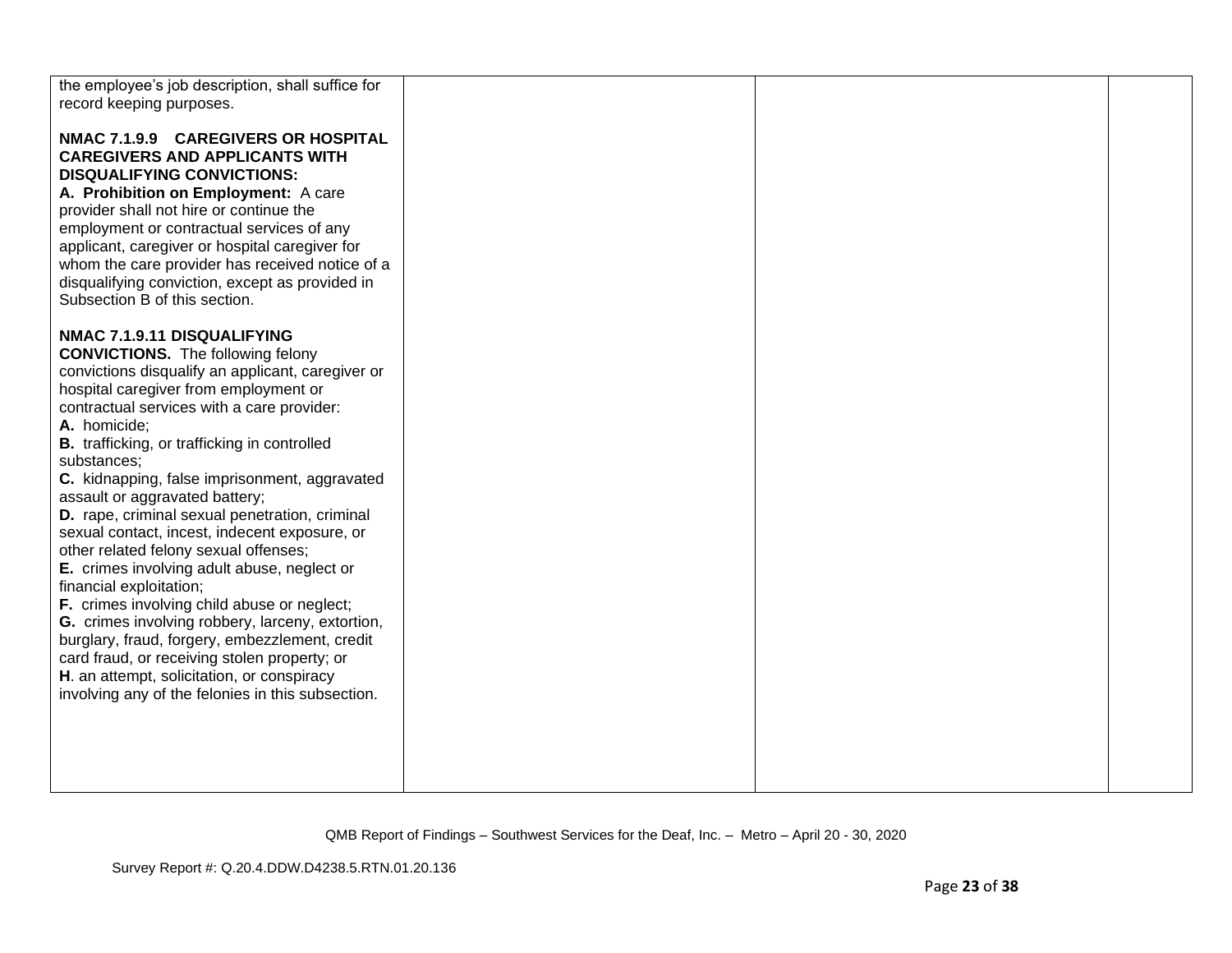| Tag #1A43.1 General Events Reporting:                                                                                                                                                                                                                                                                                                                                                                                                                                                                                                                                                                                                                                                                                                                                                                                                                                                                                                                                                                                                              | <b>Standard Level Deficiency</b>                                                                                                                                                                                                                                                                                                                                                                                                                                                                          |                                                                                                                                                                                                                                                                                                                                                                                                                                                                                                                                                                                                                          |  |
|----------------------------------------------------------------------------------------------------------------------------------------------------------------------------------------------------------------------------------------------------------------------------------------------------------------------------------------------------------------------------------------------------------------------------------------------------------------------------------------------------------------------------------------------------------------------------------------------------------------------------------------------------------------------------------------------------------------------------------------------------------------------------------------------------------------------------------------------------------------------------------------------------------------------------------------------------------------------------------------------------------------------------------------------------|-----------------------------------------------------------------------------------------------------------------------------------------------------------------------------------------------------------------------------------------------------------------------------------------------------------------------------------------------------------------------------------------------------------------------------------------------------------------------------------------------------------|--------------------------------------------------------------------------------------------------------------------------------------------------------------------------------------------------------------------------------------------------------------------------------------------------------------------------------------------------------------------------------------------------------------------------------------------------------------------------------------------------------------------------------------------------------------------------------------------------------------------------|--|
| <b>Individual Reporting</b><br>Developmental Disabilities (DD) Waiver Service<br>Standards 2/26/2018; Re-Issue: 12/28/2018; Eff<br>1/1/2019<br><b>Chapter 19: Provider Reporting</b><br><b>Requirements: 19.2 General Events</b><br>Reporting (GER): The purpose of General<br>Events Reporting (GER) is to report, track and<br>analyze events, which pose a risk to adults in<br>the DD Waiver program, but do not meet criteria<br>for ANE or other reportable incidents as defined<br>by the IMB. Analysis of GER is intended to<br>identify emerging patterns so that preventative<br>action can be taken at the individual, Provider<br>Agency, regional and statewide level. On a<br>quarterly and annual basis, DDSD analyzes<br>GER data at the provider, regional and<br>statewide levels to identify any patterns that<br>warrant intervention. Provider Agency use of<br>GER in Therap is required as follows:<br>1. DD Waiver Provider Agencies<br>approved to provide Customized In-Home<br>Supports, Family Living, IMLS, Supported | Based on record review, the Agency did not<br>follow the General Events Reporting<br>requirements as indicated by the policy for 1 of 5<br>individuals.<br>The following General Events Reporting<br>records contained evidence that indicated<br>the General Events Report was not entered<br>and / or approved within the required<br>timeframe:<br>Individual #4<br>• General Events Report (GER) indicates on<br>10/1/2019 the Individual fell. (Fall without<br>Injury). GER was approved 10/4/2019. | Provider:<br><b>State your Plan of Correction for the</b><br>deficiencies cited in this tag here (How is the<br>deficiency going to be corrected? This can be<br>specific to each deficiency cited or if possible an<br>overall correction?): $\rightarrow$<br><b>Provider:</b><br><b>Enter your ongoing Quality</b><br><b>Assurance/Quality Improvement processes</b><br>as it related to this tag number here (What is<br>going to be done? How many individuals is this<br>going to affect? How often will this be completed?<br>Who is responsible? What steps will be taken if<br>issues are found?): $\rightarrow$ |  |
|                                                                                                                                                                                                                                                                                                                                                                                                                                                                                                                                                                                                                                                                                                                                                                                                                                                                                                                                                                                                                                                    |                                                                                                                                                                                                                                                                                                                                                                                                                                                                                                           |                                                                                                                                                                                                                                                                                                                                                                                                                                                                                                                                                                                                                          |  |
| Living, Customized Community Supports,<br>Community Integrated Employment, Adult<br>Nursing and Case Management must use<br>GER in the Therap system.<br>DD Waiver Provider Agencies referenced<br>2.                                                                                                                                                                                                                                                                                                                                                                                                                                                                                                                                                                                                                                                                                                                                                                                                                                              |                                                                                                                                                                                                                                                                                                                                                                                                                                                                                                           |                                                                                                                                                                                                                                                                                                                                                                                                                                                                                                                                                                                                                          |  |
| above are responsible for entering specified<br>information into the GER section of the secure<br>website operated under contract by Therap<br>according to the GER Reporting Requirements<br>in Appendix B GER Requirements.                                                                                                                                                                                                                                                                                                                                                                                                                                                                                                                                                                                                                                                                                                                                                                                                                      |                                                                                                                                                                                                                                                                                                                                                                                                                                                                                                           |                                                                                                                                                                                                                                                                                                                                                                                                                                                                                                                                                                                                                          |  |
| At the Provider Agency's discretion<br>3.<br>additional events, which are not required by<br>DDSD, may also be tracked within the GER<br>section of Therap.<br>GER does not replace a Provider<br>4.<br>Agency's obligations to report ANE or other                                                                                                                                                                                                                                                                                                                                                                                                                                                                                                                                                                                                                                                                                                                                                                                                |                                                                                                                                                                                                                                                                                                                                                                                                                                                                                                           |                                                                                                                                                                                                                                                                                                                                                                                                                                                                                                                                                                                                                          |  |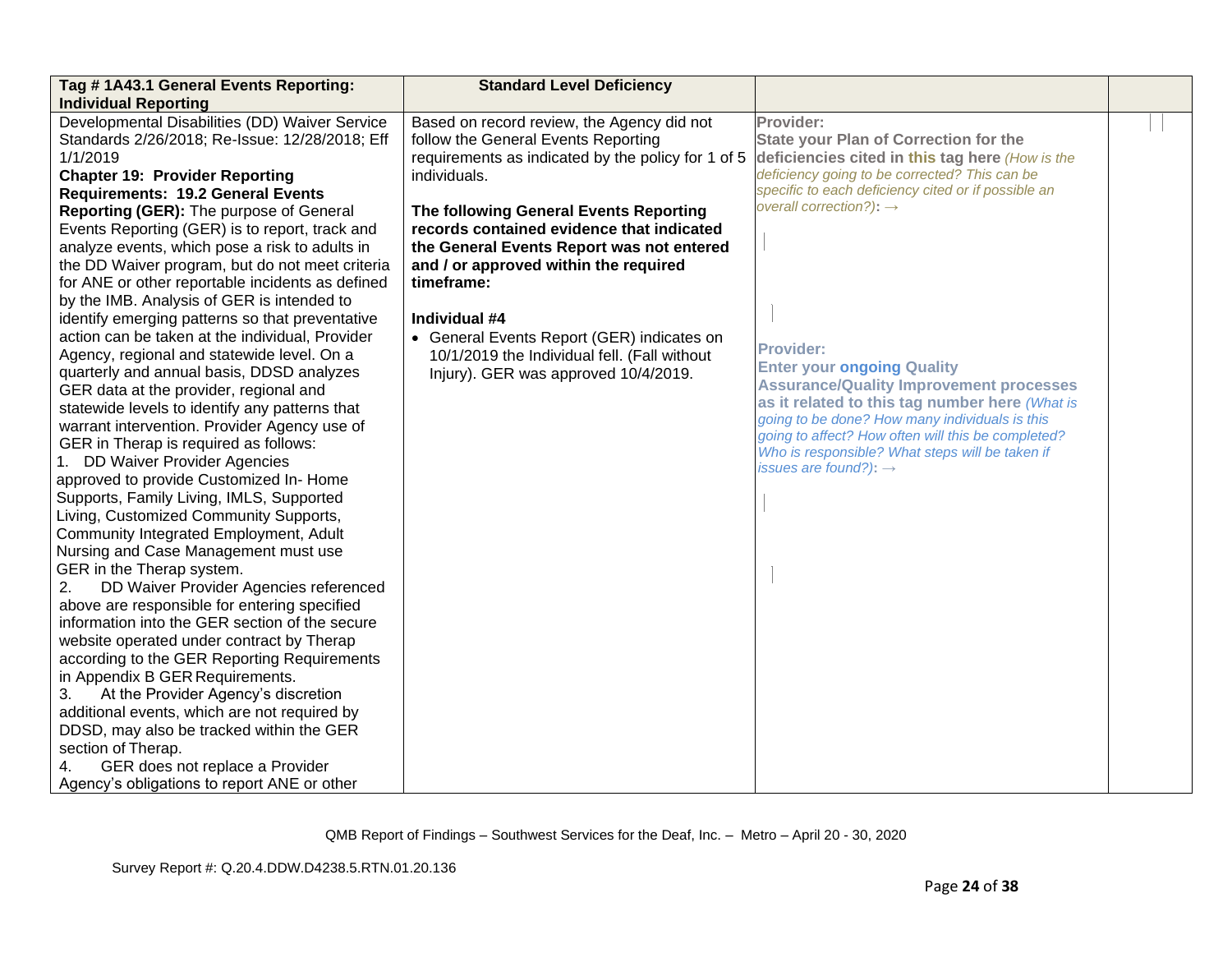| reportable incidents as described in Chapter 18:<br>Incident Management System.<br>GER does not replace a Provider<br>5.<br>Agency's obligations related to healthcare<br>coordination, modifications to the ISP, or any<br>other risk management and QI activities.                                                                                                                                                                                                                                                                          |  |  |
|-----------------------------------------------------------------------------------------------------------------------------------------------------------------------------------------------------------------------------------------------------------------------------------------------------------------------------------------------------------------------------------------------------------------------------------------------------------------------------------------------------------------------------------------------|--|--|
| Appendix B GER Requirements: DDSD is<br>pleased to introduce the revised General Events<br>Reporting (GER), requirements. There are two<br>important changes related to medication error<br>reporting:<br>1. Effective immediately, DDSD requires ALL<br>medication errors be entered into Therap GER<br>with the exception of those required to be<br>reported to Division of Health Improvement-<br>Incident Management Bureau.<br>2. No alternative methods for reporting are<br>permitted.<br>The following events need to be reported in |  |  |
| the Therap GER:<br>• Emergency Room/Urgent                                                                                                                                                                                                                                                                                                                                                                                                                                                                                                    |  |  |
| <b>Care/Emergency Medical Services</b><br>• Falls Without Injury                                                                                                                                                                                                                                                                                                                                                                                                                                                                              |  |  |
| • Injury (including Falls, Choking, Skin<br>Breakdown and Infection)<br>• Law Enforcement Use<br>• Medication Errors                                                                                                                                                                                                                                                                                                                                                                                                                          |  |  |
| • Medication Documentation Errors                                                                                                                                                                                                                                                                                                                                                                                                                                                                                                             |  |  |
| • Missing Person/Elopement                                                                                                                                                                                                                                                                                                                                                                                                                                                                                                                    |  |  |
| • Out of Home Placement- Medical:<br>Hospitalization, Long Term Care, Skilled<br>Nursing or Rehabilitation Facility<br>Admission                                                                                                                                                                                                                                                                                                                                                                                                              |  |  |
| • PRN Psychotropic Medication                                                                                                                                                                                                                                                                                                                                                                                                                                                                                                                 |  |  |
| • Restraint Related to Behavior                                                                                                                                                                                                                                                                                                                                                                                                                                                                                                               |  |  |
| • Suicide Attempt or Threat                                                                                                                                                                                                                                                                                                                                                                                                                                                                                                                   |  |  |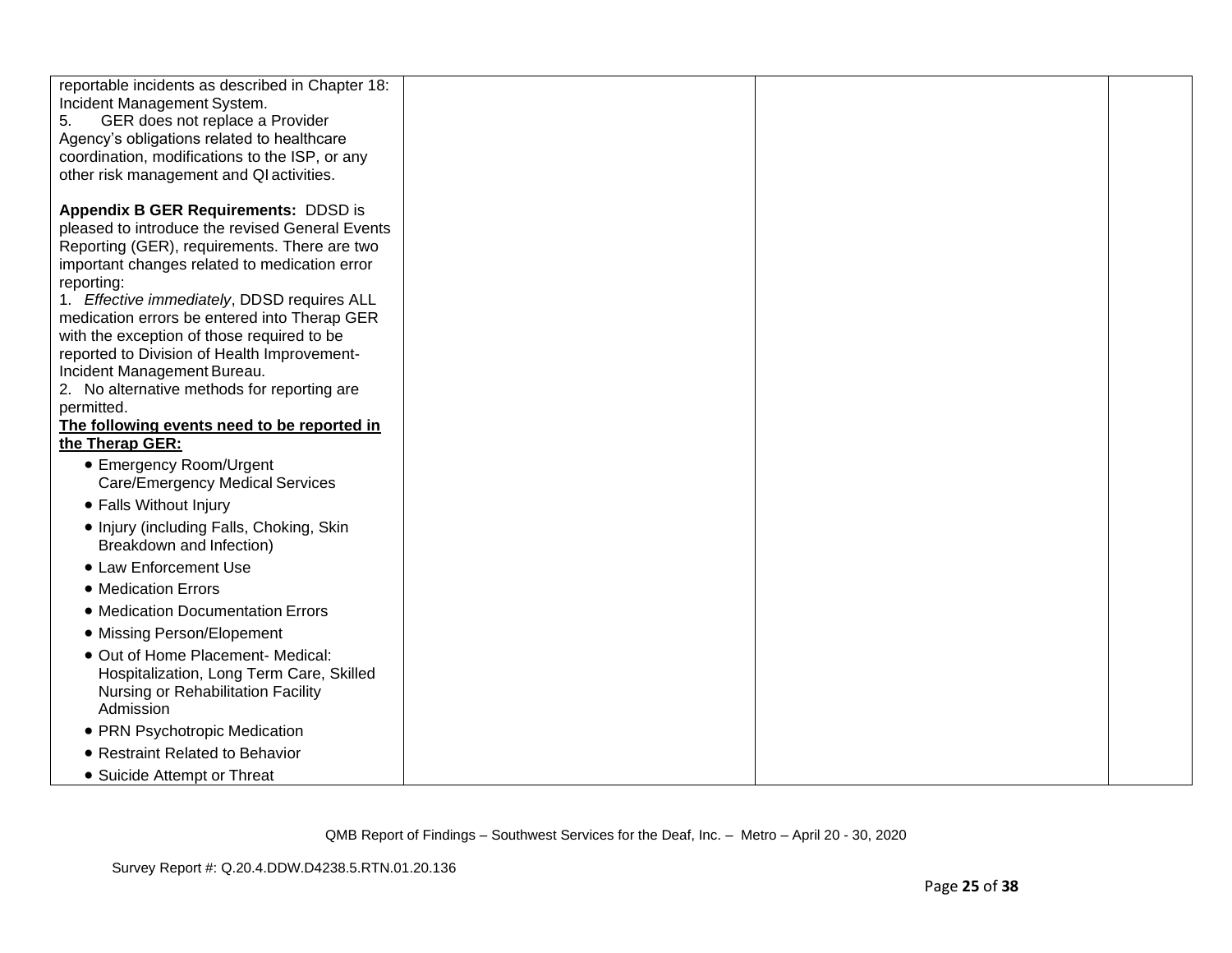| <b>Entry Guidance: Provider Agencies must</b>    |  |  |
|--------------------------------------------------|--|--|
| complete the following sections of the GER       |  |  |
| with detailed information: profile information,  |  |  |
| event information, other event information,      |  |  |
| general information, notification, actions taken |  |  |
| or planned, and the review follow up             |  |  |
| comments section. Please attach any              |  |  |
| pertinent external documents such as             |  |  |
| discharge summary, medical consultation          |  |  |
| form, etc. Provider Agencies must enter and      |  |  |
| approve GERs within 2 business days with the     |  |  |
| exception of Medication Errors which must be     |  |  |
| entered into GER on at least a monthly basis.    |  |  |
|                                                  |  |  |
|                                                  |  |  |
|                                                  |  |  |
|                                                  |  |  |
|                                                  |  |  |
|                                                  |  |  |
|                                                  |  |  |
|                                                  |  |  |
|                                                  |  |  |
|                                                  |  |  |
|                                                  |  |  |
|                                                  |  |  |
|                                                  |  |  |
|                                                  |  |  |
|                                                  |  |  |
|                                                  |  |  |
|                                                  |  |  |
|                                                  |  |  |
|                                                  |  |  |
|                                                  |  |  |
|                                                  |  |  |
|                                                  |  |  |
|                                                  |  |  |
|                                                  |  |  |
|                                                  |  |  |
|                                                  |  |  |
|                                                  |  |  |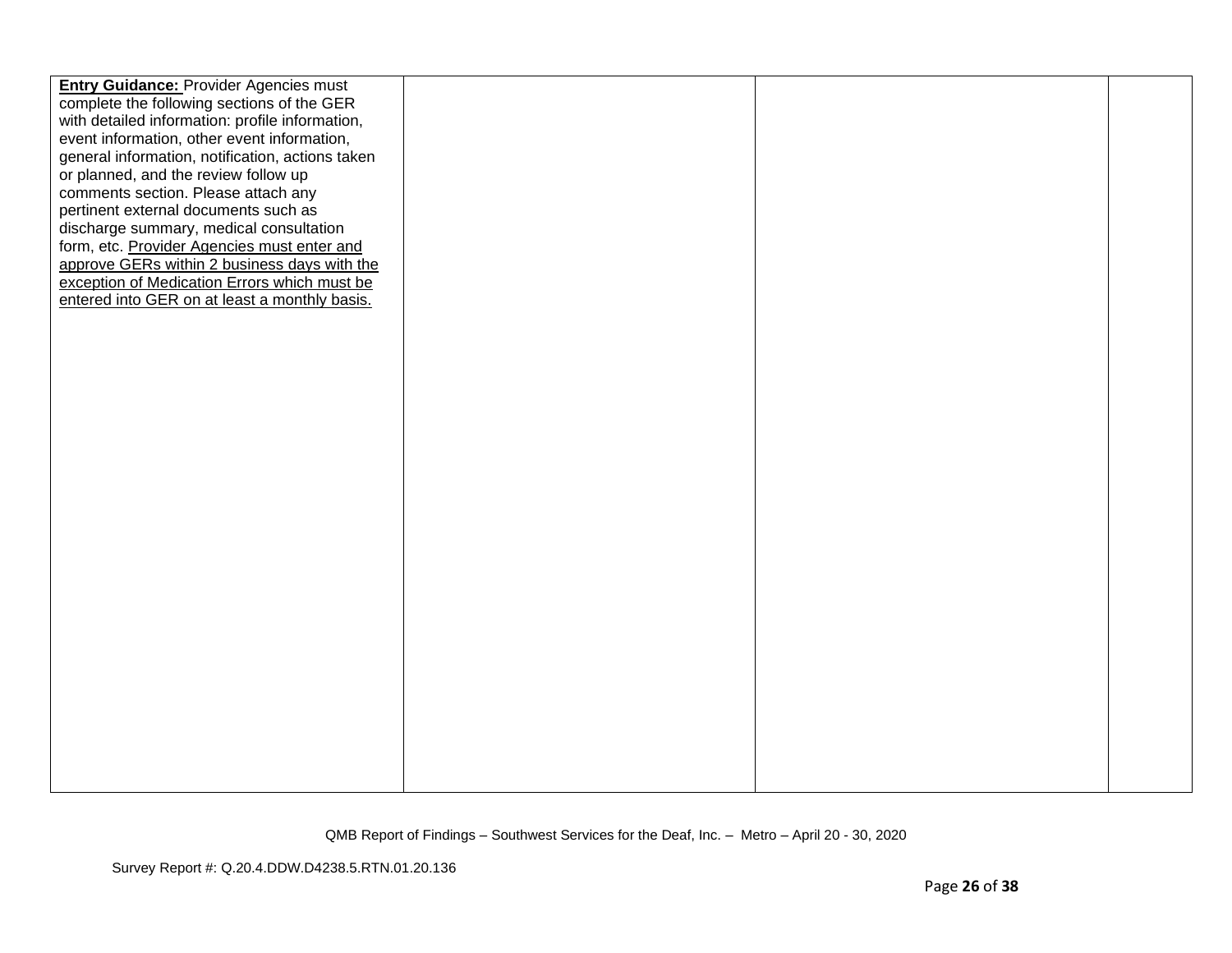| <b>Standard of Care</b>                                                                | <b>Deficiencies</b>                                                                                                                                                                                                                                                                                                   | Agency Plan of Correction, On-going QA/QI<br>and Responsible Party                                   | <b>Date</b><br><b>Due</b> |  |  |
|----------------------------------------------------------------------------------------|-----------------------------------------------------------------------------------------------------------------------------------------------------------------------------------------------------------------------------------------------------------------------------------------------------------------------|------------------------------------------------------------------------------------------------------|---------------------------|--|--|
|                                                                                        | Service Domain: Health and Welfare - The state, on an ongoing basis, identifies, addresses and seeks to prevent occurrences of abuse, neglect and<br>exploitation. Individuals shall be afforded their basic human rights. The provider supports individuals to access needed healthcare services in a timely manner. |                                                                                                      |                           |  |  |
| Tag #1A09.1 Medication Delivery PRN                                                    | <b>Condition of Participation Level Deficiency</b>                                                                                                                                                                                                                                                                    |                                                                                                      |                           |  |  |
| <b>Medication Administration</b>                                                       |                                                                                                                                                                                                                                                                                                                       |                                                                                                      |                           |  |  |
| Developmental Disabilities (DD) Waiver Service                                         | After an analysis of the evidence it has been                                                                                                                                                                                                                                                                         | Provider:                                                                                            |                           |  |  |
| Standards 2/26/2018; Re-Issue: 12/28/2018; Eff                                         | determined there is a significant potential for a                                                                                                                                                                                                                                                                     | <b>State your Plan of Correction for the</b>                                                         |                           |  |  |
| 1/1/2019                                                                               | negative outcome to occur.                                                                                                                                                                                                                                                                                            | deficiencies cited in this tag here (How is the                                                      |                           |  |  |
| <b>Chapter 20: Provider Documentation and</b><br><b>Client Records 20.6 Medication</b> |                                                                                                                                                                                                                                                                                                                       | deficiency going to be corrected? This can be<br>specific to each deficiency cited or if possible an |                           |  |  |
| Administration Record (MAR): A current                                                 | Medication Administration Records (MAR) were<br>reviewed for the months of 2/2020 and 3/2020.                                                                                                                                                                                                                         | overall correction?): $\rightarrow$                                                                  |                           |  |  |
| Medication Administration Record (MAR) must                                            |                                                                                                                                                                                                                                                                                                                       |                                                                                                      |                           |  |  |
| be maintained in all settings where medications                                        | Based on record review, 1 of 2 Individuals had                                                                                                                                                                                                                                                                        |                                                                                                      |                           |  |  |
| or treatments are delivered. Family Living                                             | PRN Medication Administration Records (MAR),                                                                                                                                                                                                                                                                          |                                                                                                      |                           |  |  |
| Providers may opt not to use MARs if they are                                          | which contained missing elements as required                                                                                                                                                                                                                                                                          |                                                                                                      |                           |  |  |
| the sole provider who supports the person with                                         | by standard:                                                                                                                                                                                                                                                                                                          |                                                                                                      |                           |  |  |
| medications or treatments. However, if there are                                       |                                                                                                                                                                                                                                                                                                                       |                                                                                                      |                           |  |  |
| services provided by unrelated DSP, ANS for                                            | Individual #2                                                                                                                                                                                                                                                                                                         |                                                                                                      |                           |  |  |
| Medication Oversight must be budgeted, and a                                           | February 2020                                                                                                                                                                                                                                                                                                         | <b>Provider:</b>                                                                                     |                           |  |  |
| MAR must be created and used by the DSP.                                               | Medication Administration Records contain                                                                                                                                                                                                                                                                             | <b>Enter your ongoing Quality</b>                                                                    |                           |  |  |
| Primary and Secondary Provider Agencies are                                            | the following medications. No Physician's                                                                                                                                                                                                                                                                             | <b>Assurance/Quality Improvement processes</b>                                                       |                           |  |  |
| responsible for:                                                                       | Orders were found for the following                                                                                                                                                                                                                                                                                   | as it related to this tag number here (What is<br>going to be done? How many individuals is this     |                           |  |  |
| 1. Creating and maintaining either an                                                  | medications:                                                                                                                                                                                                                                                                                                          | going to affect? How often will this be completed?                                                   |                           |  |  |
| electronic or paper MAR in their service                                               | • Ibuprofen 400 mg (PRN)                                                                                                                                                                                                                                                                                              | Who is responsible? What steps will be taken if                                                      |                           |  |  |
| setting. Provider Agencies may use the                                                 |                                                                                                                                                                                                                                                                                                                       | issues are found?): $\rightarrow$                                                                    |                           |  |  |
| MAR in Therap, but are not mandated to                                                 |                                                                                                                                                                                                                                                                                                                       |                                                                                                      |                           |  |  |
| do so.                                                                                 |                                                                                                                                                                                                                                                                                                                       |                                                                                                      |                           |  |  |
| 2. Continually communicating any<br>changes about medications and treatments           |                                                                                                                                                                                                                                                                                                                       |                                                                                                      |                           |  |  |
| between Provider Agencies to assure                                                    |                                                                                                                                                                                                                                                                                                                       |                                                                                                      |                           |  |  |
| health and safety.                                                                     |                                                                                                                                                                                                                                                                                                                       |                                                                                                      |                           |  |  |
| 7. Including the following on the MAR:                                                 |                                                                                                                                                                                                                                                                                                                       |                                                                                                      |                           |  |  |
| a. The name of the person, a transcription                                             |                                                                                                                                                                                                                                                                                                                       |                                                                                                      |                           |  |  |
| of the physician's or licensed health                                                  |                                                                                                                                                                                                                                                                                                                       |                                                                                                      |                           |  |  |
| care provider's orders including the                                                   |                                                                                                                                                                                                                                                                                                                       |                                                                                                      |                           |  |  |
| brand and generic names for all ordered                                                |                                                                                                                                                                                                                                                                                                                       |                                                                                                      |                           |  |  |
| routine and PRN medications or                                                         |                                                                                                                                                                                                                                                                                                                       |                                                                                                      |                           |  |  |
| treatments, and the diagnoses for which                                                |                                                                                                                                                                                                                                                                                                                       |                                                                                                      |                           |  |  |
| the medications or treatments are                                                      |                                                                                                                                                                                                                                                                                                                       |                                                                                                      |                           |  |  |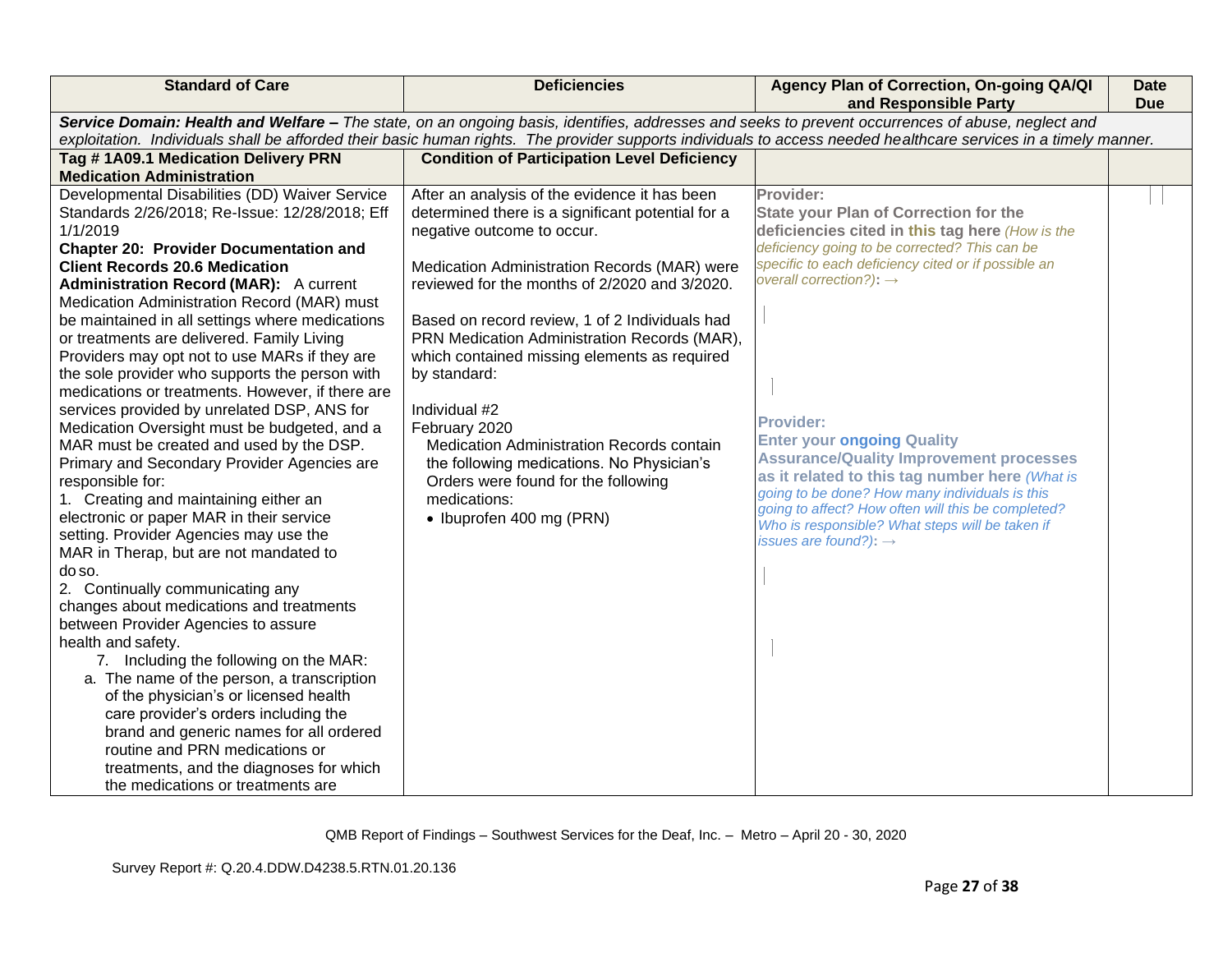| prescribed;                               |  |  |
|-------------------------------------------|--|--|
| b. The prescribed dosage, frequency and   |  |  |
| method or route of administration;        |  |  |
| times and dates of administration for all |  |  |
| ordered routine or PRN prescriptions or   |  |  |
| treatments; over the counter (OTC) or     |  |  |
| "comfort" medications or treatments       |  |  |
| and all self-selected herbal or vitamin   |  |  |
| therapy;                                  |  |  |
| c. Documentation of all time limited or   |  |  |
| discontinued medications or treatments;   |  |  |
| d. The initials of the individual         |  |  |
| administering or assisting with the       |  |  |
| medication delivery and a signature       |  |  |
| page or electronic record that            |  |  |
| designates the full name                  |  |  |
| corresponding to the initials;            |  |  |
| e. Documentation of refused, missed, or   |  |  |
| held medications or treatments;           |  |  |
| f. Documentation of any allergic          |  |  |
| reaction that occurred due to             |  |  |
| medication or treatments; and             |  |  |
| g. For PRN medications or treatments:     |  |  |
| i. instructions for the use of the PRN    |  |  |
| medication or treatment which must        |  |  |
| include observable signs/symptoms or      |  |  |
| circumstances in which the medication     |  |  |
| or treatment is to be used and the        |  |  |
| number of doses that may be used in a     |  |  |
| 24-hour period;                           |  |  |
| ii. clear documentation that the          |  |  |
| DSP contacted the agency nurse            |  |  |
| prior to assisting with the medication    |  |  |
| or treatment, unless the DSP is a         |  |  |
| Family Living Provider related by         |  |  |
| affinity of consanguinity; and            |  |  |
| iii. documentation of the                 |  |  |
| effectiveness of the PRN medication       |  |  |
| or treatment.                             |  |  |
|                                           |  |  |
|                                           |  |  |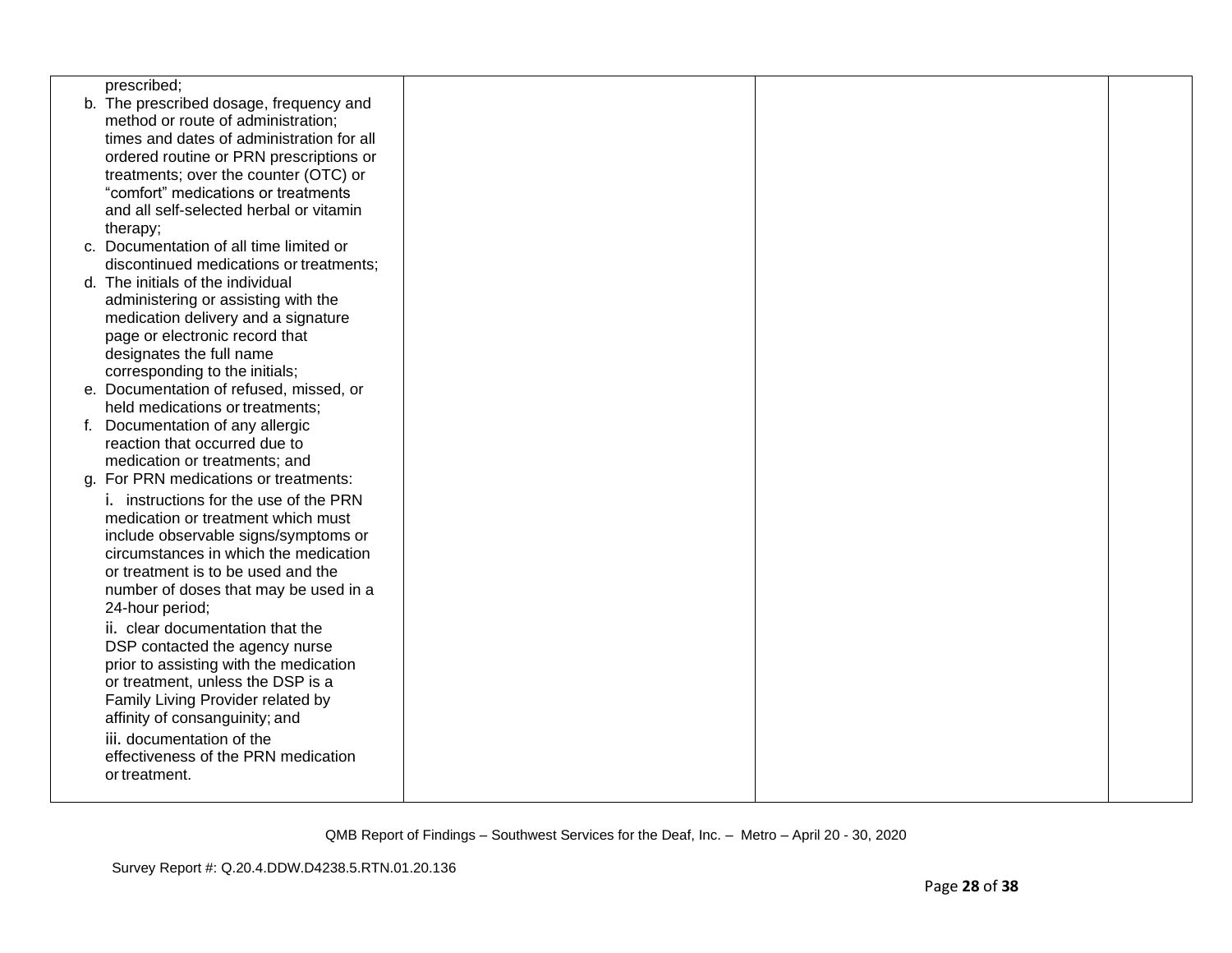| <b>Chapter 10 Living Care Arrangements</b>     |  |  |
|------------------------------------------------|--|--|
| 10.3.4 Medication Assessment and Delivery:     |  |  |
| Living Supports Provider Agencies must support |  |  |
| and comply with:                               |  |  |
| 1. the processes identified in the DDSD        |  |  |
| AWMD training;                                 |  |  |
| 2. the nursing and DSP functions               |  |  |
| identified in the Chapter 13.3 Part 2- Adult   |  |  |
| Nursing Services;                              |  |  |
| 3. all Board of Pharmacy regulations as noted  |  |  |
| in Chapter 16.5 Board of Pharmacy; and         |  |  |
| 4. documentation requirements in a             |  |  |
| <b>Medication Administration Record</b>        |  |  |
| (MAR) as described in Chapter 20.6             |  |  |
| <b>Medication Administration Record</b>        |  |  |
| $(MAR)$ .                                      |  |  |
|                                                |  |  |
|                                                |  |  |
|                                                |  |  |
|                                                |  |  |
|                                                |  |  |
|                                                |  |  |
|                                                |  |  |
|                                                |  |  |
|                                                |  |  |
|                                                |  |  |
|                                                |  |  |
|                                                |  |  |
|                                                |  |  |
|                                                |  |  |
|                                                |  |  |
|                                                |  |  |
|                                                |  |  |
|                                                |  |  |
|                                                |  |  |
|                                                |  |  |
|                                                |  |  |
|                                                |  |  |
|                                                |  |  |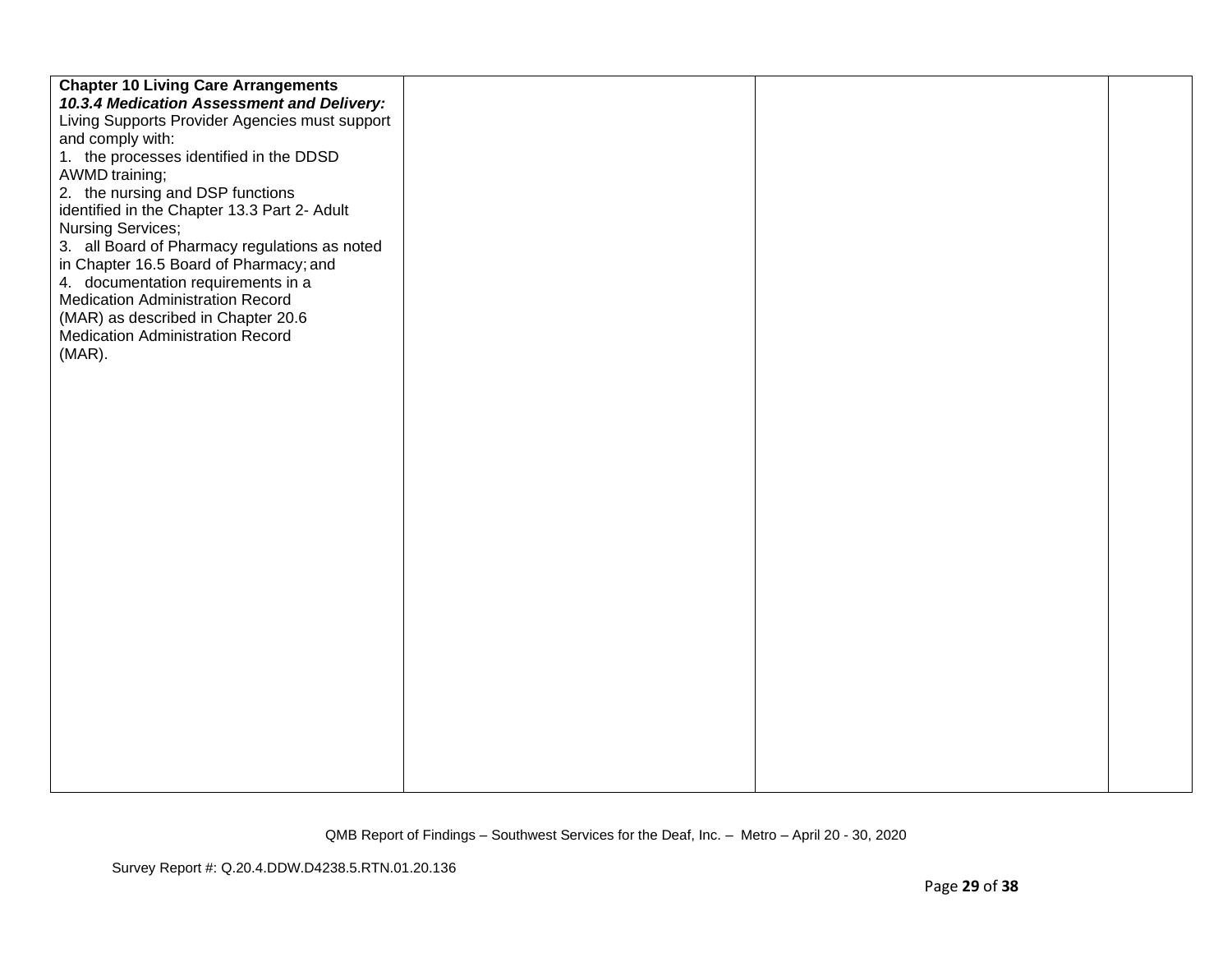| Tag #1A31 Client Rights / Human Rights                                                                                                                                                                                                                                                                                                                                                                                                                                                                                                                                                                                                                                                                                                                                                                                                                                               | <b>Condition of Participation Level Deficiency</b>                                                                                                                                                                                                   |                                                                                                                                                                                                                                                                                                                                       |  |
|--------------------------------------------------------------------------------------------------------------------------------------------------------------------------------------------------------------------------------------------------------------------------------------------------------------------------------------------------------------------------------------------------------------------------------------------------------------------------------------------------------------------------------------------------------------------------------------------------------------------------------------------------------------------------------------------------------------------------------------------------------------------------------------------------------------------------------------------------------------------------------------|------------------------------------------------------------------------------------------------------------------------------------------------------------------------------------------------------------------------------------------------------|---------------------------------------------------------------------------------------------------------------------------------------------------------------------------------------------------------------------------------------------------------------------------------------------------------------------------------------|--|
| (Upheld by IRF)<br>NMAC 7.26.3.11 RESTRICTIONS OR<br><b>LIMITATION OF CLIENT'S RIGHTS:</b><br>A. A service provider shall not restrict or limit a<br>client's rights except:                                                                                                                                                                                                                                                                                                                                                                                                                                                                                                                                                                                                                                                                                                         | After an analysis of the evidence it has been<br>determined there is a significant potential for a<br>negative outcome to occur.                                                                                                                     | Provider:<br><b>State your Plan of Correction for the</b><br>deficiencies cited in this tag here (How is the<br>deficiency going to be corrected? This can be                                                                                                                                                                         |  |
| (1) where the restriction or limitation is allowed in<br>an emergency and is necessary to prevent<br>imminent risk of physical harm to the client or<br>another person; or<br>(2) where the interdisciplinary team has                                                                                                                                                                                                                                                                                                                                                                                                                                                                                                                                                                                                                                                               | Based on record review, the Agency did not<br>ensure the rights of Individuals was not<br>restricted or limited for 1 of 5 Individuals.<br>A review of Agency Individual files indicated                                                             | specific to each deficiency cited or if possible an<br>overall correction?): $\rightarrow$                                                                                                                                                                                                                                            |  |
| determined that the client's limited capacity to<br>exercise the right threatens his or her physical<br>safety; or<br>(3) as provided for in Section 10.1.14 [now<br>Subsection N of 7.26.3.10 NMAC].                                                                                                                                                                                                                                                                                                                                                                                                                                                                                                                                                                                                                                                                                | Human Rights Committee Approval was<br>required for restrictions.<br>No documentation was found regarding Human                                                                                                                                      | <b>Provider:</b>                                                                                                                                                                                                                                                                                                                      |  |
| B. Any emergency intervention to prevent<br>physical harm shall be reasonable to prevent<br>harm, shall be the least restrictive intervention<br>necessary to meet the emergency, shall be<br>allowed no longer than necessary and shall be<br>subject to interdisciplinary team (IDT) review.<br>The IDT upon completion of its review may refer<br>its findings to the office of quality assurance. The<br>emergency intervention may be subject to review<br>by the service provider's behavioral support<br>committee or human rights committee in<br>accordance with the behavioral support policies<br>or other department regulation or policy.<br>C. The service provider may adopt reasonable<br>program policies of general applicability to clients<br>served by that service provider that do not violate<br>client rights. [09/12/94; 01/15/97; Recompiled<br>10/31/01] | Rights Approval for the following:<br>• Physical Restraint (Crisis Intervention<br>Team/Emergency Services) - No evidence<br>found of Human Rights Committee approval.<br>(Individual #3)<br>(Note: Finding for Individual #3 was upheld by<br>IRF). | <b>Enter your ongoing Quality</b><br><b>Assurance/Quality Improvement processes</b><br>as it related to this tag number here (What is<br>going to be done? How many individuals is this<br>going to affect? How often will this be completed?<br>Who is responsible? What steps will be taken if<br>issues are found?): $\rightarrow$ |  |
| Developmental Disabilities (DD) Waiver Service<br>Standards 2/26/2018; Re-Issue: 12/28/2018; Eff<br>1/1/2019                                                                                                                                                                                                                                                                                                                                                                                                                                                                                                                                                                                                                                                                                                                                                                         |                                                                                                                                                                                                                                                      |                                                                                                                                                                                                                                                                                                                                       |  |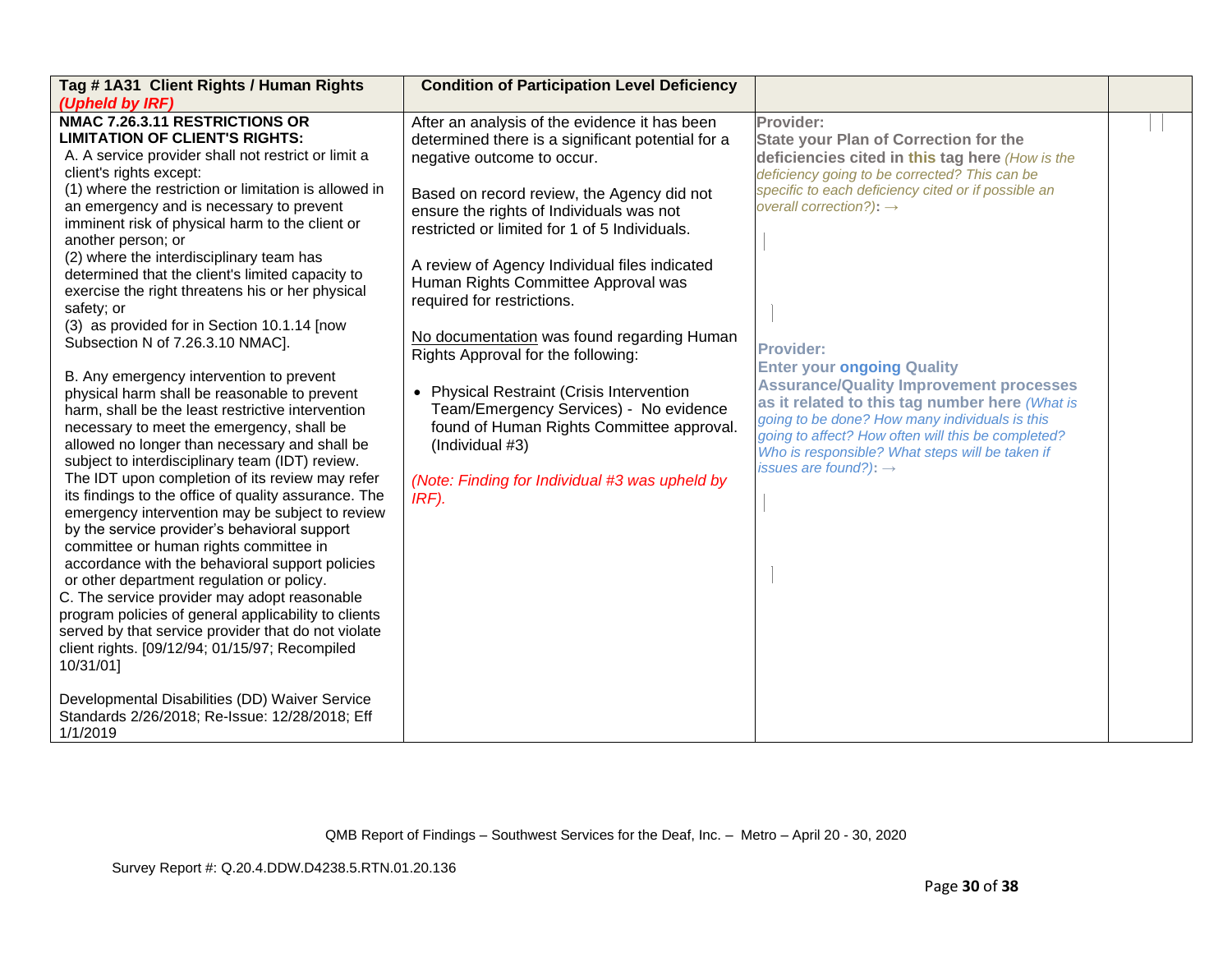| Chapter 2: Human Rights: Civil rights apply to        |  |  |
|-------------------------------------------------------|--|--|
| everyone, including all waiver participants, family   |  |  |
| members, guardians, natural supports, and             |  |  |
| Provider Agencies. Everyone has a responsibility      |  |  |
| to make sure those rights are not violated. All       |  |  |
| Provider Agencies play a role in person-centered      |  |  |
| planning (PCP) and have an obligation to              |  |  |
| contribute to the planning process, always focusing   |  |  |
| on how to best support the person.                    |  |  |
|                                                       |  |  |
| Chapter 3 Safeguards: 3.3.1 HRC Procedural            |  |  |
| <b>Requirements:</b>                                  |  |  |
| 1. An invitation to participate in the HRC meeting    |  |  |
| of a rights restriction review will be given to the   |  |  |
| person (regardless of verbal or cognitive ability),   |  |  |
| his/her guardian, and/or a family member (if          |  |  |
| desired by the person), and the Behavior Support      |  |  |
| Consultant (BSC) at least 10 working days prior to    |  |  |
| the meeting (except for in emergency situations). If  |  |  |
| the person (and/or the guardian) does not wish to     |  |  |
| attend, his/her stated preferences may be brought     |  |  |
| to the meeting by someone whom the person             |  |  |
| chooses as his/her representative.                    |  |  |
| 2. The Provider Agencies that are seeking to          |  |  |
| temporarily limit the person's right(s) (e.g., Living |  |  |
| Supports, Community Inclusion, or BSC) are            |  |  |
| required to support the person's informed consent     |  |  |
| regarding the rights restriction, as well as their    |  |  |
| timely participation in the review.                   |  |  |
| 3. The plan's author, designated staff (e.g.,         |  |  |
| agency service coordinator) and/or the CM makes       |  |  |
| a written or oral presentation to the HRC.            |  |  |
| 4. The results of the HRC review are reported in      |  |  |
| writing to the person supported, the guardian, the    |  |  |
| BSC, the mental health or other specialized           |  |  |
| therapy provider, and the CM within three working     |  |  |
| days of the meeting.                                  |  |  |
| 5. HRC committees are required to meet at least       |  |  |
| on a quarterly basis.                                 |  |  |
| 6. A quorum to conduct an HRC meeting is at           |  |  |
| least three voting members eligible to vote in each   |  |  |
| situation and at least one must be a community        |  |  |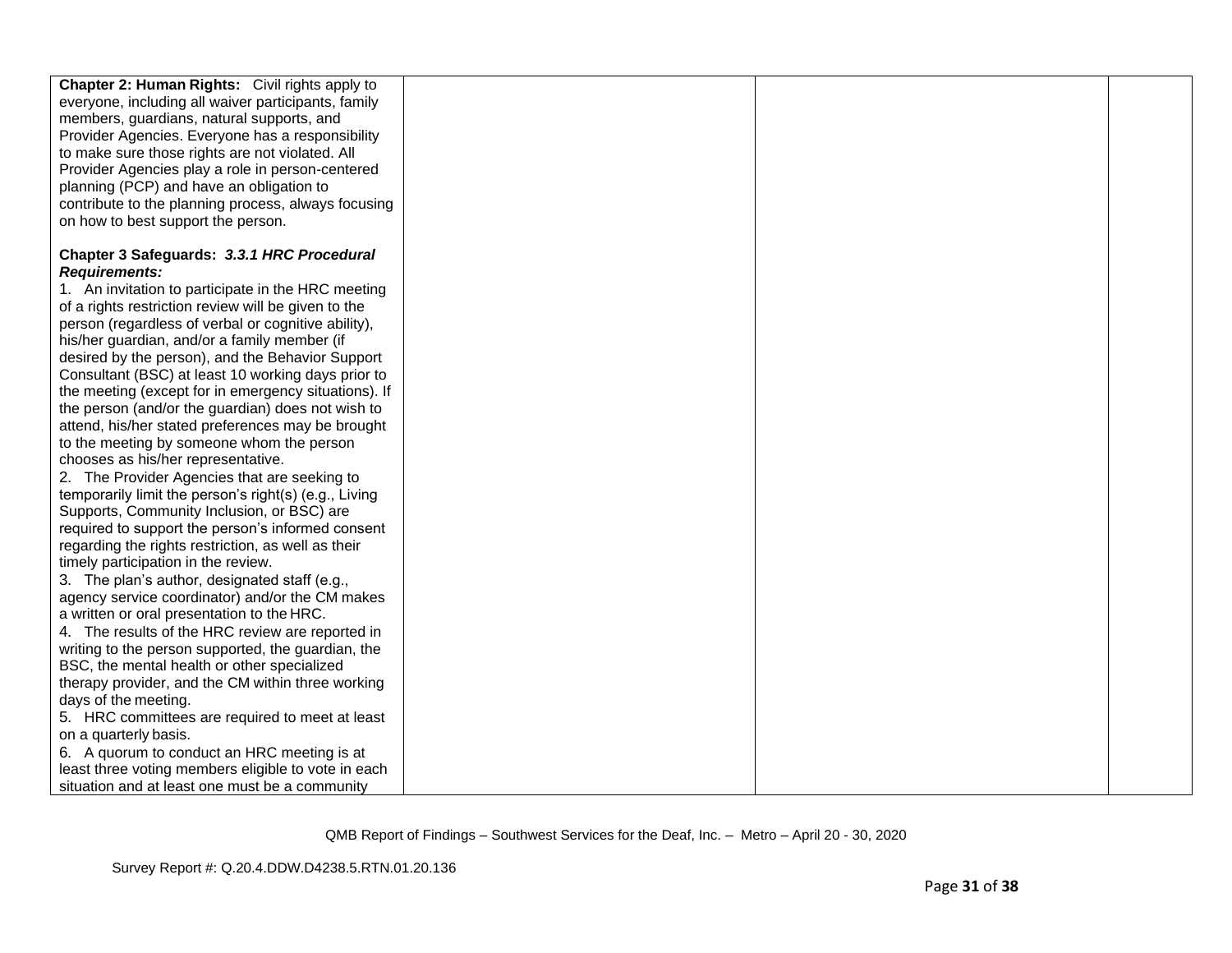| member at large.                                         |  |  |
|----------------------------------------------------------|--|--|
| 7. HRC members who are directly involved in the          |  |  |
| services provided to the person must excuse              |  |  |
| themselves from voting in that situation.                |  |  |
| Each HRC is required to have a provision for             |  |  |
| emergency approval of rights restrictions based          |  |  |
| upon credible threats of harm against self or others     |  |  |
| that may arise between scheduled HRC meetings            |  |  |
| (e.g., locking up sharp knives after a serious           |  |  |
| attempt to injure self or others or a disclosure, with   |  |  |
|                                                          |  |  |
| a credible plan, to seriously injure or kill someone).   |  |  |
| The confidential and HIPAA compliant emergency           |  |  |
| meeting may be via telephone, video or conference        |  |  |
| call, or secure email. Procedures may include an         |  |  |
| initial emergency phone meeting, and a                   |  |  |
| subsequent follow-up emergency meeting in                |  |  |
| complex and/or ongoing situations.                       |  |  |
| 8. The HRC with primary responsibility for               |  |  |
| implementation of the rights restriction will record     |  |  |
| all meeting minutes on an individual basis, i.e.,        |  |  |
| each meeting discussion for an individual will be        |  |  |
| recorded separately, and minutes of all meetings         |  |  |
| will be retained at the agency for at least six years    |  |  |
| from the final date of continuance of the restriction.   |  |  |
| 3.3.3 HRC and Behavioral Support: The HRC                |  |  |
| reviews temporary restrictions of rights that are        |  |  |
| related to medical issues or health and safety           |  |  |
| considerations such as decreased mobility (e.g.,         |  |  |
| the use of bed rails due to risk of falling during the   |  |  |
| night while getting out of bed). However, other          |  |  |
| temporary restrictions may be implemented                |  |  |
| because of health and safety considerations              |  |  |
| arising from behavioral issues.                          |  |  |
| Positive Behavioral Supports (PBS) are mandated          |  |  |
| and used when behavioral support is needed and           |  |  |
| desired by the person and/or the IDT. PBS                |  |  |
| emphasizes the acquisition and maintenance of            |  |  |
| positive skills (e.g. building healthy relationships) to |  |  |
| increase the person's quality of life understanding      |  |  |
| that a natural reduction in other challenging            |  |  |
| behaviors will follow. At times, aversive                |  |  |
|                                                          |  |  |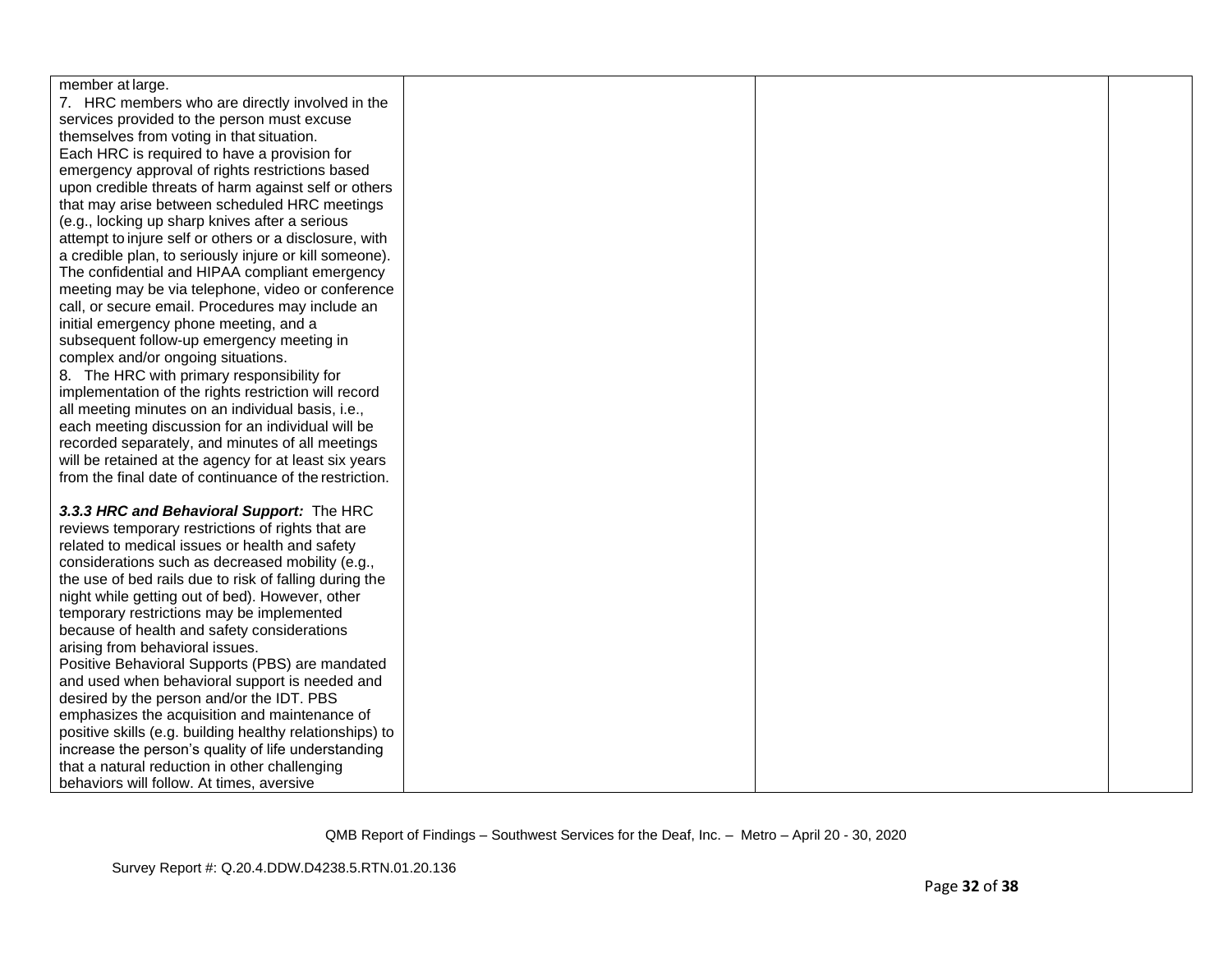|          | interventions may be temporarily included as a part<br>of a person's behavioral support (usually in the<br>BCIP), and therefore, need to be reviewed prior to<br>implementation as well as periodically while the<br>restrictive intervention is in place. PBSPs not<br>containing aversive interventions do not require<br>HRC review or approval.<br>Plans (e.g., ISPs, PBSPs, BCIPs PPMPs, and/or<br>RMPs) that contain any aversive interventions are<br>submitted to the HRC in advance of a meeting,<br>except in emergency situations. |  |  |
|----------|-----------------------------------------------------------------------------------------------------------------------------------------------------------------------------------------------------------------------------------------------------------------------------------------------------------------------------------------------------------------------------------------------------------------------------------------------------------------------------------------------------------------------------------------------|--|--|
|          | 3.3.4 Interventions Requiring HRC Review and                                                                                                                                                                                                                                                                                                                                                                                                                                                                                                  |  |  |
|          | Approval: HRCs must review prior to                                                                                                                                                                                                                                                                                                                                                                                                                                                                                                           |  |  |
|          | implementation, any plans (e.g. ISPs, PBSPs,<br>BCIPs and/or PPMPs, RMPs), with strategies,                                                                                                                                                                                                                                                                                                                                                                                                                                                   |  |  |
|          | including but not limited to:                                                                                                                                                                                                                                                                                                                                                                                                                                                                                                                 |  |  |
| 1.       | response cost;                                                                                                                                                                                                                                                                                                                                                                                                                                                                                                                                |  |  |
| 2.       | restitution;                                                                                                                                                                                                                                                                                                                                                                                                                                                                                                                                  |  |  |
| 3.       | emergency physical restraint (EPR);                                                                                                                                                                                                                                                                                                                                                                                                                                                                                                           |  |  |
| 4.       | routine use of law enforcement as part of a                                                                                                                                                                                                                                                                                                                                                                                                                                                                                                   |  |  |
|          | BCIP;                                                                                                                                                                                                                                                                                                                                                                                                                                                                                                                                         |  |  |
| 5.       | routine use of emergency hospitalization                                                                                                                                                                                                                                                                                                                                                                                                                                                                                                      |  |  |
|          | procedures as part of a BCIP;                                                                                                                                                                                                                                                                                                                                                                                                                                                                                                                 |  |  |
| 6.<br>7. | use of point systems;                                                                                                                                                                                                                                                                                                                                                                                                                                                                                                                         |  |  |
|          | use of intense, highly structured, and<br>specialized treatment strategies, including                                                                                                                                                                                                                                                                                                                                                                                                                                                         |  |  |
|          | level systems with response cost or failure to                                                                                                                                                                                                                                                                                                                                                                                                                                                                                                |  |  |
|          | earn components;                                                                                                                                                                                                                                                                                                                                                                                                                                                                                                                              |  |  |
| 8.       | a 1:1 staff to person ratio for behavioral                                                                                                                                                                                                                                                                                                                                                                                                                                                                                                    |  |  |
|          | reasons, or, very rarely, a 2:1 staff to person                                                                                                                                                                                                                                                                                                                                                                                                                                                                                               |  |  |
|          | ratio for behavioral or medical reasons;                                                                                                                                                                                                                                                                                                                                                                                                                                                                                                      |  |  |
| 9.       | use of PRN psychotropic medications;                                                                                                                                                                                                                                                                                                                                                                                                                                                                                                          |  |  |
| 10.      | use of protective devices for behavioral                                                                                                                                                                                                                                                                                                                                                                                                                                                                                                      |  |  |
|          | purposes (e.g., helmets for head banging,                                                                                                                                                                                                                                                                                                                                                                                                                                                                                                     |  |  |
|          | Posey gloves for biting hand);                                                                                                                                                                                                                                                                                                                                                                                                                                                                                                                |  |  |
|          | 11. use of bed rails;                                                                                                                                                                                                                                                                                                                                                                                                                                                                                                                         |  |  |
|          | 12. use of a device and/or monitoring system<br>through PST may impact the person's                                                                                                                                                                                                                                                                                                                                                                                                                                                           |  |  |
|          | privacy or other rights; or                                                                                                                                                                                                                                                                                                                                                                                                                                                                                                                   |  |  |
|          | 13. use of any alarms to alert staff to a person's                                                                                                                                                                                                                                                                                                                                                                                                                                                                                            |  |  |
|          | whereabouts.                                                                                                                                                                                                                                                                                                                                                                                                                                                                                                                                  |  |  |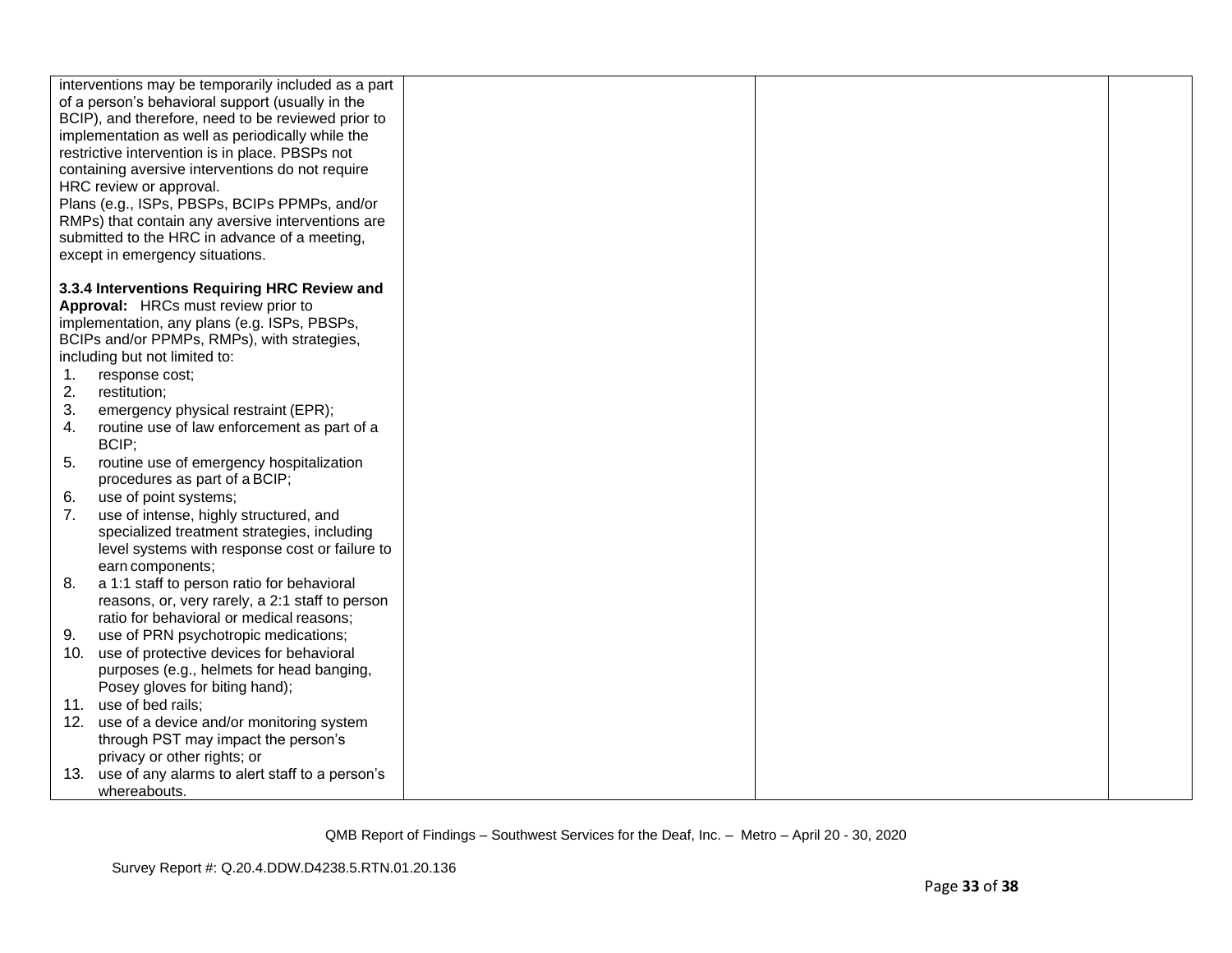| 3.4 Emergency Physical Restraint (EPR): Every<br>person shall be free from the use of restrictive<br>physical crisis intervention measures that are<br>unnecessary. Provider Agencies who support<br>people who may occasionally need intervention<br>such as Emergency Physical Restraint (EPR) are<br>required to institute procedures to maximize<br>safety.                                                                                                                                                                                                                                                                                                                                                                                                                                 |  |  |
|-------------------------------------------------------------------------------------------------------------------------------------------------------------------------------------------------------------------------------------------------------------------------------------------------------------------------------------------------------------------------------------------------------------------------------------------------------------------------------------------------------------------------------------------------------------------------------------------------------------------------------------------------------------------------------------------------------------------------------------------------------------------------------------------------|--|--|
| 3.4.5 Human Rights Committee: The HRC<br>reviews use of EPR. The BCIP may not be<br>implemented without HRC review and approval<br>whenever EPR or other restrictive measure(s) are<br>included. Provider Agencies with an HRC are<br>required to ensure that the HRCs:<br>participate in training regarding required<br>1.<br>constitution and oversight activities for HRCs;<br>2.<br>review any BCIP, that include the use of EPR;<br>3.<br>occur at least annually, occur in any quarter<br>where EPR is used, and occur whenever any<br>change to the BCIP is considered;<br>maintain HRC minutes approving or<br>4.<br>disallowing the use of EPR as written in a<br>BCIP; and<br>maintain HRC minutes of meetings reviewing<br>5.<br>the implementation of the BCIP when EPR is<br>used. |  |  |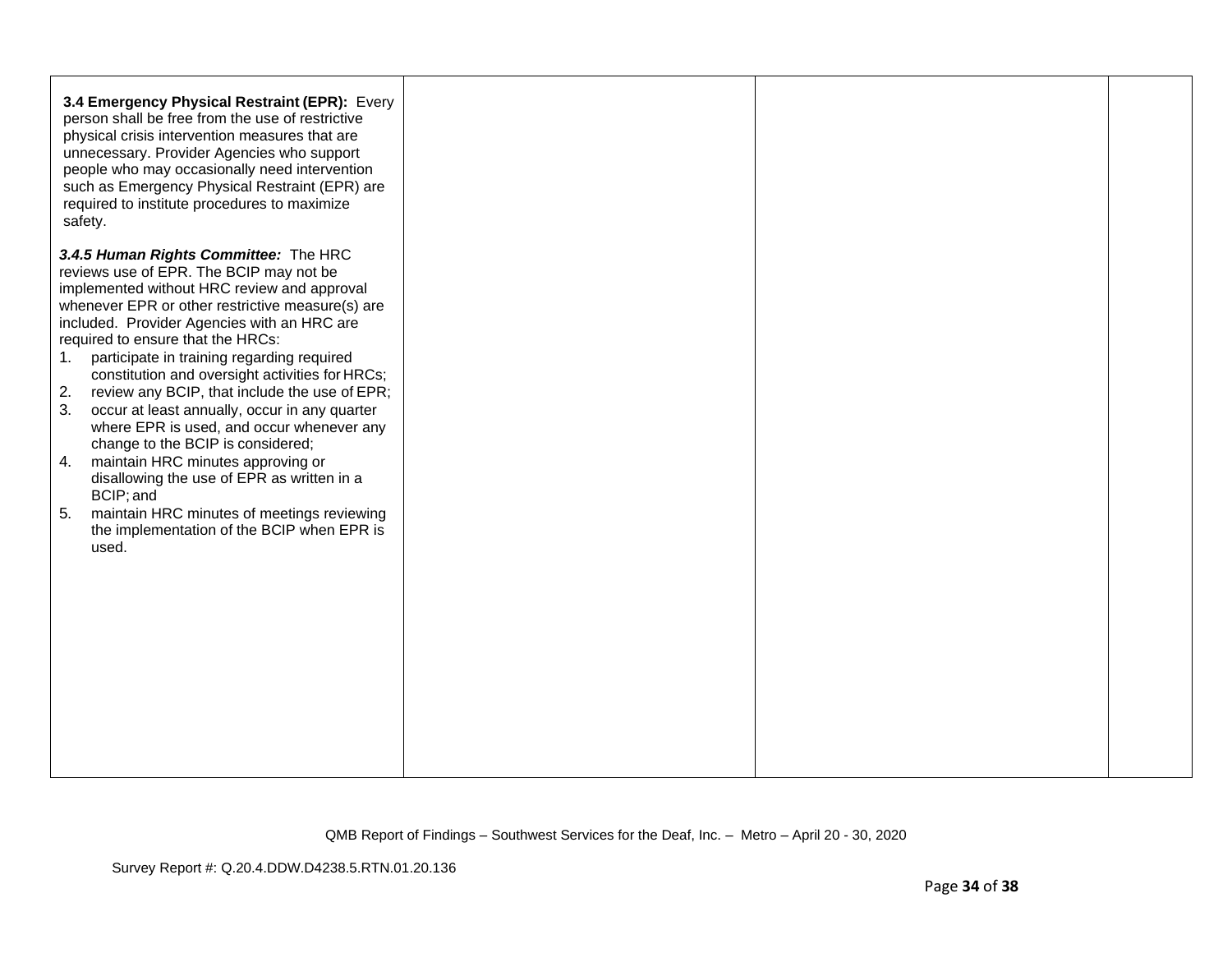| reimbursement methodology specified in the approved waiver.<br>Tag # IS30 Customized Community<br><b>Standard Level Deficiency</b><br><b>Supports Reimbursement</b><br>Developmental Disabilities (DD) Waiver Service<br>Based on record review, the Agency did not<br>Provider:<br>Standards 2/26/2018; Re-Issue: 12/28/2018; Eff<br>provide written or electronic documentation as<br><b>State your Plan of Correction for the</b><br>evidence for each unit billed for Customized<br>1/1/2019<br>deficiencies cited in this tag here (How is the<br>deficiency going to be corrected? This can be<br>Community Supports for 2 of 5 individuals.<br><b>Chapter 21: Billing Requirements: 21.4</b><br>specific to each deficiency cited or if possible an<br><b>Recording Keeping and Documentation</b><br>overall correction?): $\rightarrow$<br><b>Requirements: DD Waiver Provider Agencies</b><br>Individual #1<br>must maintain all records necessary to<br>March 2020<br>demonstrate proper provision of services for<br>• The Agency billed 21 units of Customized<br>Medicaid billing. At a minimum, Provider<br>Community Supports Group (T2021 HB U8)<br>Agencies must adhere to the following:<br>on 3/13/2020. Documentation received<br>1. The level and type of service<br>accounted for 20 units.<br>provided must be supported in the<br>ISP and have an approved budget<br>Individual #3<br><b>Provider:</b><br>prior to service delivery and billing.<br>March 2020<br><b>Enter your ongoing Quality</b><br>Comprehensive documentation of direct<br>2.<br>• The Agency billed 8 units of Customized<br><b>Assurance/Quality Improvement processes</b><br>service delivery must include, at a minimum:<br>Community Supports Group (T2021 HB U8)<br>as it related to this tag number here (What is<br>the agency name;<br>on 3/4/2020. Documentation received<br>а.<br>going to be done? How many individuals is this<br>b. | <b>Standard of Care</b>                                                                                                                               | <b>Deficiencies</b>                       | Agency Plan of Correction, On-going QA/QI<br>and Responsible Party | <b>Date</b><br><b>Due</b> |
|------------------------------------------------------------------------------------------------------------------------------------------------------------------------------------------------------------------------------------------------------------------------------------------------------------------------------------------------------------------------------------------------------------------------------------------------------------------------------------------------------------------------------------------------------------------------------------------------------------------------------------------------------------------------------------------------------------------------------------------------------------------------------------------------------------------------------------------------------------------------------------------------------------------------------------------------------------------------------------------------------------------------------------------------------------------------------------------------------------------------------------------------------------------------------------------------------------------------------------------------------------------------------------------------------------------------------------------------------------------------------------------------------------------------------------------------------------------------------------------------------------------------------------------------------------------------------------------------------------------------------------------------------------------------------------------------------------------------------------------------------------------------------------------------------------------------------------------------------------------------------------------------------------------------------------------------|-------------------------------------------------------------------------------------------------------------------------------------------------------|-------------------------------------------|--------------------------------------------------------------------|---------------------------|
|                                                                                                                                                                                                                                                                                                                                                                                                                                                                                                                                                                                                                                                                                                                                                                                                                                                                                                                                                                                                                                                                                                                                                                                                                                                                                                                                                                                                                                                                                                                                                                                                                                                                                                                                                                                                                                                                                                                                                | Service Domain: Medicaid Billing/Reimbursement - State financial oversight exists to assure that claims are coded and paid for in accordance with the |                                           |                                                                    |                           |
|                                                                                                                                                                                                                                                                                                                                                                                                                                                                                                                                                                                                                                                                                                                                                                                                                                                                                                                                                                                                                                                                                                                                                                                                                                                                                                                                                                                                                                                                                                                                                                                                                                                                                                                                                                                                                                                                                                                                                |                                                                                                                                                       |                                           |                                                                    |                           |
|                                                                                                                                                                                                                                                                                                                                                                                                                                                                                                                                                                                                                                                                                                                                                                                                                                                                                                                                                                                                                                                                                                                                                                                                                                                                                                                                                                                                                                                                                                                                                                                                                                                                                                                                                                                                                                                                                                                                                |                                                                                                                                                       |                                           |                                                                    |                           |
| the location of theservice;<br>provided on-site during survey. Provider<br>c.<br>Who is responsible? What steps will be taken if<br>the date of the service;<br>please complete POC for ongoing QA/QI.)<br>d.<br>issues are found?): $\rightarrow$<br>the type of service;<br>е.<br>the start and end times of theservice;<br>f.<br>the signature and title of each staff<br>g.<br>member who documents their time; and<br>h. the nature of services.<br>3. A Provider Agency that receives payment<br>for treatment, services, or goods must retain all<br>medical and business records for a period of at<br>least six years from the last payment date, until<br>ongoing audits are settled, or until involvement<br>of the state Attorney General is completed<br>regarding settlement of any claim, whichever is<br>longer.<br>4. A Provider Agency that receives payment for                                                                                                                                                                                                                                                                                                                                                                                                                                                                                                                                                                                                                                                                                                                                                                                                                                                                                                                                                                                                                                                             | the name of the recipient of the service;                                                                                                             | accounted for 7 units. (Note: Void/Adjust | going to affect? How often will this be completed?                 |                           |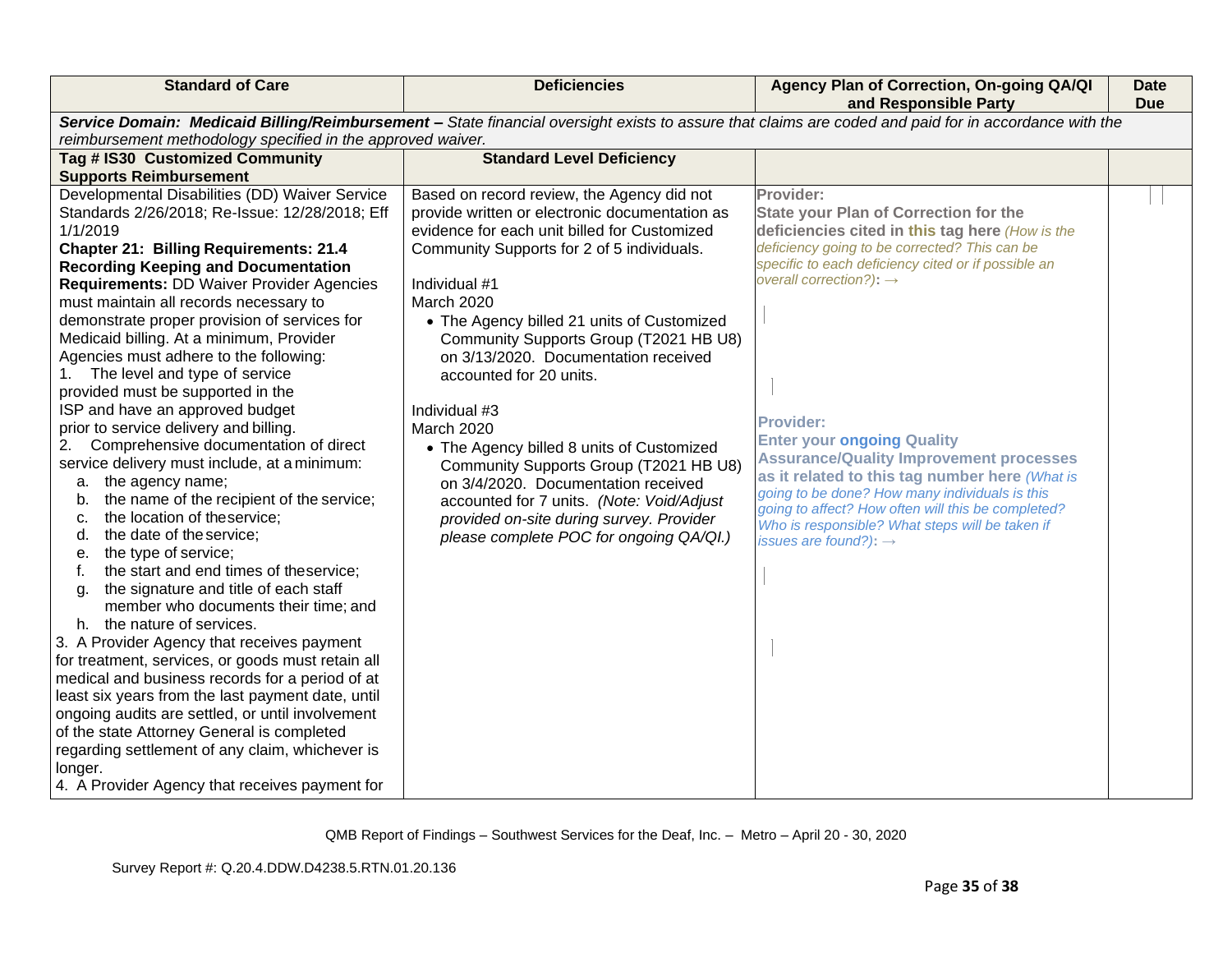| treatment, services or goods must retain all        |  |  |
|-----------------------------------------------------|--|--|
| medical and business records relating to any of     |  |  |
| the following for a period of at least six years    |  |  |
| from the payment date:                              |  |  |
| a. treatment or care of any eligible recipient;     |  |  |
| b. services or goods provided to any eligible       |  |  |
| recipient;                                          |  |  |
| amounts paid by MAD on behalf of any<br>C.          |  |  |
| eligible recipient; and                             |  |  |
| any records required by MAD for the<br>d.           |  |  |
| administration of Medicaid.                         |  |  |
|                                                     |  |  |
| 21.9 Billable Units: The unit of billing depends    |  |  |
| on the service type. The unit may be a 15-          |  |  |
|                                                     |  |  |
| minute interval, a daily unit, a monthly unit or a  |  |  |
| dollar amount. The unit of billing is identified in |  |  |
| the current DD Waiver Rate Table. Provider          |  |  |
| Agencies must correctly report service units.       |  |  |
| 21.9.1 Requirements for Daily Units: For            |  |  |
|                                                     |  |  |
| services billed in daily units, Provider Agencies   |  |  |
| must adhere to the following:                       |  |  |
| 1. A day is considered 24 hours from midnight       |  |  |
| to midnight.                                        |  |  |
| 2. If 12 or fewer hours of service are              |  |  |
| provided, then one-half unit shall be billed. A     |  |  |
| whole unit can be billed if more than 12            |  |  |
| hours of service is provided during a 24-hour       |  |  |
| period.                                             |  |  |
| 3. The maximum allowable billable units             |  |  |
| cannot exceed 340 calendar days per ISP             |  |  |
| year or 170 calendar days per six months.           |  |  |
| 4. When a person transitions from one               |  |  |
| Provider Agency to another during the ISP           |  |  |
| year, a standard formula to calculate the units     |  |  |
| billed by each Provider Agency must be              |  |  |
| applied as follows:                                 |  |  |
| a. The discharging Provider Agency bills            |  |  |
| the number of calendar days that                    |  |  |
| services were provided multiplied by                |  |  |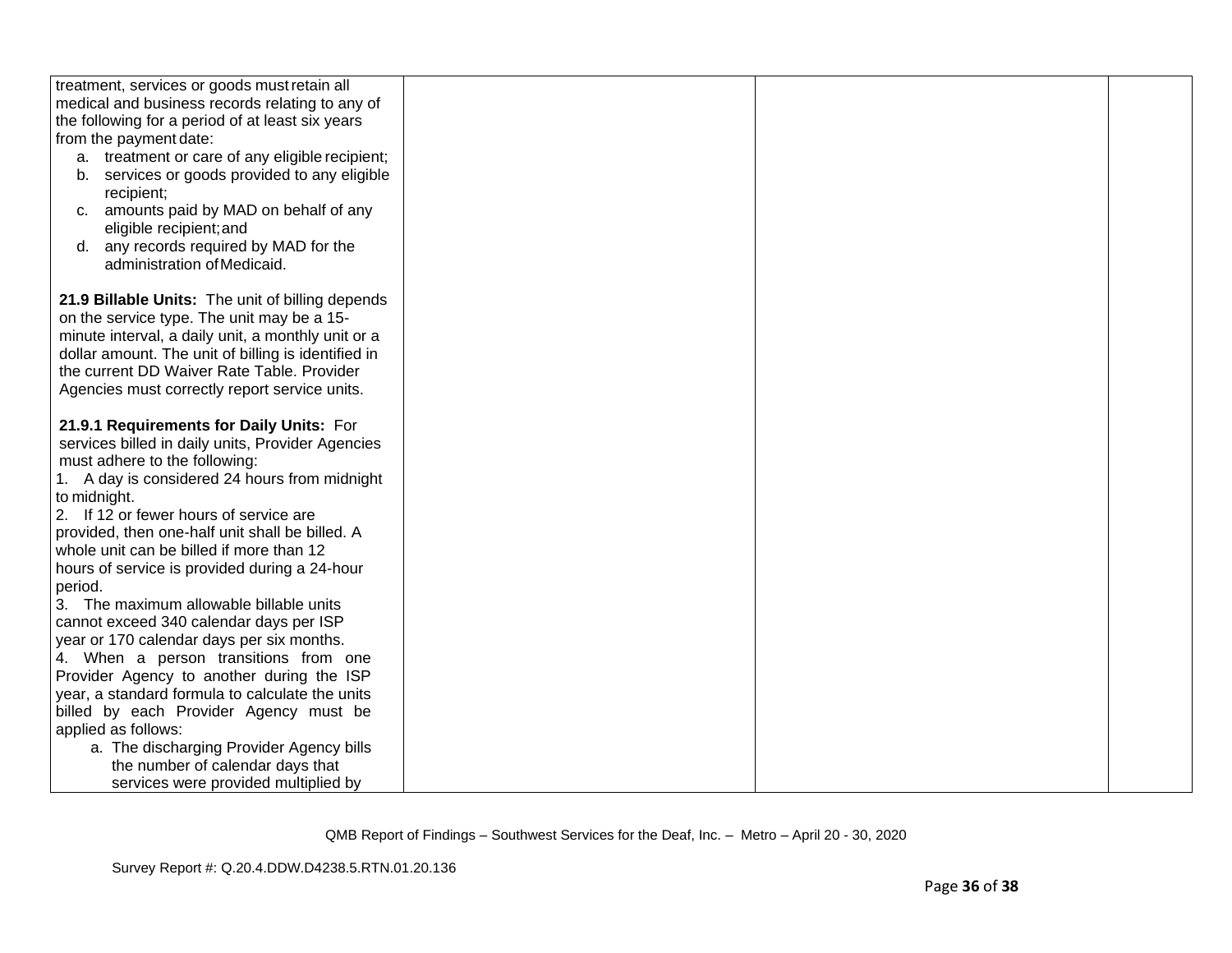| .93 (93%).<br>b. The receiving Provider Agency bills the<br>remaining days up to 340 for the ISP<br>year.                                                                                                                                                                                                                                                                                                                                                                                                                                                                                                                                      |  |  |
|------------------------------------------------------------------------------------------------------------------------------------------------------------------------------------------------------------------------------------------------------------------------------------------------------------------------------------------------------------------------------------------------------------------------------------------------------------------------------------------------------------------------------------------------------------------------------------------------------------------------------------------------|--|--|
| 21.9.2 Requirements for Monthly Units: For<br>services billed in monthly units, a Provider<br>Agency must adhere to the following:<br>1. A month is considered a period of 30<br>calendar days.<br>2. At least one hour of face-to-face<br>billable services shall be provided during a<br>calendar month where any portion of a<br>monthly unit is billed.<br>3. Monthly units can be prorated by a half unit.<br>4. Agency transfers not occurring at the<br>beginning of the 30-day interval are required to<br>be coordinated in the middle of the 30-day<br>interval so that the discharging and receiving<br>agency receive a half unit. |  |  |
| 21.9.3 Requirements for 15-minute and hourly<br>units: For services billed in 15-minute or hourly<br>intervals, Provider Agencies must adhere to the<br>following:<br>1. When time spent providing the service is<br>not exactly 15 minutes or one hour, Provider<br>Agencies are responsible for reporting time<br>correctly following NMAC 8.302.2.<br>2. Services that last in their entirety less than<br>eight minutes cannot be billed.                                                                                                                                                                                                  |  |  |